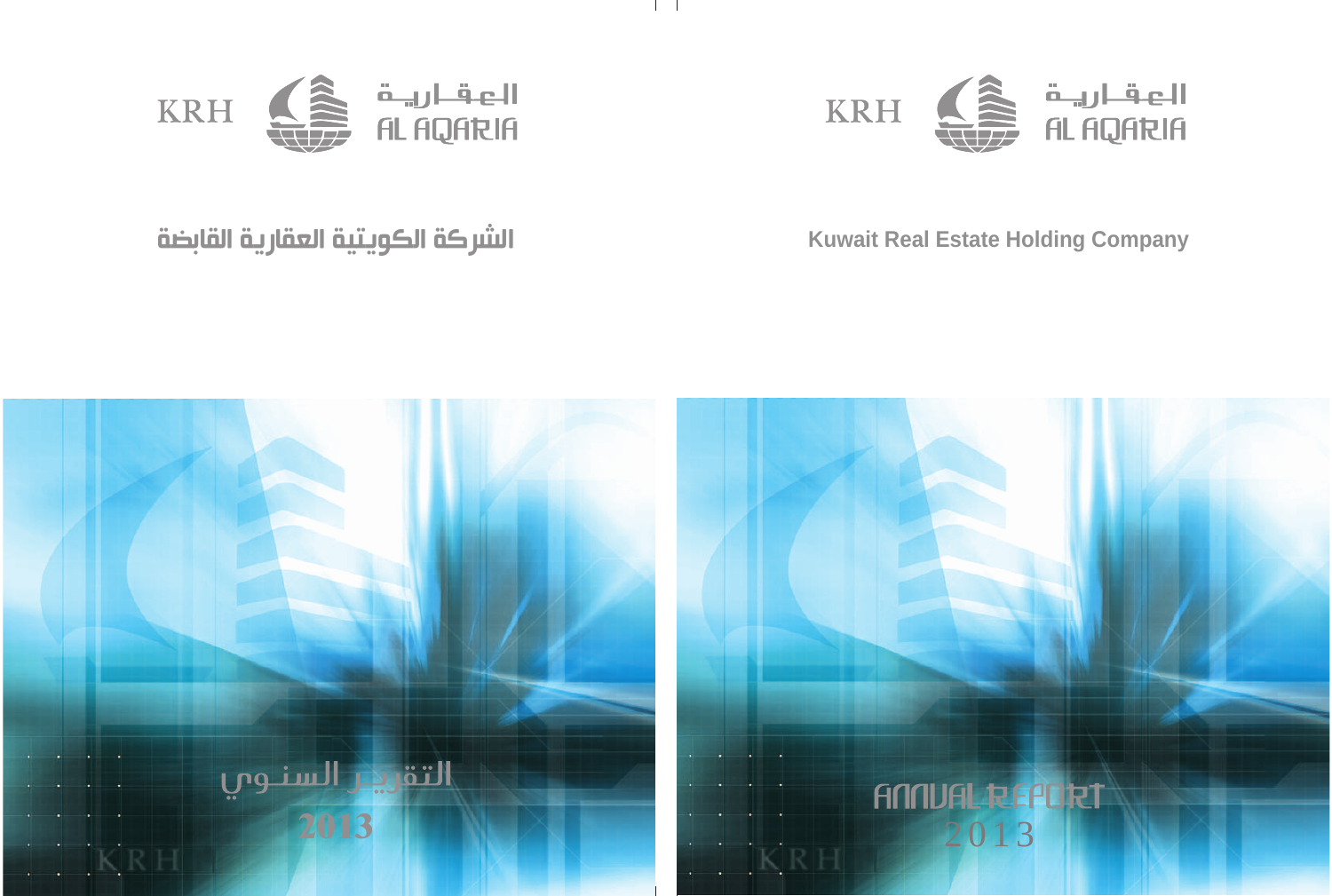**Kuwait Real Estate Holding K.P.S.C KRH Al-Khara fi Tower - Al Qubla - Osama Bin - Monketh St. P.O. Box 26371 Safat 13124 Kuwait Tel : +965 22323232 Fax : +965 22323233 www.alaqaria.com**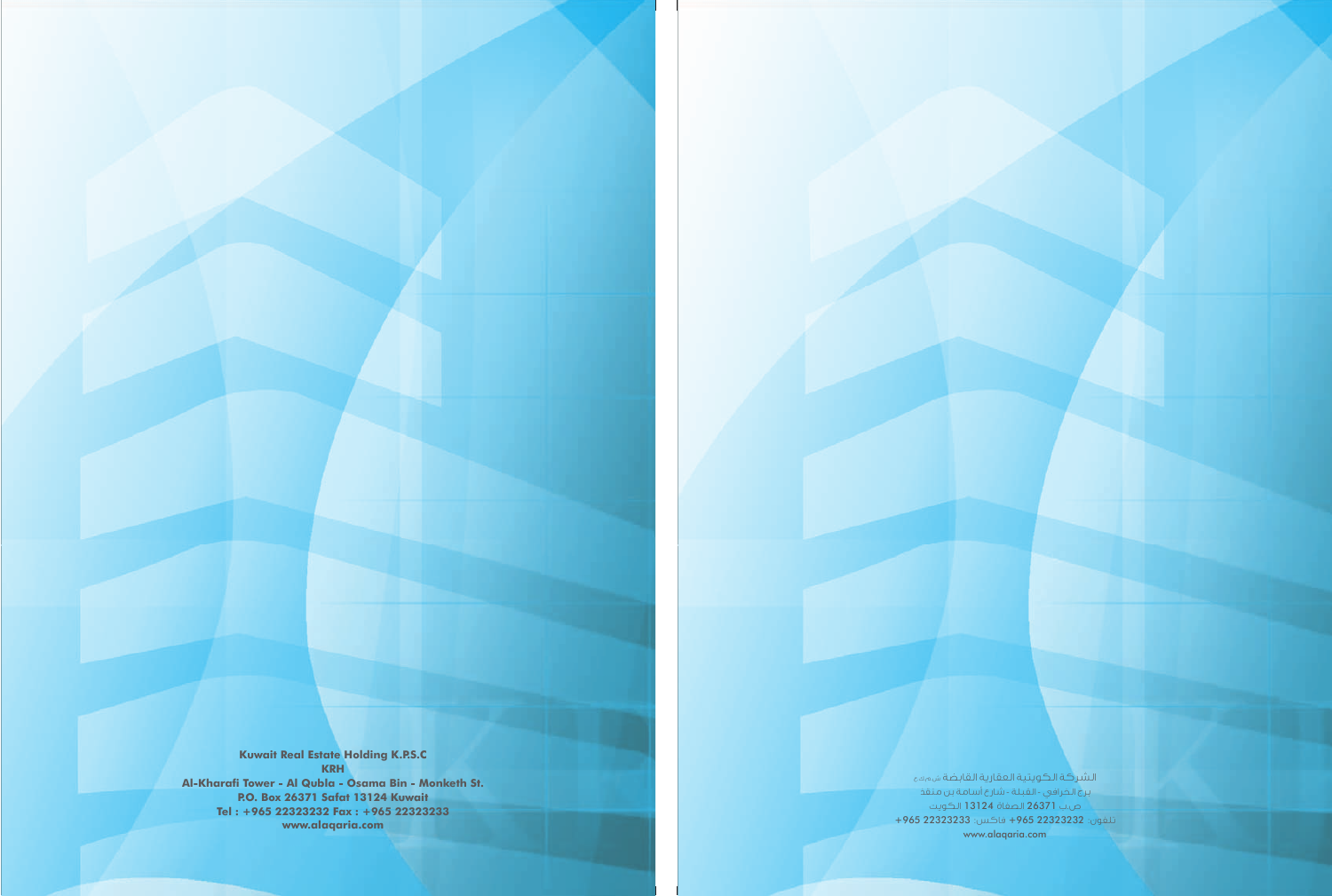«In the name of God

Most Gracious & Beneficient»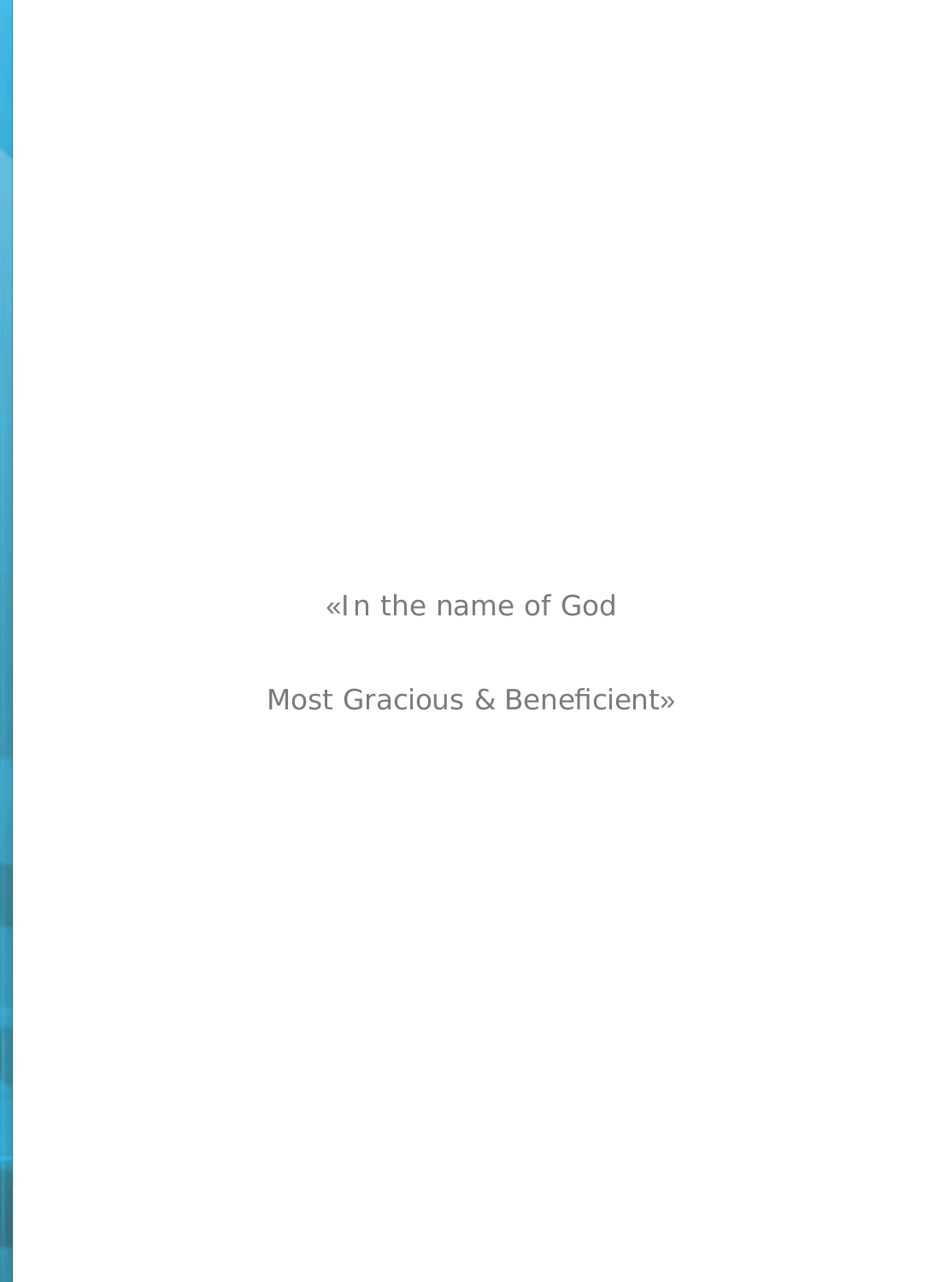

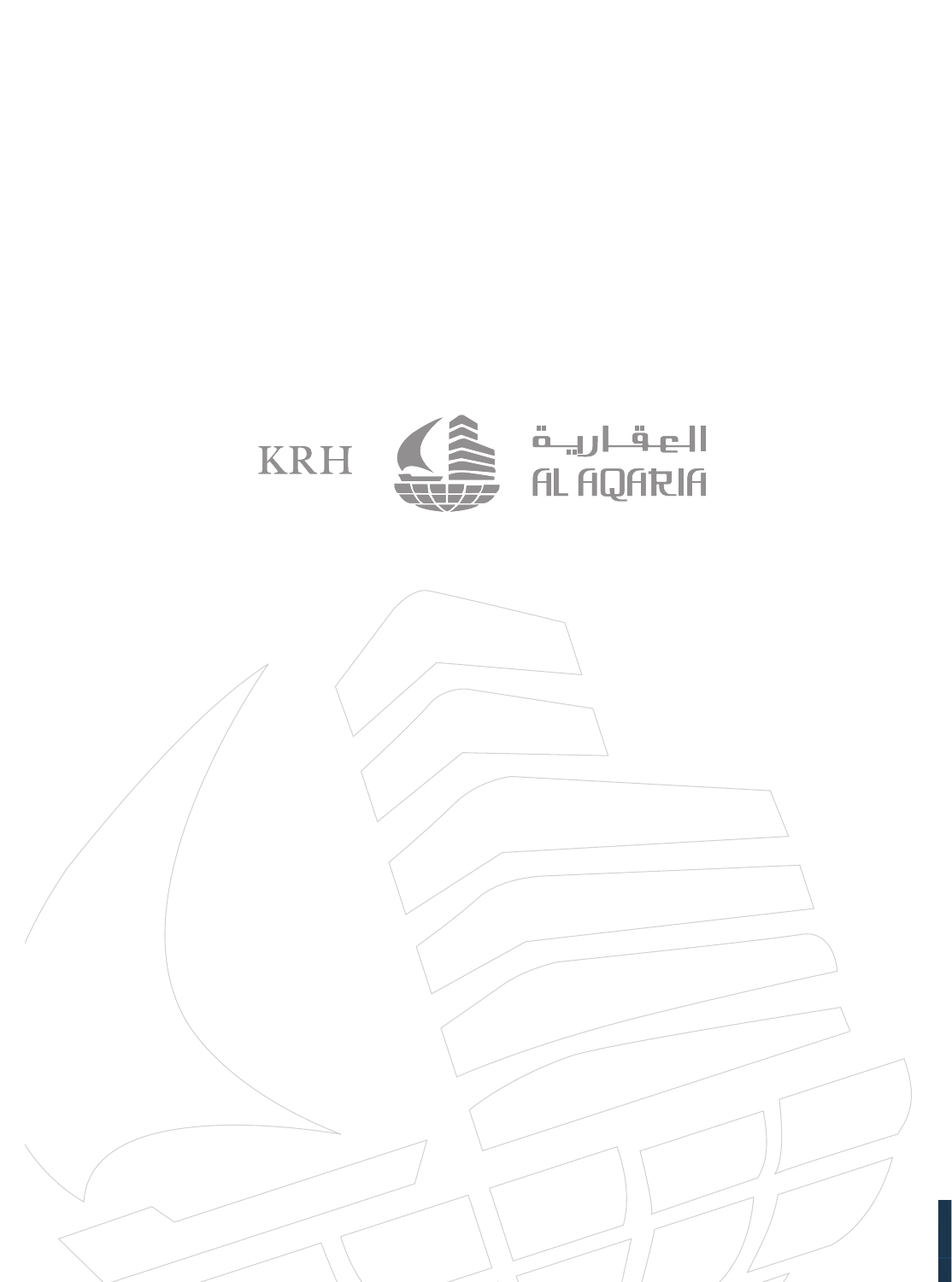

His Highness  **Sheikh Sabah Al-Ahmad Al-Jaber Al-Sabah** Amir of Kuwait



His Highness **Sheikh Jaber Al-Mubarak Al-Hamad Al-Sabah** Prime Minister



His Highness **Sheikh Nawaf Al - Ahmad Al-Jaber Al-Sabah** Crown Prince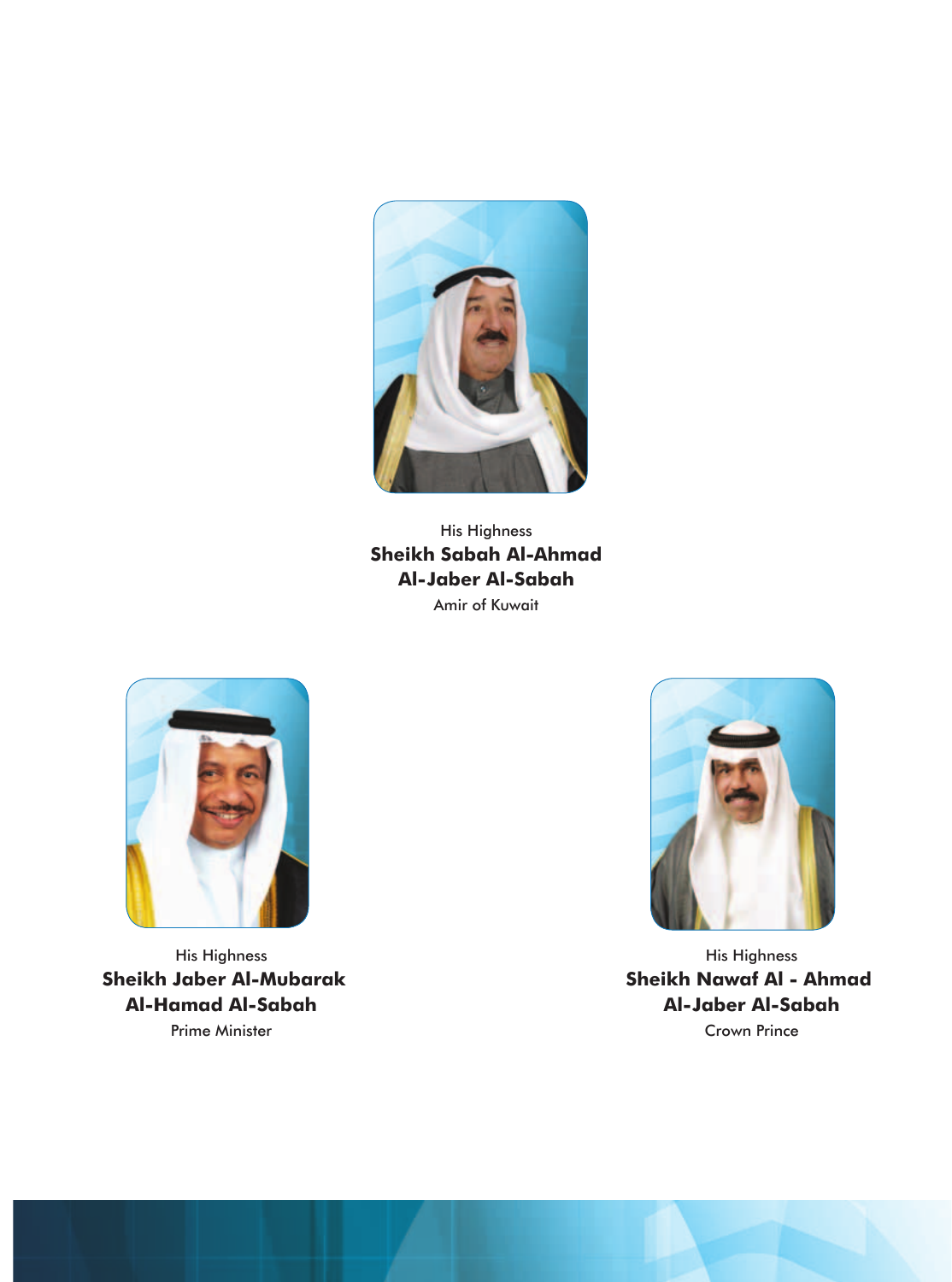# **Board of Directors**



**Mr. Mohammed Barrak Al-Mutair** Chairman



Vice Chairaman



Mr. Naji Abdullah Al-Abdulhadi Mr. Abdullah Mohammad Al-Mutair Board Member



**Mr. Mishal Abdulaziz Al-Nassar** Board Member



**Mr. Feras Yousef Al-Ghanim** Board Member



**Mr. Soud Abdulaziz Al-Mansour** Board Member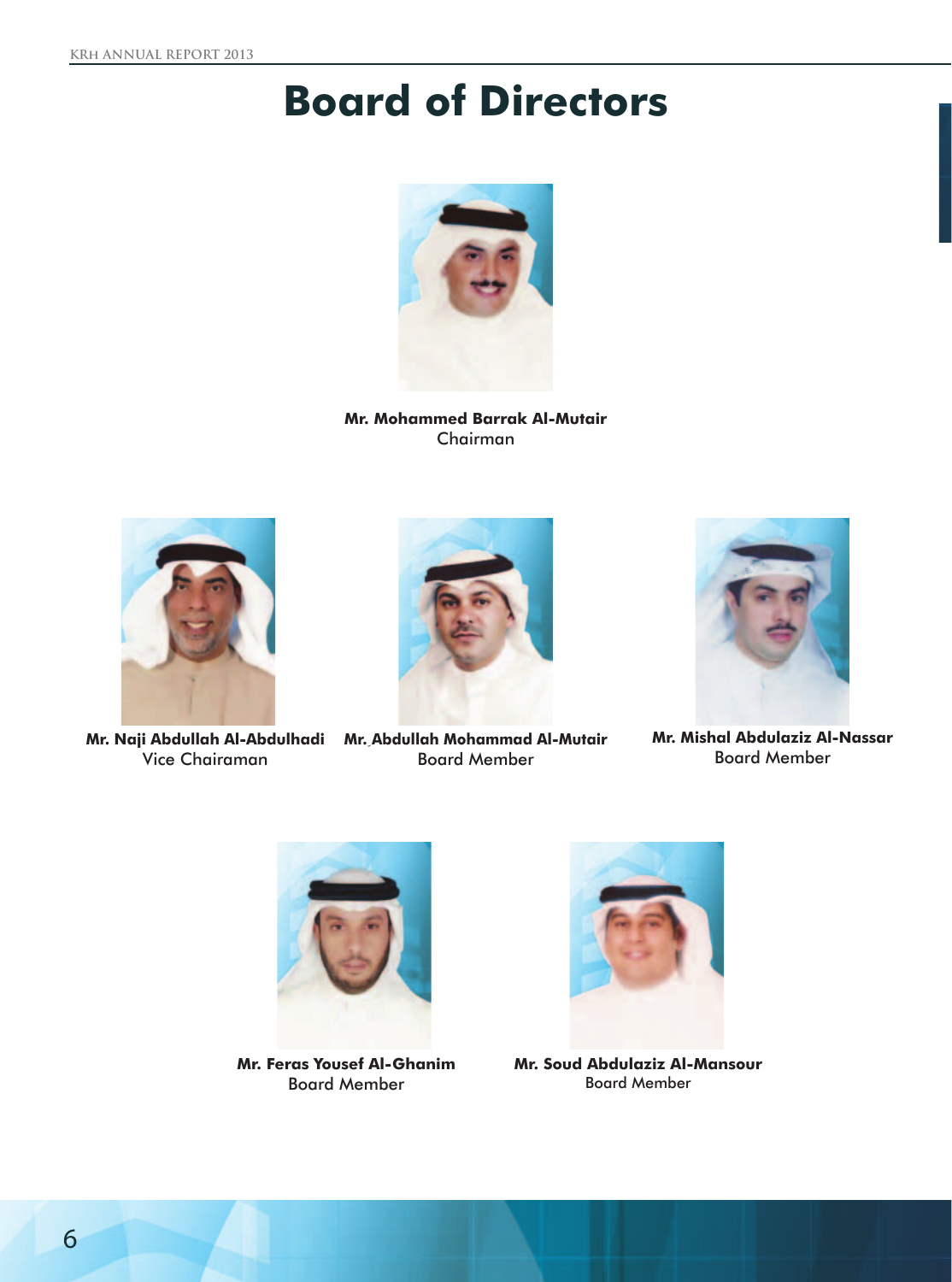# **Executive Management**

## **Mr. Tareq Ibrahim Al-Mansour**

## General Manager

## **Mr. Sulaiman Ahmad Al-Houti**

Manager Admin & Personnel Affairs

## **Mr. Mohammad Fahad Al-Nemah**

Manager Direct Investment Department

## **Mr. Magdy Mahboub**

Deputy Financial Manager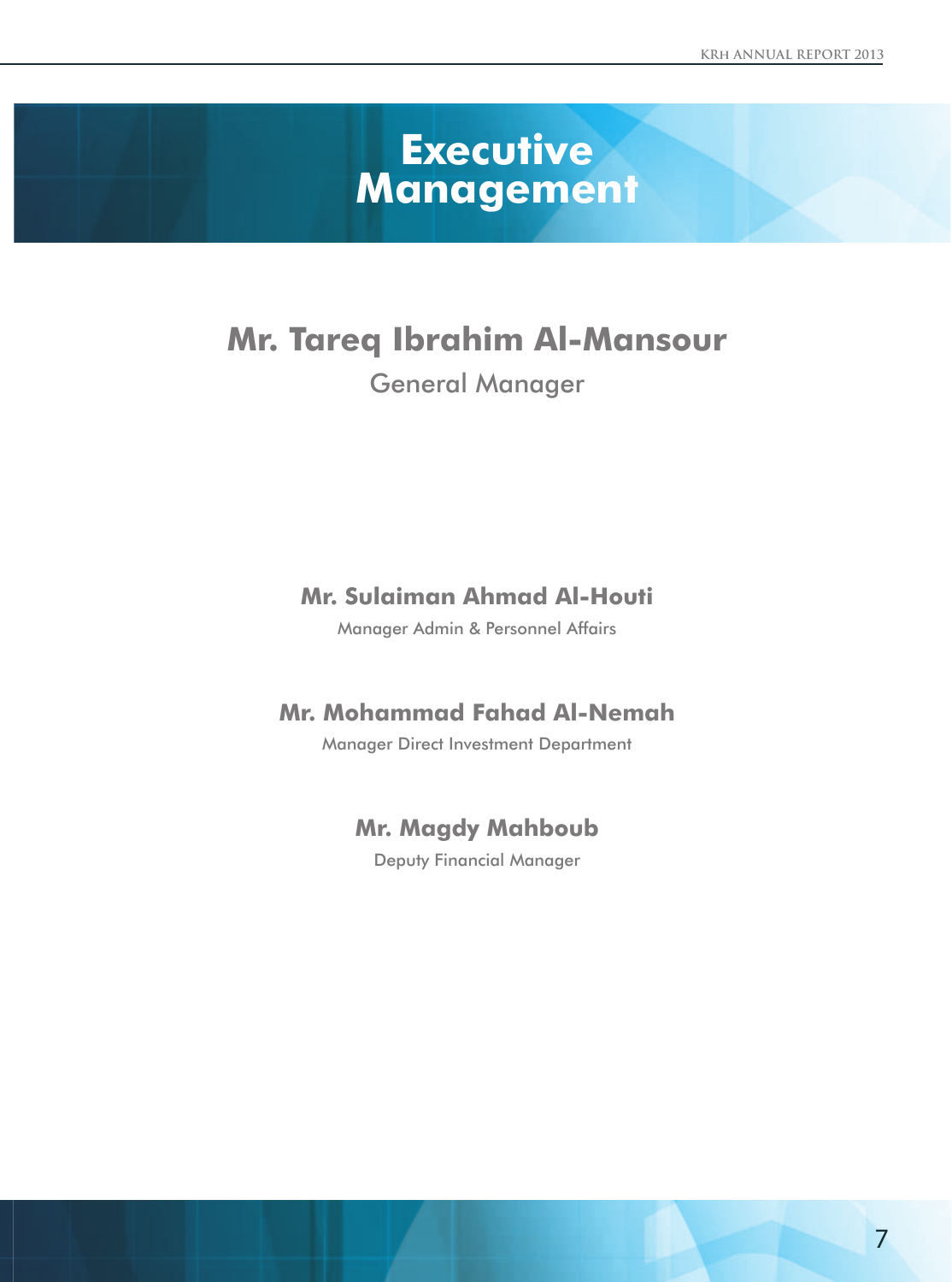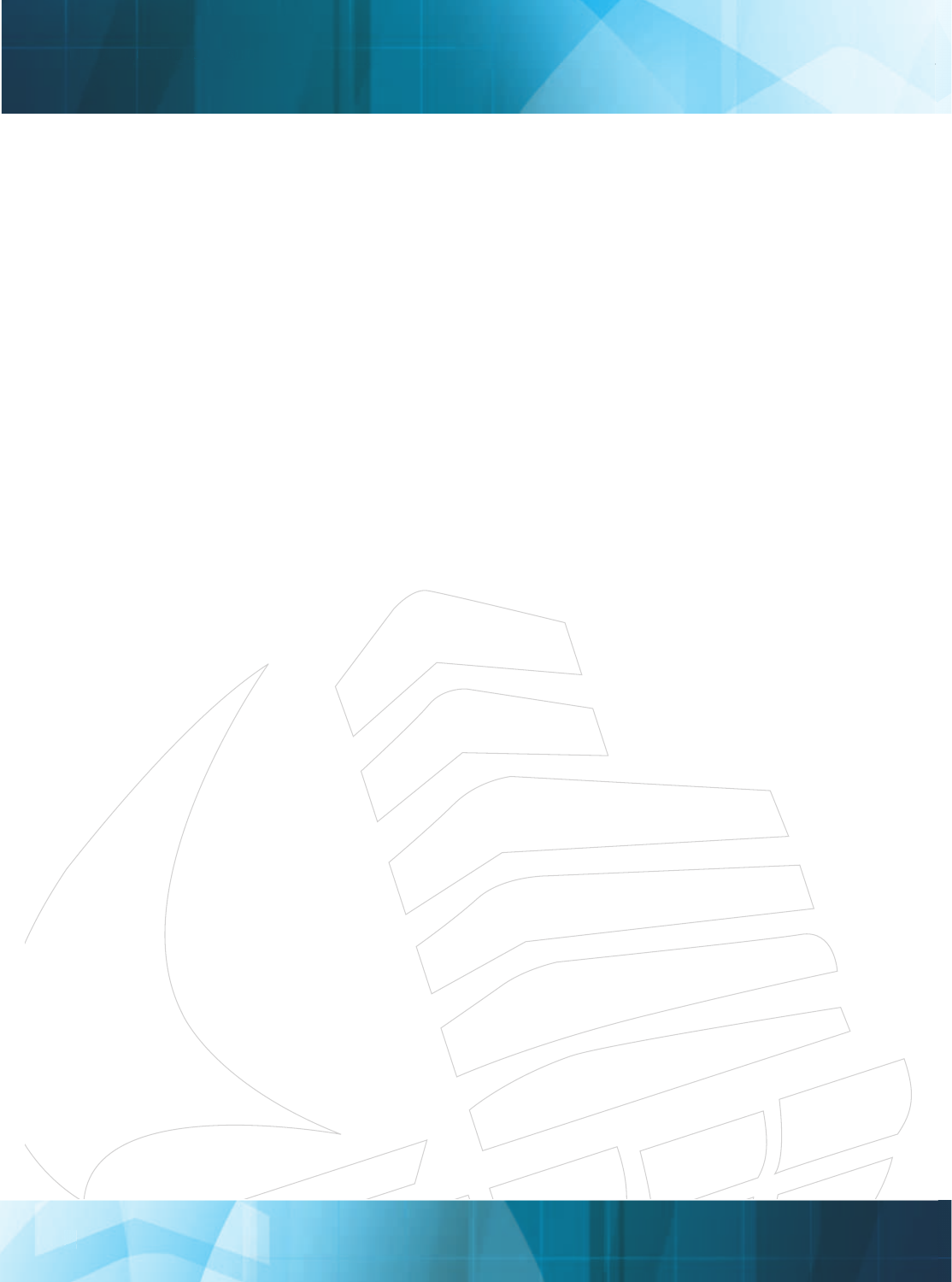# Table Of Content

| <b>Chairman Message</b>                        | 10        |
|------------------------------------------------|-----------|
| Fatwa & Sharia Board Report                    | 12        |
| Independent auditors' report                   | 15        |
| Consolidated statement of financial position   | 19        |
| Consolidated statement of income               | 20        |
| Consolidated statement of changes in equity    | 22        |
| Consolidated statement of cash flows           | 23        |
| Notes to the consolidated financial statements | $24 - 53$ |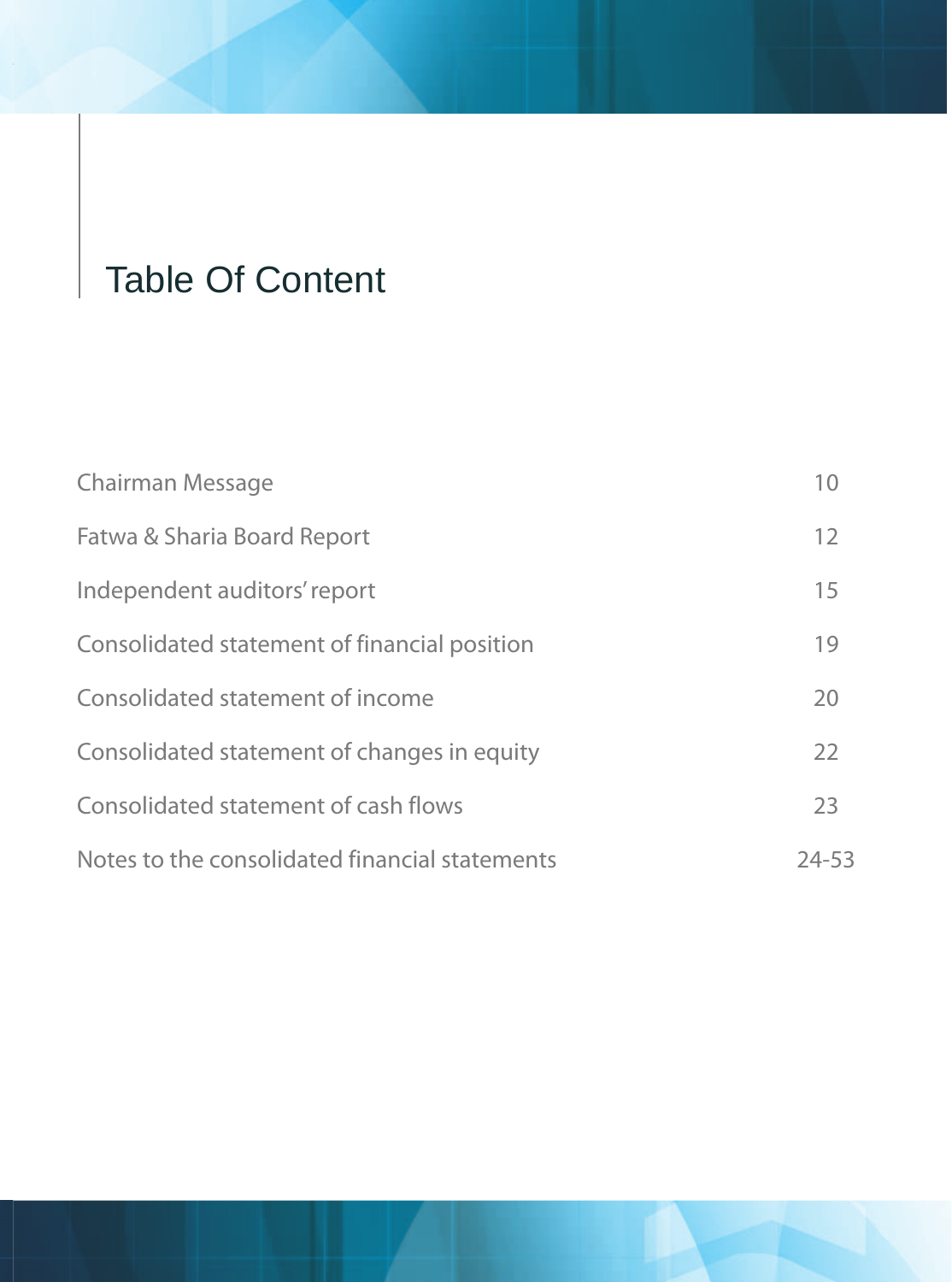## **Chairman's Message**

#### **Dear Shareholders,**

On behalf of the board of directors of company, I would like to present to you the annual report about activities and major accomplishments achieved during the year ending 31-december 2013 which have been prepared according to the international financial reporting standard.

#### **Dear Attendees:**

As the global financial crisis continued to affect the global financial status, inspit of the optimism about the revival of the growth rates and current spending, but the economical performance came under the expectations due to absence of the clear economic strategy, as well as future planes, the matter that effected the performance of the private sector, that is important part of the economy and the state performance.

In-spit of the over increase of the financial surplus and achievement of more than 12.9 billion K.D. in the public budget, but the government spending was less than what was approved within the public budget of 10% , however the current situation requires to increase governmental spending and liberation of the massive projects, as well as improving the work environment and shrinking of the routine procedures.

## **Dear Attendees:**

The financial status of the country is very good, but the economic activity make it very hard to start and succeed with oppurtunties, to encourage banks to provide financing, as the real development is semi-absent and there are many suspended projects years ago, which may cause real flourishing, the housing project is the least and can cause movement of many sectors of the Kuwaiti economy component.

On the level of the Kuwaiti real-estate holding company, the company is well positioned and continuing their operation and works hard to have financial restructuring to have the abilitiy to achieve more better performance within the next years, by controlling the expenses and enhancing the chances of the company, and minimizing it's obligations expenses.

Real-estate holding company, in spite of many years of financial crisis, and their 6th year of work, but it had made many good steps, started by rescheduling of the capital and maintaining the shareholders rights, as well as achieving some good dissociations and settlement of some debits, added to searching for entering highly strong and benefit chances.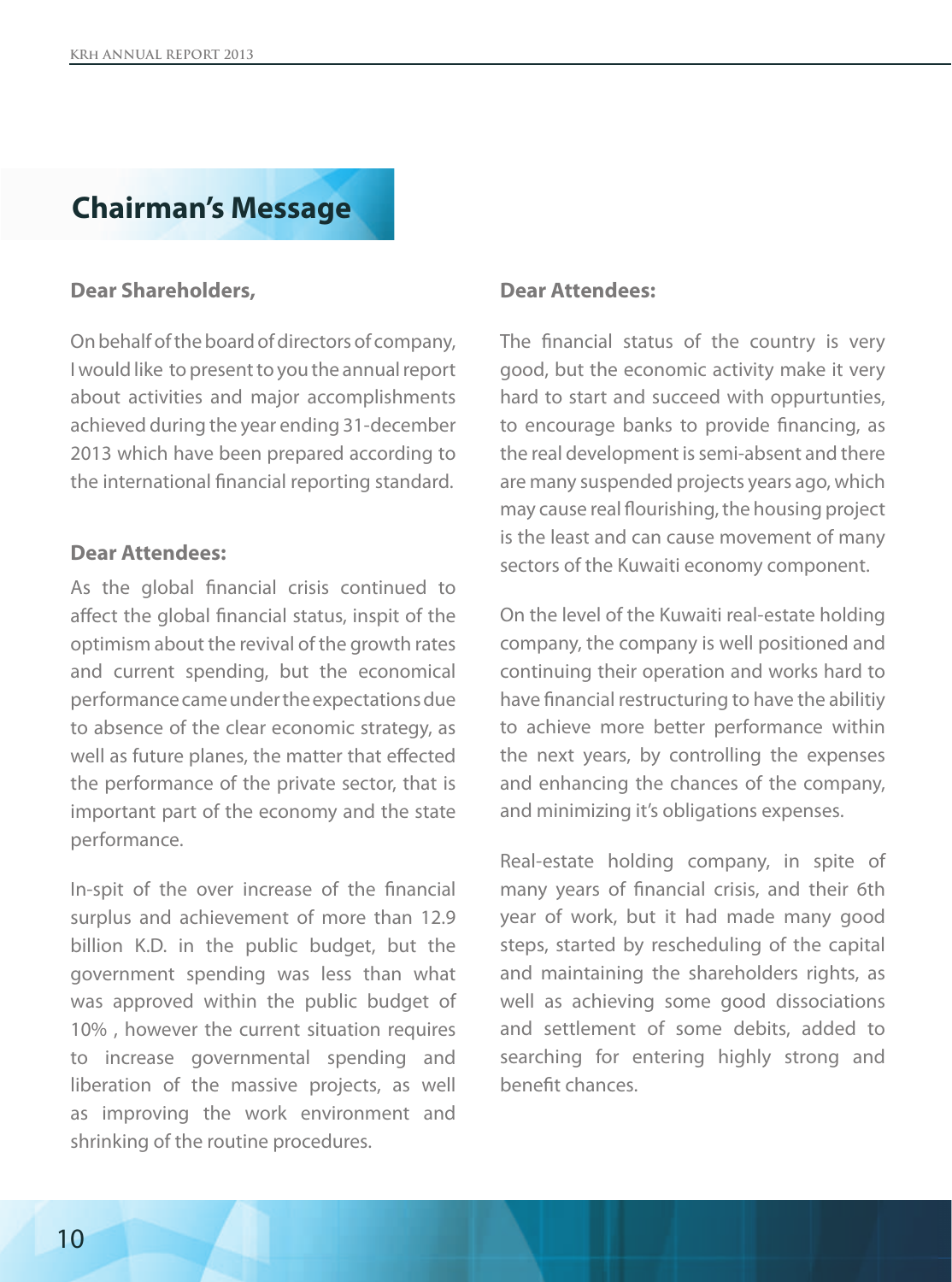## **Dear Shareholders**

By aid of Allah, the administration board continued the good reading of the economical environment via the cooperation between the executive administration and all the company staff, and made the necessary steps to earlier caution of market agitations along the last six years. Moreover, the encouragement and support of the owners and shareholders we continued, to work in-spit of the size of the internal challenges around us, as internal and external political challenges and their impacts that increase the financial effect on the financial market, as well as causing delay or many project.

The financial standing of your Company good and thanks to God we shall continue in spite of the loss incurred by the company last year with an amount of 7.904 million Kuwaiti Dinar in the amount of 42 fils per share comparing to 5.356 million Kuwaiti Dinar in the year 2012 in the amount of 36 fils per share .

The reasons for loss last year are due to the increase of precautionary allocations which the company deemed for public interest. In addition to some decrements in the values of some investments and assets.

with the low or less economic outcome, and to concentrate the giant developmental projects that promote the economic cycle of the state.

In these unstable and unclear atmospheres, the company adheres to the solid policy, as we works according to our available financial capabilities.

We extend our sincere thanks and appreciations to his highness the Emir Sheikh Sabah Al-Ahmad Al-Jaber Al-Sabah for the continued support provided to the private sector in Kuwait, and to his highness the crown prince Sheikh Nawaf Al-Ahmad Al-Jaber Al-Sabah and to his highness the prime minister Sheikh Jaber Al-Mubarak Al-Hamad Al-Sabah for their continued support.

We also express our sincere thanks to the ministry of commerce, board members and others for their continued support and cooperation with the company.

 Last but not least, we also take this opportunity to thank the staff and the management of Kuwait real estate holding company, our shareholders and clients, for their continued efforts and sincerity.

#### **Dear shareholders**

We hope changing of the governmental trend in managing the state economy, as well as our wishes for the ministries to succeed in remediating the structural imbalances, and to manage to achieve spending cuts, especially



Chairman Mr. Mohammad Barrak Al-Mutair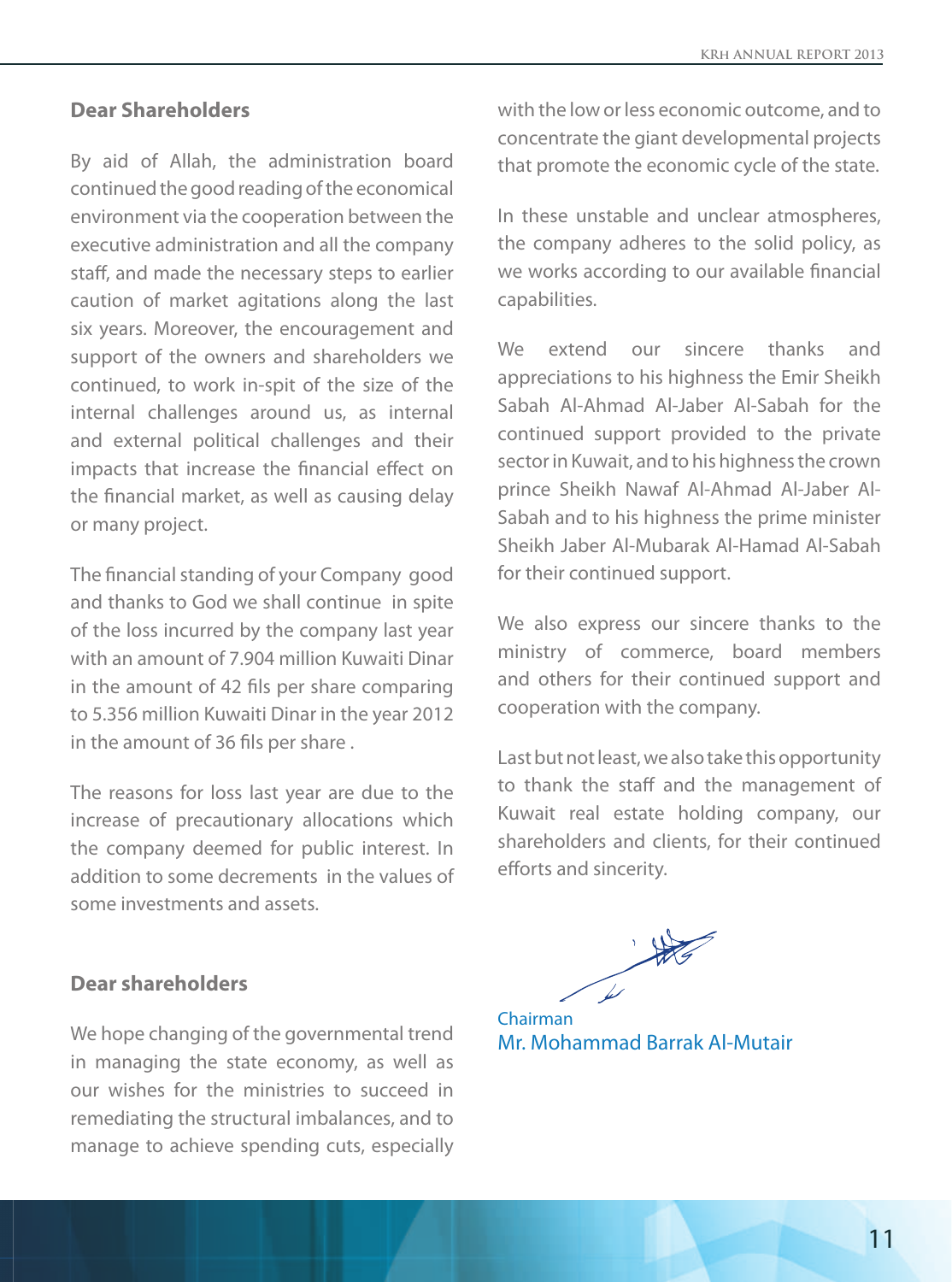## **Fatwa & Shari'a Board Report**

All praise and thanks be to Allah alone, Prayers and Peace be upon the last prophet and all his family and companions.

To: the Shareholders of Kuwait Real Estate Holding Company

Allah's peace, mercy and blessings be upon you.

As per our engagement for Fatwa and Sharia function, we have audited the contracts and the transactions made by the Company for the period from 01/01/2013 to 31/12/2013. Our responsibility is restricted to expressing an independent opinion about the Company's compliance with the provisions of Islamic Shari'a in its business and activities.

Based on Sharia audit report presented by Sharia Control Department, which conducted audit in accordance with the resolutions issued by the Board in light of standards and controls issued by Accounting & Audit Organization of Islamic Financial Institutions that require us to plan and implement audit and review procedures to obtain all necessary information, interpretations and representations to give a reasonable assurance that the Company is in compliance with the provisions of Islamic Sharia as stated by us. We believe that audits carried out by the Department provide an appropriate basis to give reasonable opinion.

The compliance responsibility to implement contracts and transactions according to the provisions of Islamic Shari'a as set out by us shall reside with the Company's management.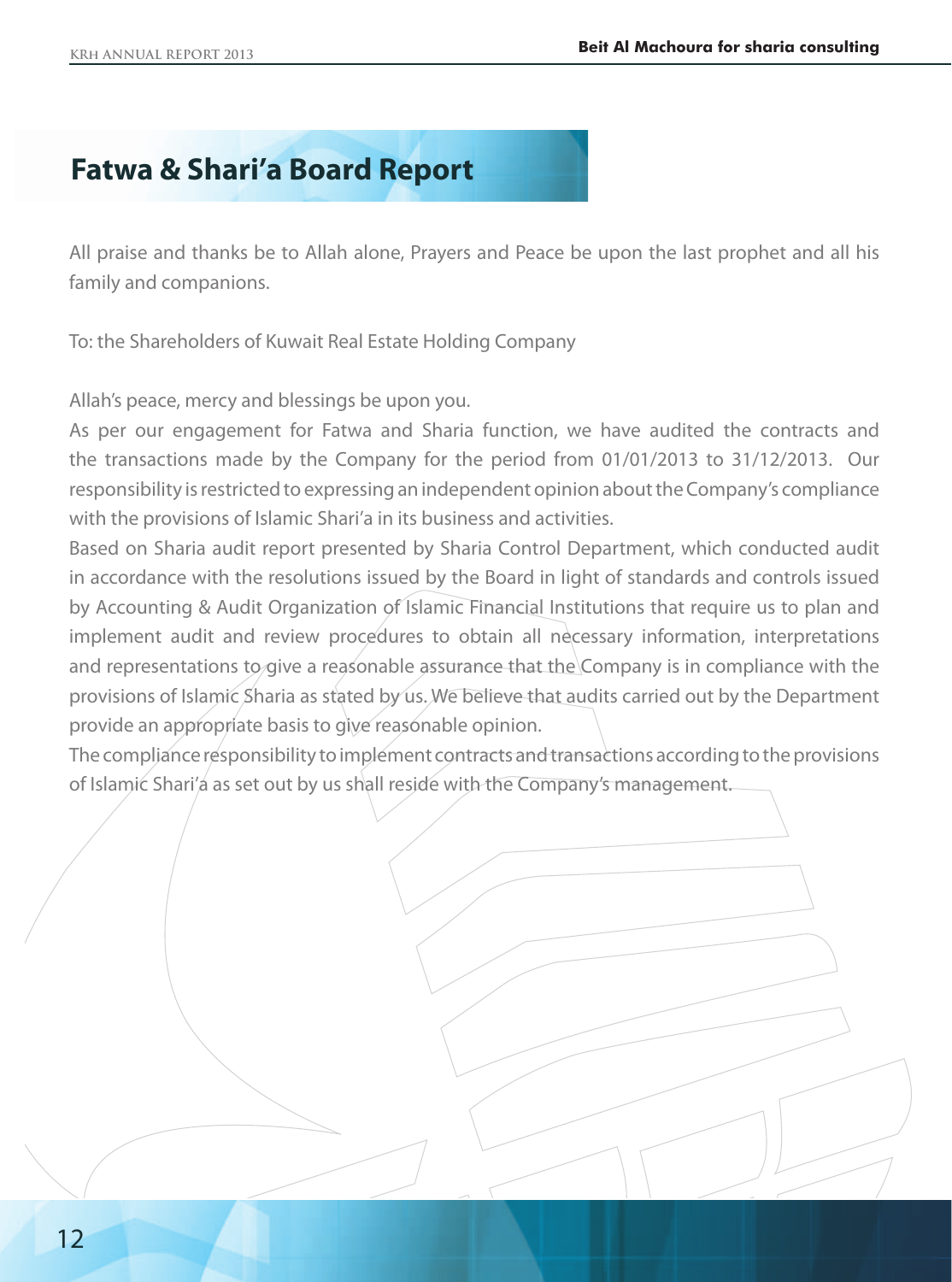Based on the foregoing, the Board is of the opinion that:

- 1. During the specified period, the Company has been in compliance with its obligations towards implementation of contracts and transactions in accordance with the provisions of Islamic Sharia as set out in Shari'a based opinions, guidelines and decisions issued by us during the specified period. No Sharia violations contrary to this opinion were found by us.
- 2. Calculation of Zakat was conducted according to the principles approved by the Board.

## **Allah's prayers and peace are upon our prophet Muhammad, his family and companions Praise be to Allah**

| <b>Member</b>                    | <b>Signature</b> |
|----------------------------------|------------------|
| Dr. Esam Khalaf Al-Enzi          |                  |
| Dr. Nazem Mohammed Al-Mesbah     |                  |
| Dr. Suleiman Marafi Safar        |                  |
| Dr. Khalid Shujaa Al-Otaibi      |                  |
| Dr. Ibrahim Abdullah Al-Subaiaei |                  |
| Dr. Naif Mohammed Al-Ajmi        |                  |
| Dr. Mohammed Ouad Al-Fuzai'a     |                  |

## **Members of Fatwa and Sharia Board**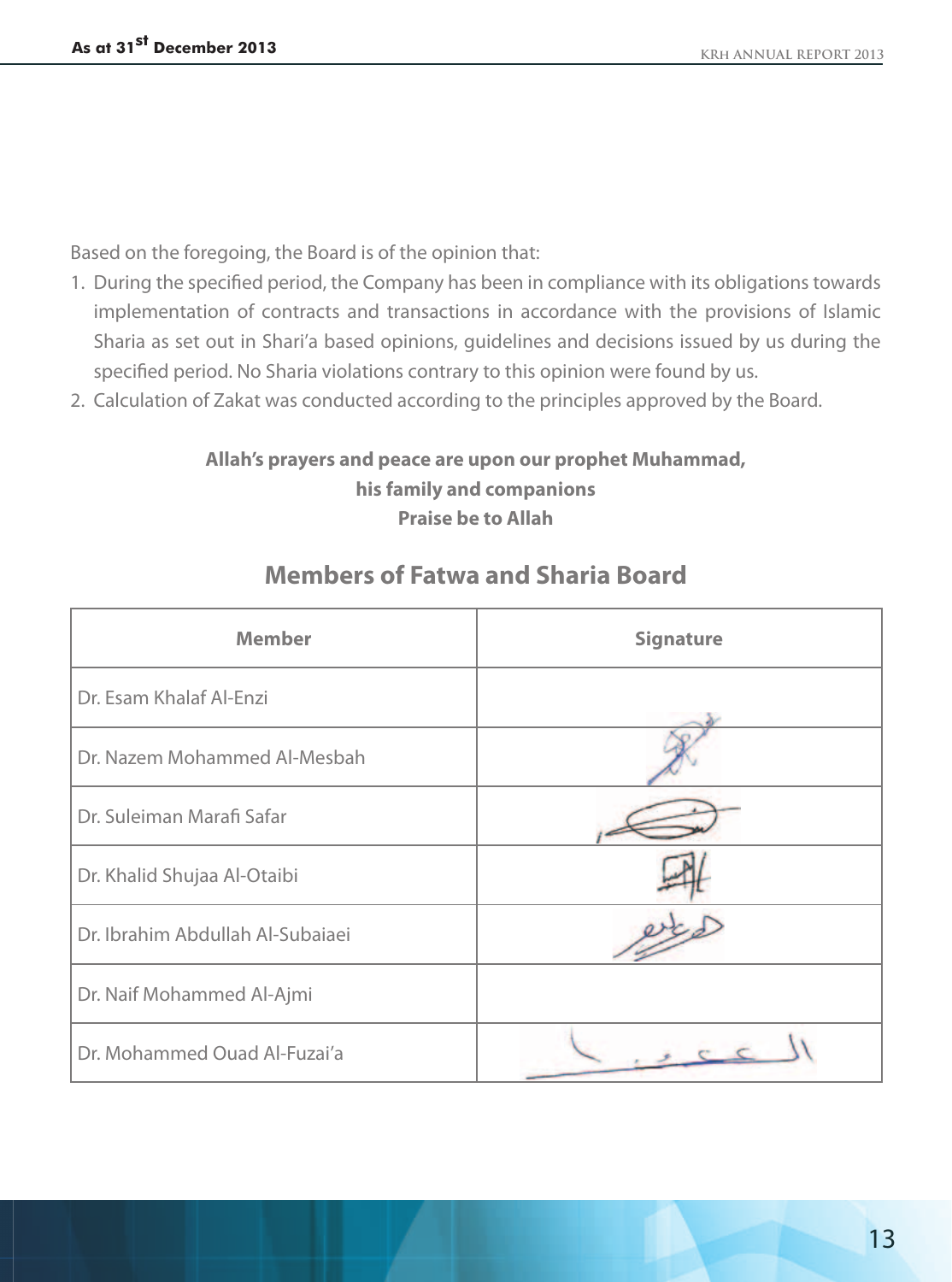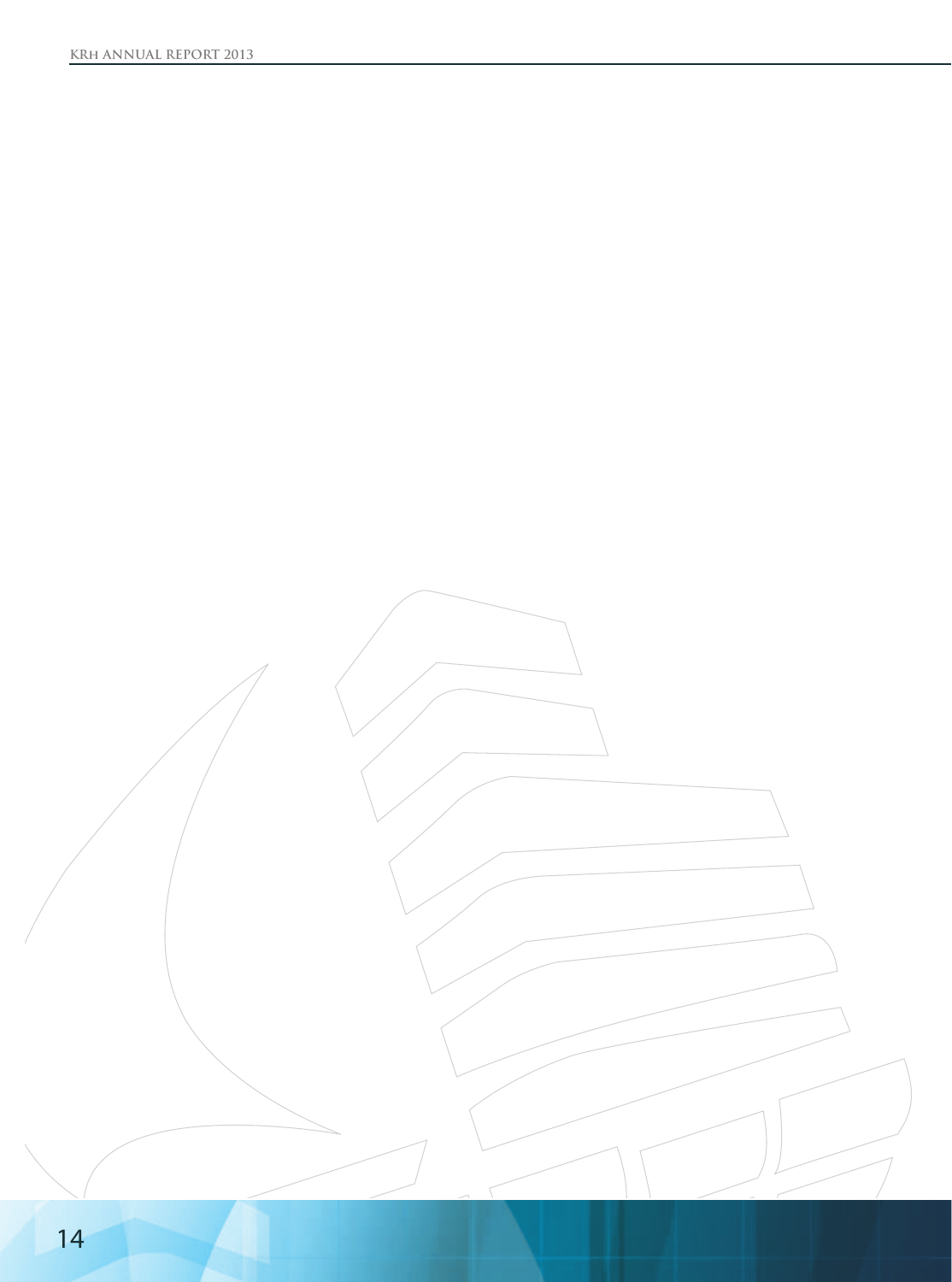

Independent auditors' report and consolidated financial statements for the year ended 31 December 2013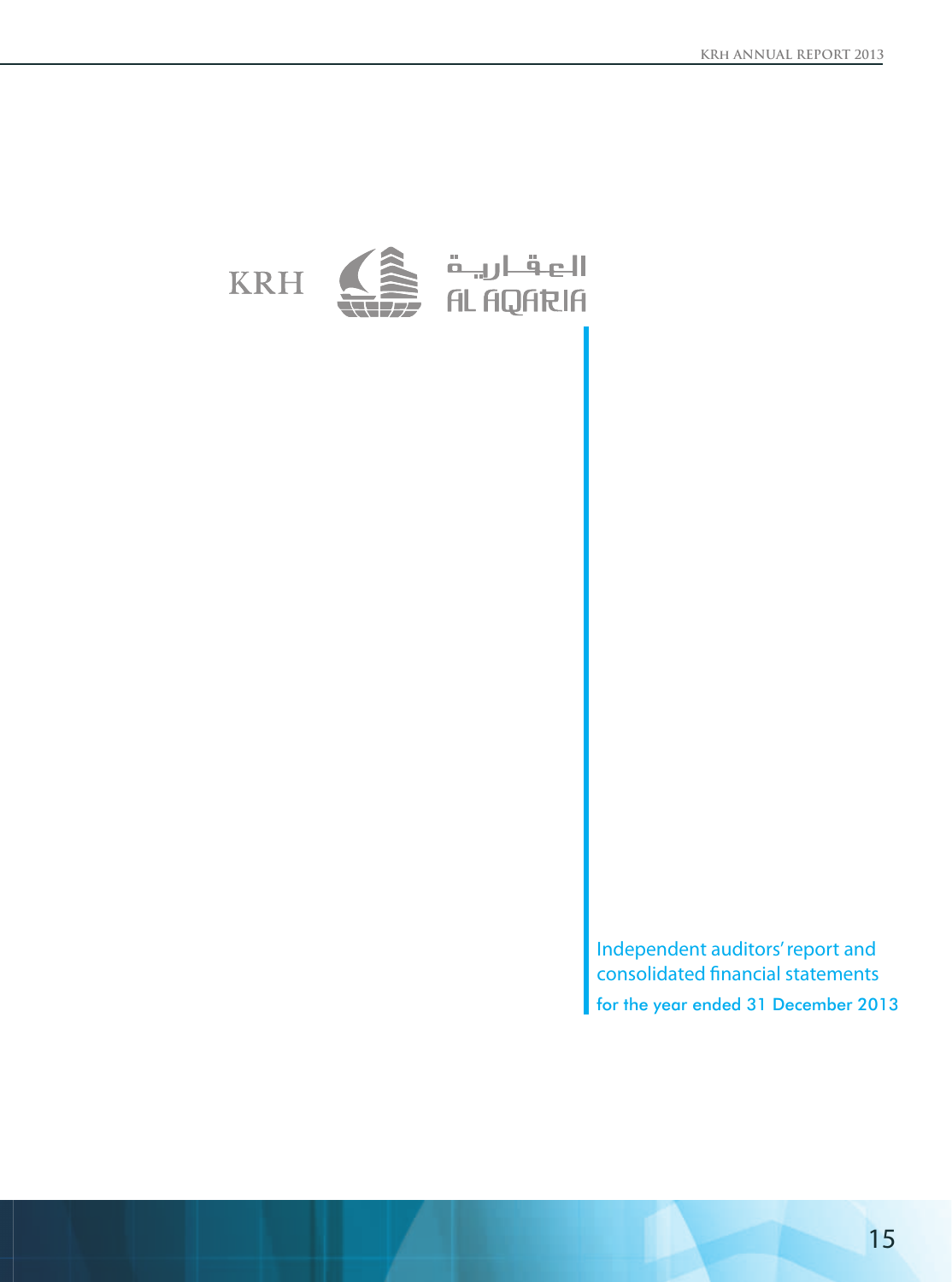

Al Johara Tower, 6<sup>th</sup> Floor Khaled Ben Al Waleed Street, Sharq P.O. Box 25578, Safat 13116 Kuwait Tel: +965 2242 6999 Fax: +965 2240 1666 www.bdo.com.kw



## **Independent Auditors' Report to Shareholders of Kuwait Real Estate Holding Company K.P.S.C (Holding)**

**State of Kuwait**

#### **Report on the Consolidated Financial Statements**

We have audited the accompanying consolidated financial statements of Kuwait Real Estate Holding Company K.S.C (Holding) ("the Parent Company") and its subsidiaries (together referred to as "the Group") which comprise of the consolidated financial position at 31 December 2013, and the related consolidated statements of income, comprehensive income, changes in equity and cash flows for the year then ended, and a summary of significant accounting policies and other explanatory information.

#### **Management's Responsibility for the Consolidated Financial Statements**

The Parent Company's management is responsible for the preparation and fair presentation of these consolidated financial statements in accordance with International Financial Reporting Standards (IFRS). The management is also responsible for the internal control necessary for the preparation of consolidated financial statements that are free from material misstatement, whether due to fraud or error.

#### **Auditors' Responsibility**

Our responsibility is to express an opinion on these consolidated financial statements based on our audit. We conducted our audit in accordance with International Standards on Auditing. Those Standards require that we comply with ethical requirements and plan and perform the audit to obtain reasonable assurance whether the consolidated financial statements are free from material misstatement.

An audit involves performing procedures to obtain audit evidence about the amounts and disclosures in the consolidated financial statements. The procedures selected depend on the auditors' judgment, including the assessment of the risks of material misstatement of the consolidated financial statements, whether due to fraud or error. In making those risk assessments, the auditor considers internal control relevant to the parent company's preparation and fair presentation of the consolidated financial statements in order to design audit procedures that are appropriate in the circumstances, but not for the purpose of expressing an opinion on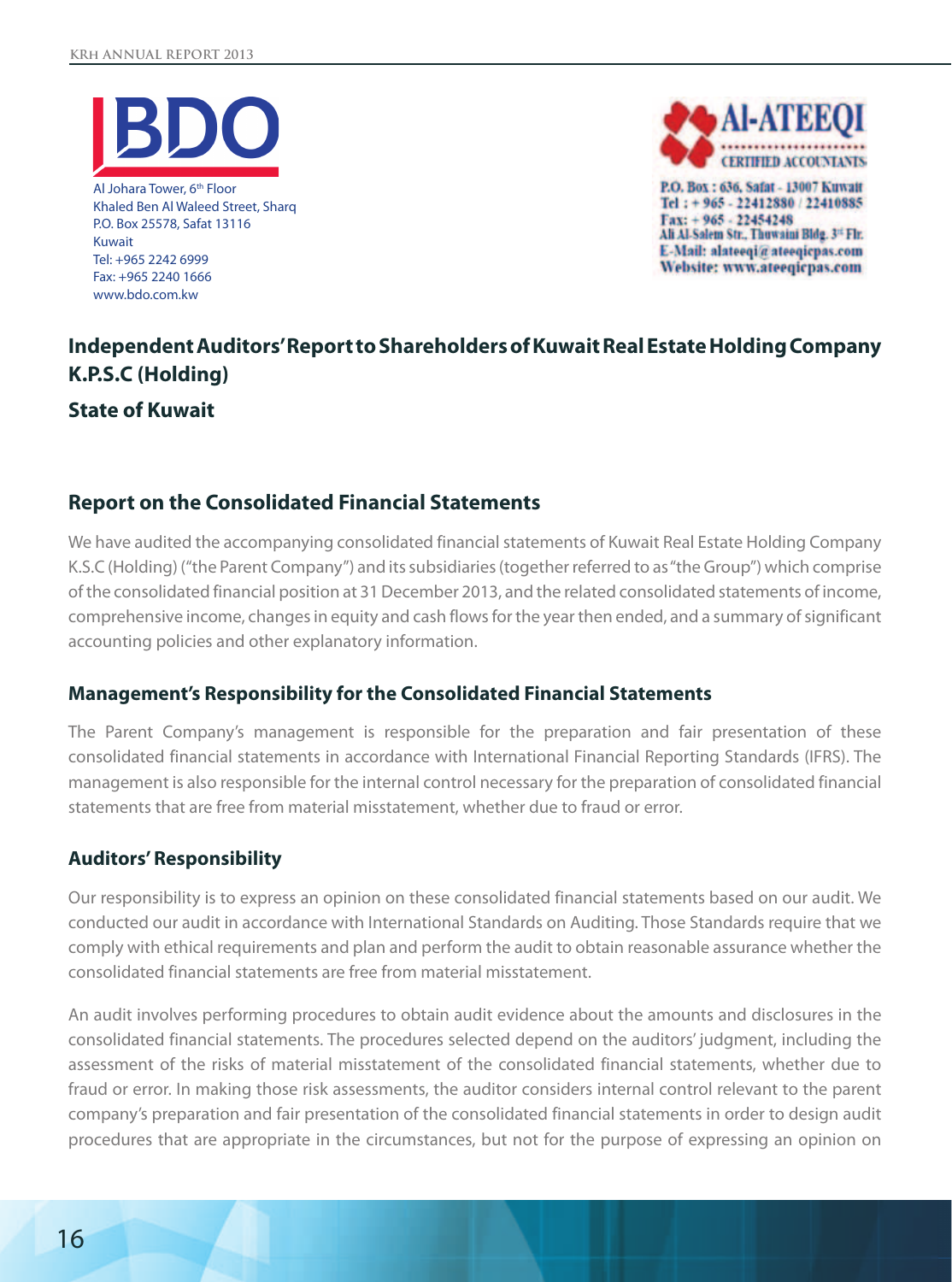the effectiveness of the Group's internal control. An audit also includes evaluating the appropriateness of accounting policies used and the reasonableness of accounting estimates made by management, as well as evaluating the overall presentation of the consolidated financial statements.

We believe that the audit evidence we have obtained is sufficient and appropriate to provide a basis for our audit opinion.

#### **Opinion**

In our opinion, the consolidated financial statements present fairly, in all material respects, the financial position of the Group as at 31 December 2013, and of its financial performance and its cash flows for the year then ended in accordance with International Financial Reporting Standards.

#### **Report on Other Legal and Regulatory Requirements**

In our opinion, proper books of account have been kept by the Parent Company and the consolidated financial statements, together with the contents of the report of the Parent Company's board of directors relating to these consolidated financial statements, are in accordance therewith. We further report that we obtained all the information and explanations that we required for the purpose of our audit and that the consolidated financial statements incorporate all information that is required by the Companies Law No. 25 of 2012, as amended, and by the Parent Company's Articles and Memorandum of Association, as amended, that an inventory was duly carried out and that, to the best of our knowledge and belief, no violations of the Companies' Law No. 25 of 2012, as amended, or of the Parent Company's Articles and Memorandum of Association, as amended, have occurred during the year ended 31 December 2013 that might have had a material effect on the business or the consolidated financial position of the Group.

**Qais M. Al Nisf Barrak Al-Ateeqi**

Kuwait: 31 March 2014

**License No. 38 "A" License No. 69 "A" BDO Al Nisf & Partners Al-Ateeqi Certified Accountants Member firm of B.K.R. International**

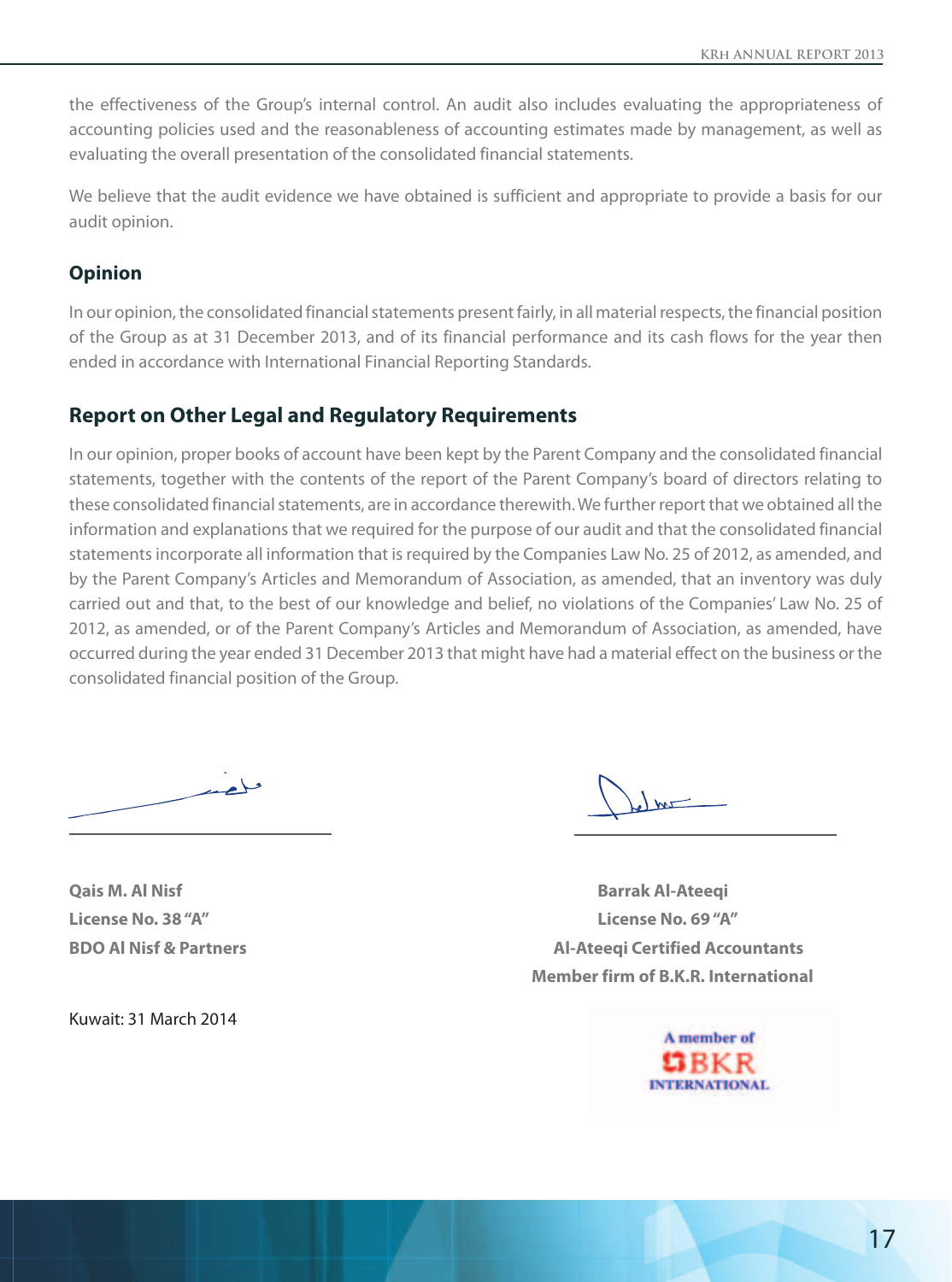

Financial Reports for the year ended 31 December 2013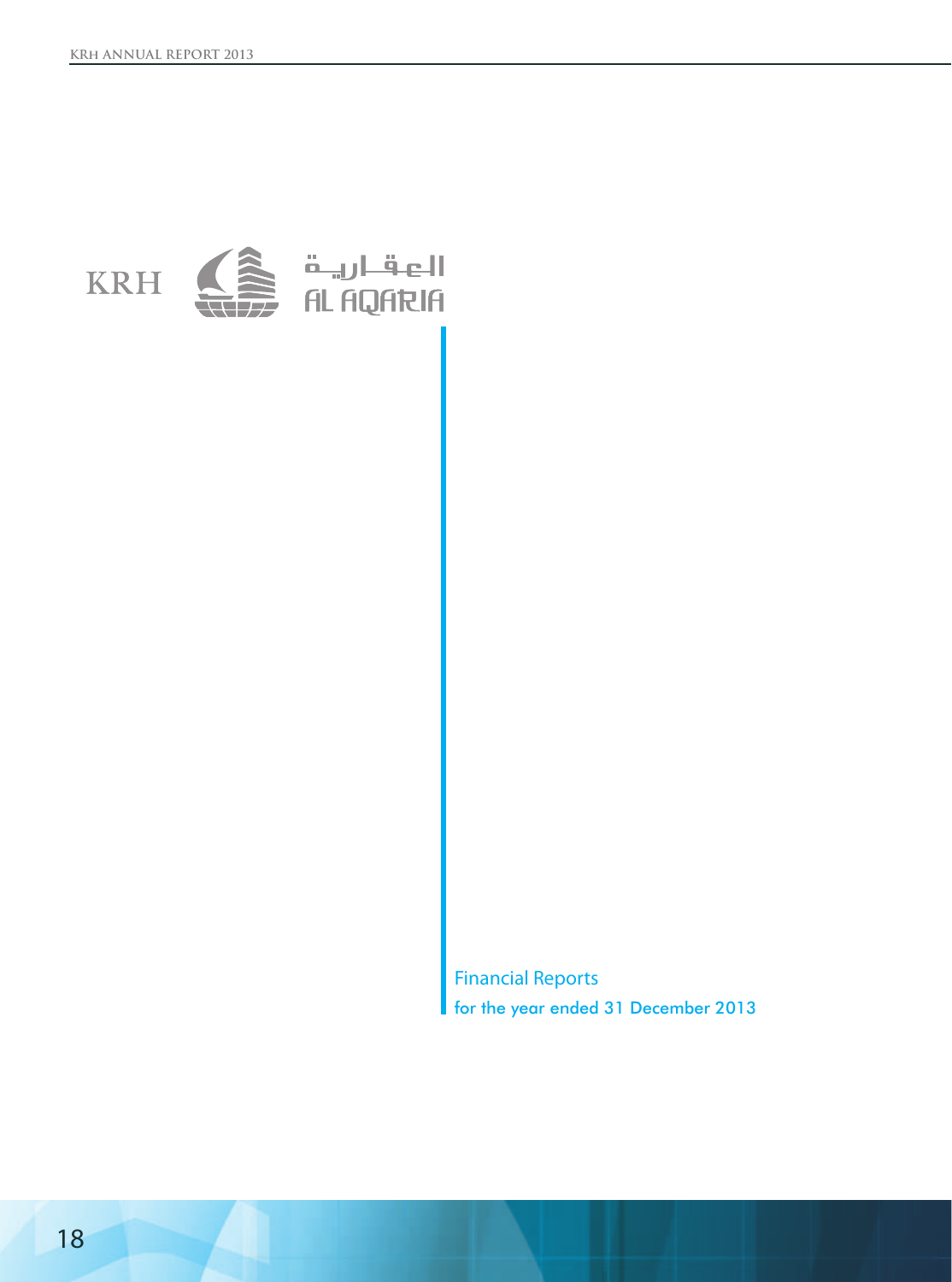| As at 31 December 2013                               |              | 2013         | 2012        |
|------------------------------------------------------|--------------|--------------|-------------|
| <b>Assets</b>                                        | <b>Notes</b> | <b>KD</b>    | <b>KD</b>   |
| <b>Non-current assets</b>                            |              |              |             |
| Property, plant and equipment                        |              |              | 306         |
| Investment properties                                | 5            | 13,061,327   | 20,598,971  |
| Goodwill                                             | 6            |              | 920,348     |
| Investments in associates                            | 7            | 431,711      | 2,405,032   |
| Available for sale investments                       | 8            | 19,102,874   | 23,066,629  |
|                                                      |              | 32,595,912   | 46,991,286  |
| <b>Current assets</b>                                |              |              |             |
| Spare parts and materials inventory                  |              | 2,146        | 2,242       |
| Receivables and other debit balances                 | 9            | 369,351      | 1,197,461   |
| Investment at fair value through statement of income | 10           | 1,822,897    | 1,764,433   |
| Cash and cash equivalents                            | 11           | 3,060,685    | 4,255,848   |
|                                                      |              | 5,255,079    | 7,219,984   |
| Assets held for sale                                 | 12           | 437,996      |             |
| <b>Total assets</b>                                  |              | 38,288,987   | 54,211,270  |
|                                                      |              |              |             |
| <b>Equity and liabilities</b>                        |              |              |             |
| <b>Equity</b>                                        |              |              |             |
| Share capital                                        | 13           | 19,103,898   | 19,103,898  |
| <b>Share Premium</b>                                 |              | 830,286      | 830,286     |
| Statutory reserve                                    | 14           | 1,452,034    | 1,452,034   |
| Treasury shares                                      | 16           | (1,452,034)  | (1,452,034) |
| Profit reserve from sale of treasury shares          |              | 46,038       | 46,038      |
| Change in fair value reserve                         |              | 2,048,650    | 1,723,748   |
| <b>Accumulated losses</b>                            |              | (13,261,005) | (5,356,054) |
| Equity attributable to owners of the Parent Company  |              | 8,767,867    | 16,347,916  |
| Non-controlling interests                            |              | 1,997,599    | 2,007,897   |
| <b>Total equity</b>                                  |              | 10,765,466   | 18,355,813  |
|                                                      |              |              |             |
| <b>Non-current liabilities</b>                       |              |              |             |
| Long-term Murabaha payable                           | 17           | 3,662,299    | 7,848,035   |
| Purchase of land payables                            | 18           | 2,329,424    | 2,329,424   |
| Provision for employees' end of service indemnity    |              | 487,390      | 437,921     |
|                                                      |              | 6,479,113    | 10,615,380  |
| <b>Current liabilities</b>                           |              |              |             |
| Payables and other credit balances                   | 19           | 1,535,245    | 3,432,331   |
| Short-term Murabaha payable                          | 17           | 19,509,163   | 21,807,746  |
|                                                      |              | 21,044,408   | 25,240,077  |
| <b>Total liabilities</b>                             |              | 27,523,521   | 35,855,457  |
| <b>Total equity and liabilities</b>                  |              | 38,288,987   | 54,211,270  |

The accompanying notes on pages 24 to 53 form an integral part of these consolidated financial statements.

**Mohammad Barrak Al-Mutair** Chairman

**Consolidated Statement of Financial Position**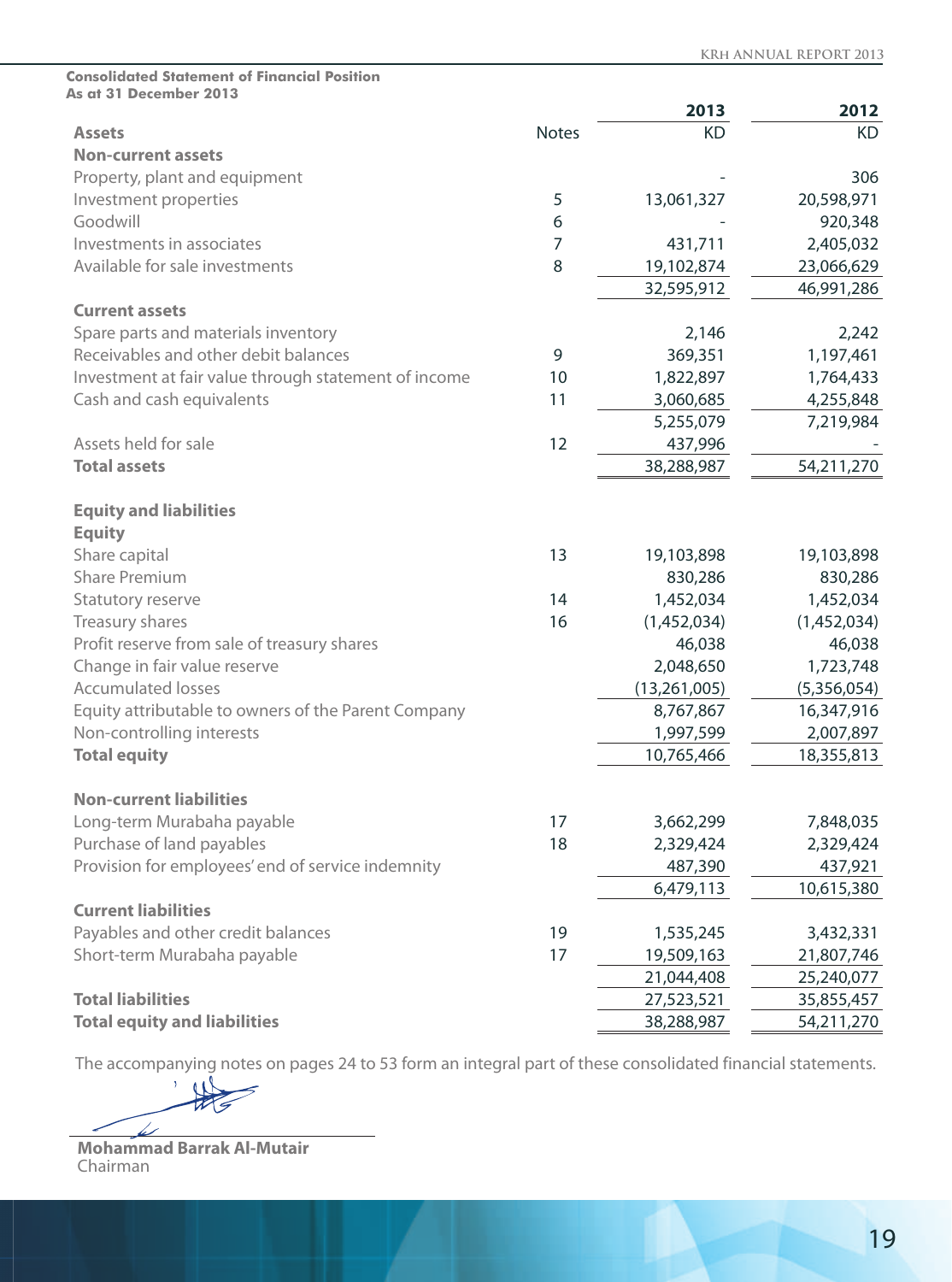#### **Consolidated Statement of Income For the year ended 31 December 2013**

|                                                          |              | 2013          | 2012        |
|----------------------------------------------------------|--------------|---------------|-------------|
|                                                          | <b>Notes</b> | <b>KD</b>     | <b>KD</b>   |
| Income / loss                                            |              |               |             |
| Net income from rent                                     |              | 210,695       | 228,566     |
| Net losses from management and maintenance of third      |              |               |             |
| party properties                                         |              | (45, 011)     | (36, 407)   |
| Net profits from supervision contracts                   |              | 16,692        | 6,930       |
| Unrealized profits/(losses) on investments at fair value |              |               |             |
| through statement of income                              |              | 58,464        | (896, 032)  |
| Profits from sale of available for sale investments      | 21           | 140,940       | 7,478       |
| Profits from disposal of a subsidiary                    | 22           | 1,926         |             |
| Impairment losses on available for sale investments      |              | (2,552,592)   | (1,527,202) |
| <b>Dividends</b>                                         |              | 46,464        | 431,152     |
| Change in fair value of investment properties            |              | (4,337,644)   | (402, 228)  |
| Profits from sale of investment properties               |              | 500,000       |             |
| Impairment of goodwill                                   | 6            | (920, 348)    |             |
| Income from wakala investments                           |              | 39,202        |             |
| Group's share in associates' business results            |              | (12,076)      | (836, 497)  |
| Foreign exchange differences                             |              | (71, 951)     | (21, 974)   |
| Provision no longer required                             | 9            | 899,732       | 129,862     |
| Other income                                             |              | 2,724         | 1,011       |
| Net revenue from financial institutions                  |              | 24,161        | 24,909      |
|                                                          |              | (5,998,622)   | (2,890,432) |
| <b>Expense and other charges</b>                         |              |               |             |
| General and administrative expenses                      | 23           | (908, 224)    | (996, 896)  |
| Financing charges                                        |              | (1, 183, 102) | (1,476,937) |
|                                                          |              | (2,091,326)   | (2,473,833) |
| <b>Net loss for the year</b>                             |              | (8,089,948)   | (5,364,265) |
| <b>Attributable to:</b>                                  |              |               |             |
| Owners of the Parent Company                             |              | (7,904,951)   | (5,356,054) |
| Non-controlling interests                                |              | (184, 997)    | (8, 211)    |
|                                                          |              | (8,089,948)   | (5,364,265) |
| <b>Basic loss per share (Fils)</b>                       | 24           | (42.02)       | (36.66)     |
|                                                          |              |               |             |

The notes on pages 24 to 53 form an integral part of these consolidated financial statements.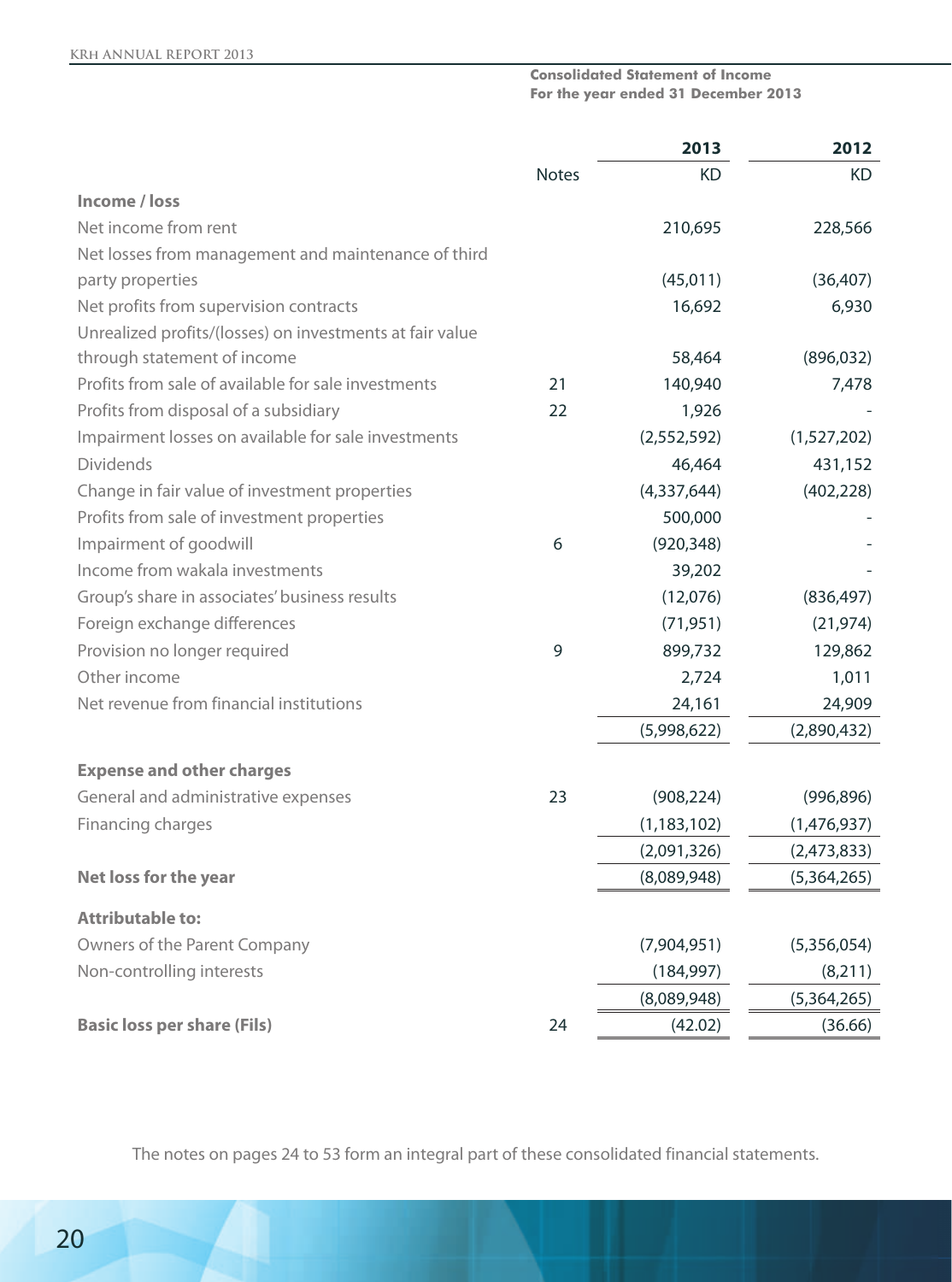#### **Consolidated Statement of Comprehensive Income For the year ended 31 December 2013**

|                                                                         | 2013        | 2012        |
|-------------------------------------------------------------------------|-------------|-------------|
|                                                                         | <b>KD</b>   | <b>KD</b>   |
| Net loss for the year                                                   | (8,089,948) | (5,364,265) |
| <b>Other comprehensive (loss)/income</b>                                |             |             |
| Items that may be reclassified subsequently in the statement of income: |             |             |
| Unrealized loss from available for sale investments                     | (1,912,051) | (912, 733)  |
| Transferred to statement of income from sale of available for sale      |             |             |
| investments                                                             | (140, 940)  |             |
| Impairment losses of available for sale investments                     | 2,552,592   | 1,527,202   |
| Group's share in associate' reserves                                    |             | 126,895     |
| Total other comprehensive income for the year                           | 499,601     | 741,364     |
| Total comprehensive loss for the year                                   | (7,590,347) | (4,622,901) |
| <b>Attributable to:</b>                                                 |             |             |
| Owners of the Parent Company                                            | (7,580,049) | (4,614,690) |
| Non-controlling interests                                               | (10, 298)   | (8,211)     |
|                                                                         | (7,590,347) | (4,622,901) |

The accompanying notes on pages 24 to 53 form an integral part of these consolidated financial statements.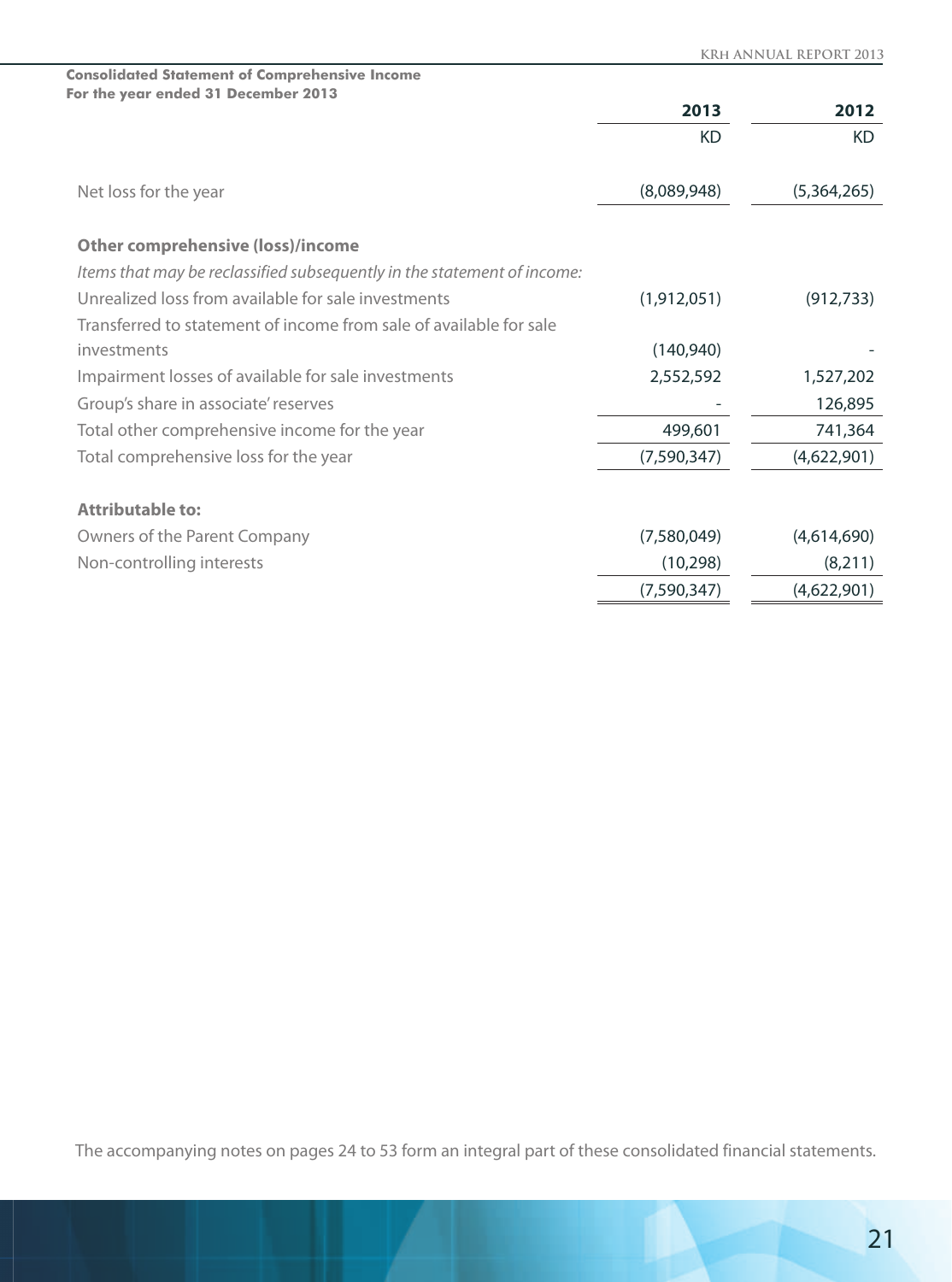| Consolidated Statement of Changes in Equity<br>For the year ended 31 December 2013 |                              |              |              |              |             |                    |                   |                     |              | Equity                                 |                       |                |
|------------------------------------------------------------------------------------|------------------------------|--------------|--------------|--------------|-------------|--------------------|-------------------|---------------------|--------------|----------------------------------------|-----------------------|----------------|
|                                                                                    |                              |              |              |              |             | Treasury<br>shares | Change<br>of fair | Group's<br>share in |              | to owners of<br>attributable           | Non-                  | <b>Total</b>   |
|                                                                                    | <b>Share</b>                 | <b>Share</b> | Statutory    | Voluntary    | Treasury    | profit             | value             | associate's         | Accumulated  | the Parent                             | controlling           |                |
|                                                                                    | Q<br>Capital                 | Premium<br>Q | reserve<br>Š | Q<br>reserve | Q<br>shares | Q<br>reserve       | Q<br>reserve      | Q<br>reserves       | КD<br>losses | Q<br>Company                           | Q<br><b>interests</b> | Q<br>Equity    |
| January 2012<br>Balance at 1<br>Total                                              | 31,500,000                   |              | 1,532,115    | 1,532,115    | (1,452,034) | 46,038             | 1,109,279         | (126, 895)          | (18,892,331) | 15,248,287                             | 21,196                | 15,269,483     |
| income/(loss) for<br>Extinguishment<br>of accumulated<br>comprehensive<br>the year |                              |              |              |              |             |                    | 614,469           | 126,895             | (5,356,054)  | (4,614,690)                            | (8,211)               | (4,622,901)    |
| Capital increase<br>Effect of<br>losses                                            | 4,884,033<br>(17,280,135)    | 830,286      | (80,081)     | (1,532,115)  |             |                    |                   |                     | 18,892,331   | 5,714,319                              |                       | 5,714,319<br>ı |
| consolidation of a<br>subsidiary                                                   | $\mathbf I$                  | $\mathbf{r}$ |              | ٠            | ı           | ٠                  | ٠                 | T.                  | T.           | $\Gamma$                               | 1,994,912             | 1,994,912      |
| December 2012<br><b>Balance at 31</b>                                              | 19,103,898                   | 830,286      | 1,452,034    |              | (1,452,034) | 46,038             | ,723,748          |                     | (5,356,054)  | 16,347,916                             | 2,007,897             | 18,355,813     |
| comprehensive<br>January 2013<br>Balance at 1<br>Total                             | 19,103,898 830,286 1,452,034 |              |              |              | (1,452,034) |                    | 46,038 1,723,748  | $\mathbf{I}$        |              | $(5,356,054)$ $16,347,916$ $2,007,897$ |                       | 18,355,813     |
| income/(loss) for<br><b>Balance at 31</b><br>the year                              |                              | ï            |              | J.           |             | $\mathbf I$        | 324,902           | $\mathbf I$         | (7,904,951)  | (7,580,049)                            | (10, 298)             | (7,590,347)    |
| December 2013                                                                      | 19,103,898 830,286 1,452,034 |              |              |              | (1,452,034) | 46,038             | 2,048,650         |                     | (13,261,005) | 8,767,867                              | 1,997,599             | 10,765,466     |

The accompanying notes on pages 24 to 53 form an integral part of these consolidated financial statements. The accompanying notes on pages 24 to 53 form an integral part of these consolidated financial statements.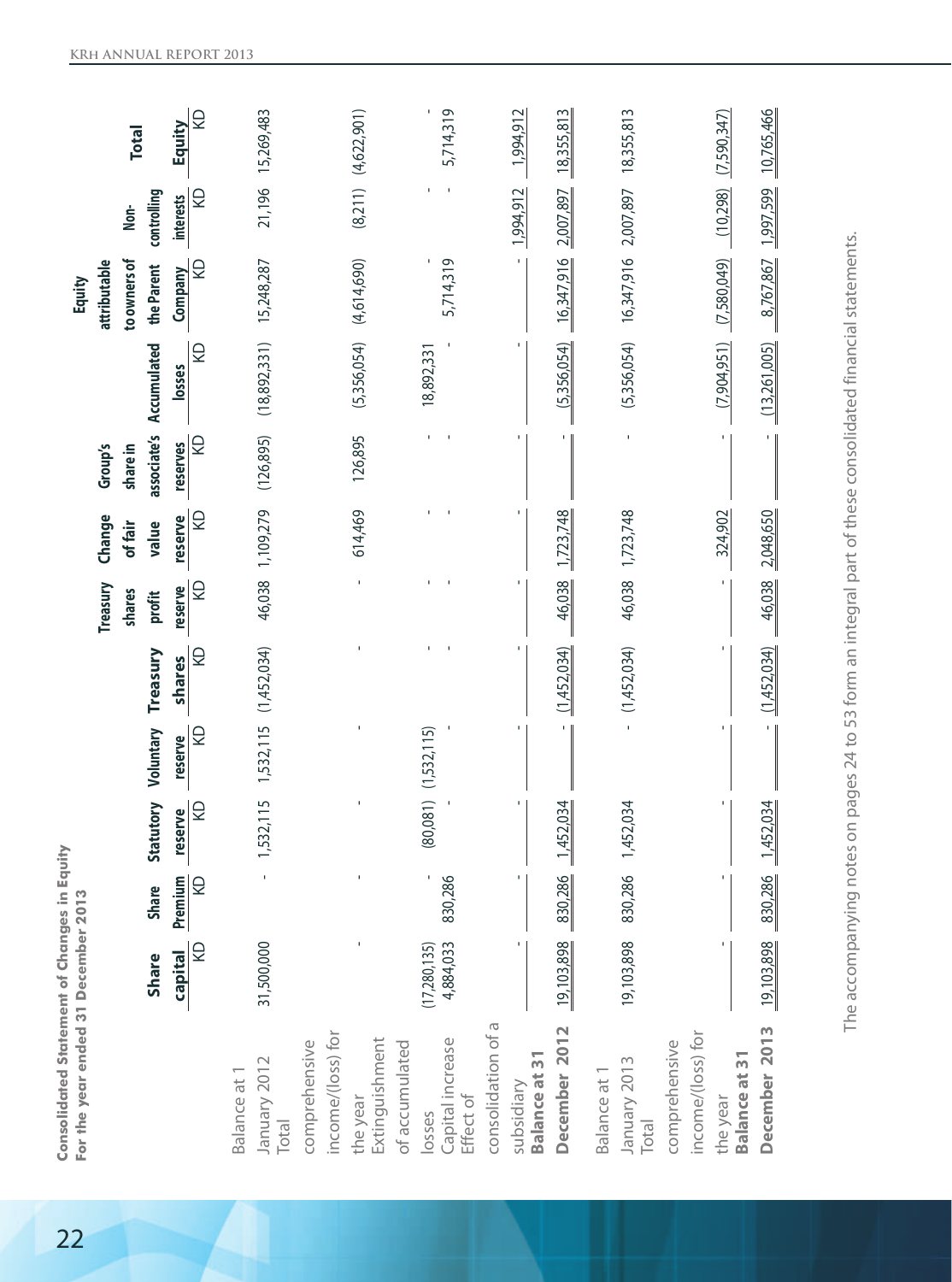#### **Consolidated Statement of Cash Flows For the year ended 31 December 2013**

|                                                          |             | 2013          | 2012        |
|----------------------------------------------------------|-------------|---------------|-------------|
|                                                          | <b>Note</b> | <b>KD</b>     | <b>KD</b>   |
| <b>Operating activities</b>                              |             |               |             |
| Net loss for the year                                    |             | (8,089,948)   | (5,364,265) |
| Adjustment for:                                          |             |               |             |
| Depreciation                                             |             | 302           | 8,003       |
| Unrealized (profits)/losses on investments at fair value |             |               |             |
| through statement of income                              |             | (58, 464)     | 896,032     |
| Group's share of an associate results                    |             | 12,076        | 836,497     |
| Profits from sale of available for sale investments      |             | (140, 940)    | (7, 478)    |
| Impairment losses on available for sale investments      |             | 2,552,592     | 1,527,202   |
| Change in fair value of investment properties            |             | 4,337,644     | 402,228     |
| Gains on sale of investment properties                   |             | (500,000)     |             |
| <b>Goodwill impairment losses</b>                        |             | 920,348       |             |
| Write back of provisions no longer required              |             | (899, 732)    | (129, 862)  |
| Cash dividends                                           |             | (46, 464)     | (431, 152)  |
| Financing charges                                        |             | 1,183,102     | 1,476,937   |
| Profit on disposal of a subsidiary                       |             | (1,926)       |             |
| Provision for employees' end of service indemnity        |             | 83,028        | 60,963      |
|                                                          |             | (648, 382)    | (724, 895)  |
| Working capital changes:                                 |             |               |             |
| Spare parts and materials inventory                      |             | 96            | 257         |
| Receivables and other debit balances                     |             | 114,344       | 2,020,617   |
| Investment at fair value through statement of income     |             |               | 1,022,541   |
| Payables and other credit balances                       |             | (373, 834)    | (59,990)    |
| Cash (used in) / from operations                         |             | (907, 776)    | 2,258,530   |
| Employees' end of service indemnity, paid                |             | (33, 559)     | (54, 484)   |
| Net cash (used in) / from operating activities           |             | (941, 335)    | 2,204,046   |
|                                                          |             |               |             |
| <b>Investing activities</b>                              |             |               |             |
| Net movement in investment in associates                 |             |               | 176,355     |
| Proceeds from disposal of a subsidiary                   |             | 1,926         |             |
| Proceeds from sale of investment properties              |             | 13,303        |             |
| Net movement in available-for-sale investments           |             | 544,892       | (92, 731)   |
| Cash dividend received                                   |             | 46,464        | 431,152     |
| Net cash from investment activities                      |             | 606,585       | 514,776     |
|                                                          |             |               |             |
| <b>Financing activities</b>                              |             |               |             |
| Murabaha payables                                        |             | (860, 413)    | (2,623,976) |
| Net cash used in financing activities                    |             | (860, 413)    | (2,623,976) |
| Net (decrease)/ increase in cash and cash equivalents    |             | (1, 195, 163) | 94,846      |
| Cash from consolidation of an associate which became a   |             |               |             |
| subsidiary                                               |             |               | 3,134,804   |
| Cash and cash equivalents at beginning of the year       |             | 4,255,848     | 1,026,198   |
| Cash and cash equivalents at end of the year             | 12          | 3,060,685     | 4,255,848   |
|                                                          |             |               |             |

The accompanying notes on pages 24 to 53 form an integral part of these consolidated financial statements.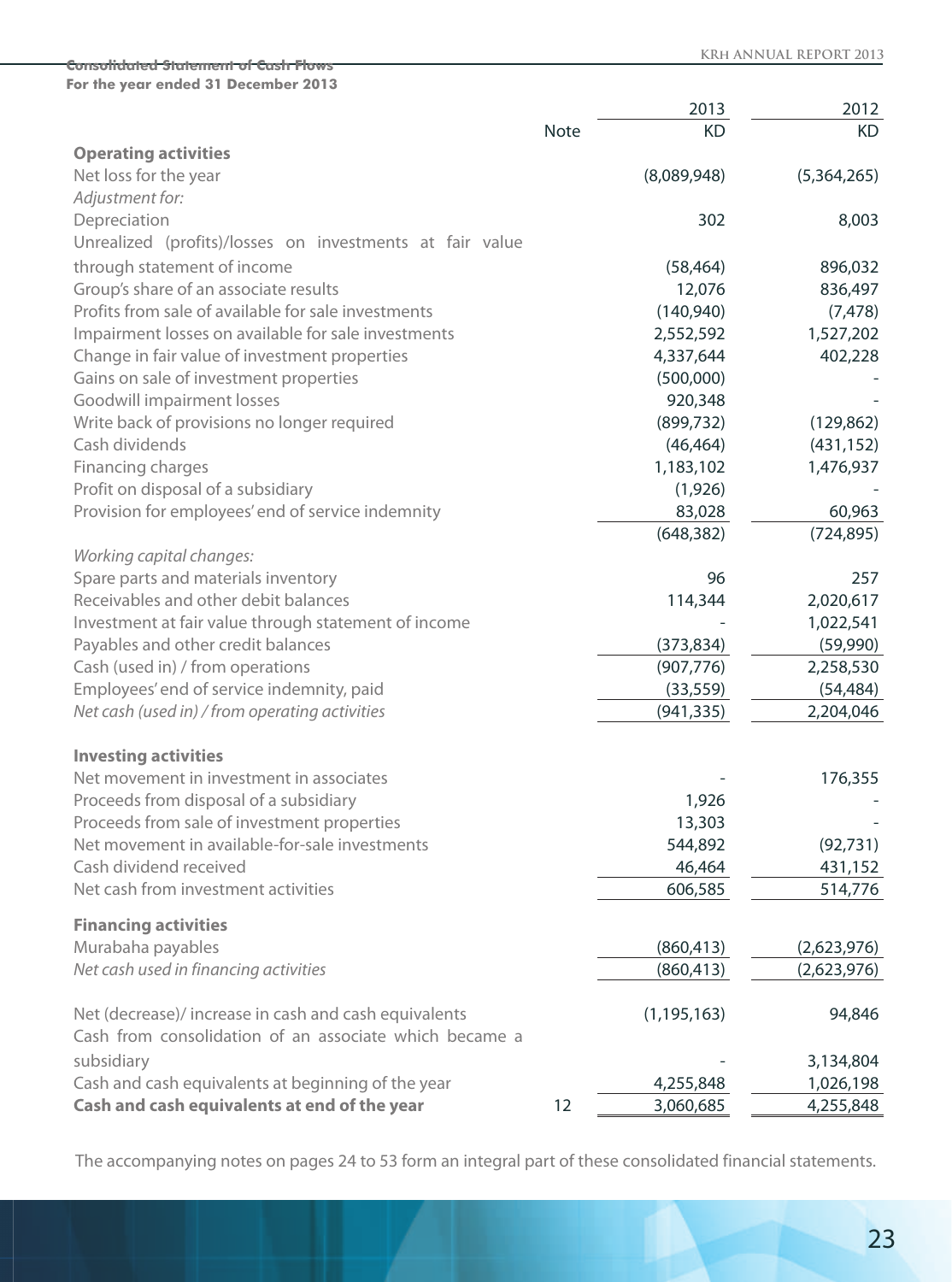## **1. Incorporation and activities**

Kuwait Real Estate Holding Company K.P.S.C (Holding) ("the Parent Company") is a closed Kuwaiti shareholding company incorporated on 19 January 1980 in accordance with the Commercial Companies' Law in the State of Kuwait. The Parent Company's share was listed on the Kuwait Stock Exchange on 12 April 2005.

The Parent Company's objectives:

- Acquisition of shares of Kuwaiti or foreign shareholding and limited liability companies as well as participation in those companies' incorporation, administration, lending and providing third party guarantees for these companies.
- Grant loans to the companies in which the Company holds shares, guarantees them before third parties and in this case the contributions ratio of the Company in the capital of the investee companies shall not be less than 20% minimum.
- Acquisition of industrial rights and related intellectual properties or any other industrial trade marks or drawings and any other rights thereto, and renting thereof to other companies whether inside or outside Kuwait.
- Acquisition of movables and properties necessary for the Company to practice its activities pursuant to the limits prescribed by law.
- Utilization of the financial surpluses available with the Parent Company through investing the same in financial portfolios managed by specialized companies and entities.

The Parent Company shall, in conducting its business activities, comply with Noble Islamic Sharia principles.

The Group comprises the Parent Company and its subsidiaries (together referred to as "the Group"). Details of subsidiary companies are set out in Note (3.3).

The address of the Parent Company is P.O. Box 26371, Safat 13124, State of Kuwait.

On 26 November 2012, the Companies' Law No. 25 of 2012 has been issued and published in the official gazette on 29 November 2012 to replace the Commercial Companies Law No. 15 of 1960. Subsequently on 27 March 2013, the Companies› Law has been amended by virtue of Law Decree No. 97 of 2013 ("Decree").

According to articles 2 and 3 of the Decree, Executive Regulations, which were issued by the Ministry of Commerce and Industry on 29 September 2013 and published in the Official Gazette on 6 October 2013, determine the basis and rules which the Parent Company shall adopt to regularize its affairs with the Companies' Law as amended, within a period of one year from date of its issuance in the Official Gazette.

The consolidated financial statements of Kuwait Real Estate Holding Company K.P.S.C (Holding) and its subsidiaries (the Group) for the year ended 31 December 2013 were authorized for issue by the Parent Company's board of directors on 31 March 2014 and are subject to the approval of the Annual General Assembly of the shareholders. The Parent Company's shareholders have the right to amend these consolidated financial statements in the Annual General Assembly.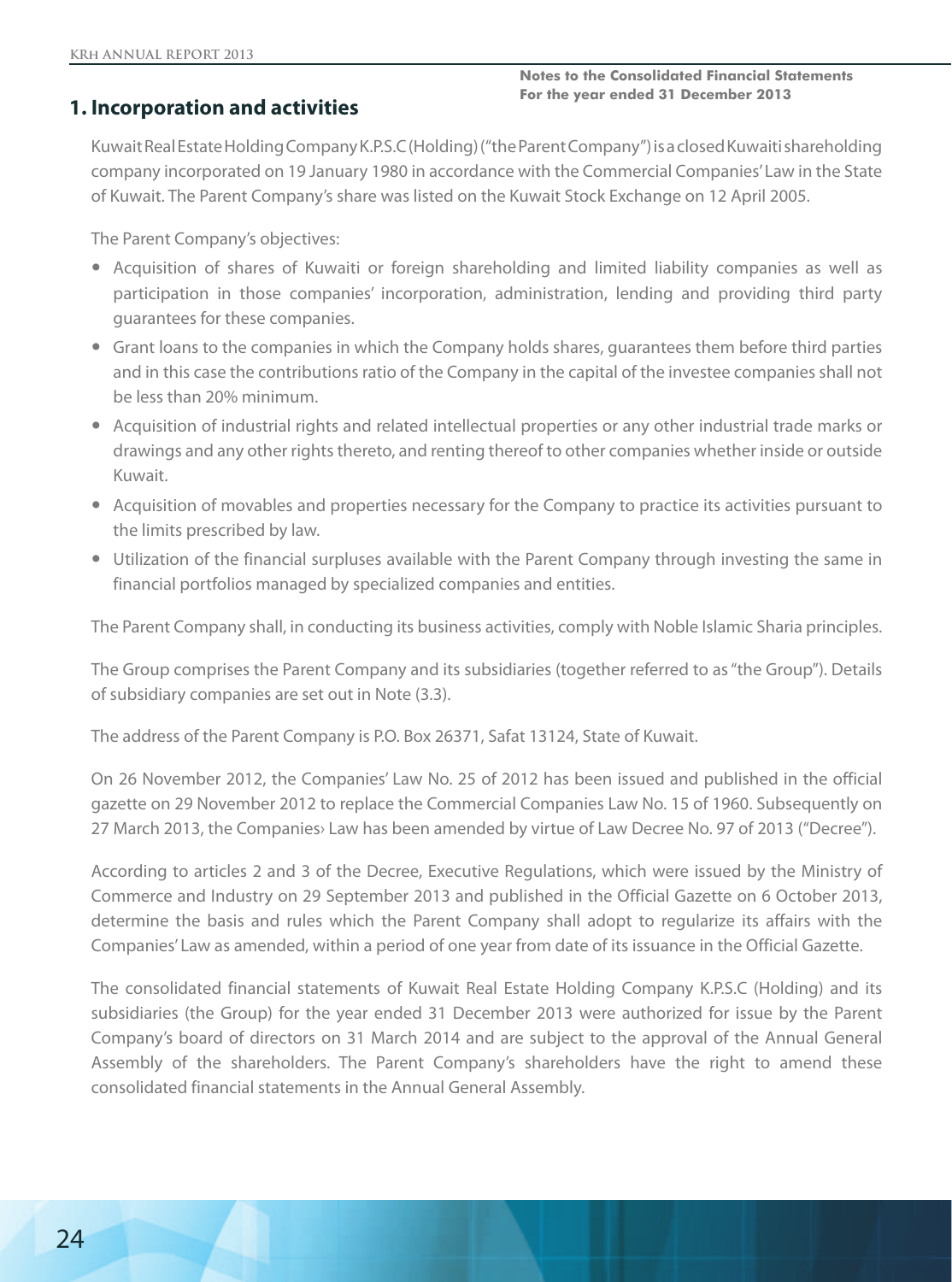## **2. Adoption of new and revised International Financial Reporting Standards (IFRSs)**

The accounting policies used in the preparation of these consolidated financial statements are consistent with that used in the preparation of the annual consolidated financial statements of the previous year except the application of the new and revised standards during the year:

#### **2.1.1 New and revised standards issued and effective**

#### **IAS 1 Presentation of Financial Statements**

The amendments to IAS 1 require items of other comprehensive income to be grouped into two categories in the other comprehensive income section: (a) items that will not be reclassified subsequently to profit or loss; and (b) items that may be reclassified subsequently to profit or loss when specific conditions are met. The amendment affects presentation only and has no impact on the Group's consolidated financial position or performance. The Group has made this disclosure in the consolidated statement of comprehensive income.

#### **IFRS 10, 'Consolidated Financial Statements'**

IFRS 10 replaces the parts of IAS 27 Consolidated and Separate Financial Statements that deal with consolidated financial statements and of SIC-12 Consolidation – Special Purpose Entities. Under IFRS 10, there is only one basis for consolidation, that is, control. In addition, IFRS 10 includes a new definition of control that contains three elements: (a) power over an investee, (b) exposure, or rights, to variable returns from its involvement with the investee, and (c) the ability to use its power over the investee to affect the amount of the investor is returns. The adoption of this standard has not resulted in any significant impact on the consolidated financial position or performance of the Group.

#### **IFRS 11 Joint Arrangements**

The standard replaces IAS 31 "Interests in Joint Ventures". 'Joint arrangements' focuses on the rights and obligations of the parties to the arrangement rather than its legal form. There are two types of joint arrangements: joint operations and joint ventures. Joint operations arise where the investors have rights to the assets and obligations for the liabilities of an arrangement. A joint operator accounts for its share of the assets, liabilities, revenue and expenses. Joint ventures arise where the investors have rights to the net assets of the arrangement; joint ventures are accounted for under the equity method. Proportional consolidation of joint arrangements is no longer permitted. The standard has no effect on either, the financial position or performance of the Group.

#### **IFRS 12 Disclosure of Interests in Other Entities**

IFRS 12 is a disclosure standard and is applicable to entities that have interests in subsidiaries, joint arrangements, associates and/or unconsolidated structured entities. In general, the disclosure requirements in IFRS 12 are more extensive than those in the current standards. The adoption of this standard has resulted in an additional disclosure in the consolidated financial statements.

As a consequence of the new IFRS 11 and IFRS 12; IAS 28 has been renamed IAS 28 "Investments in Associates and Joint Ventures", and describes the application of the equity method to investments in joint ventures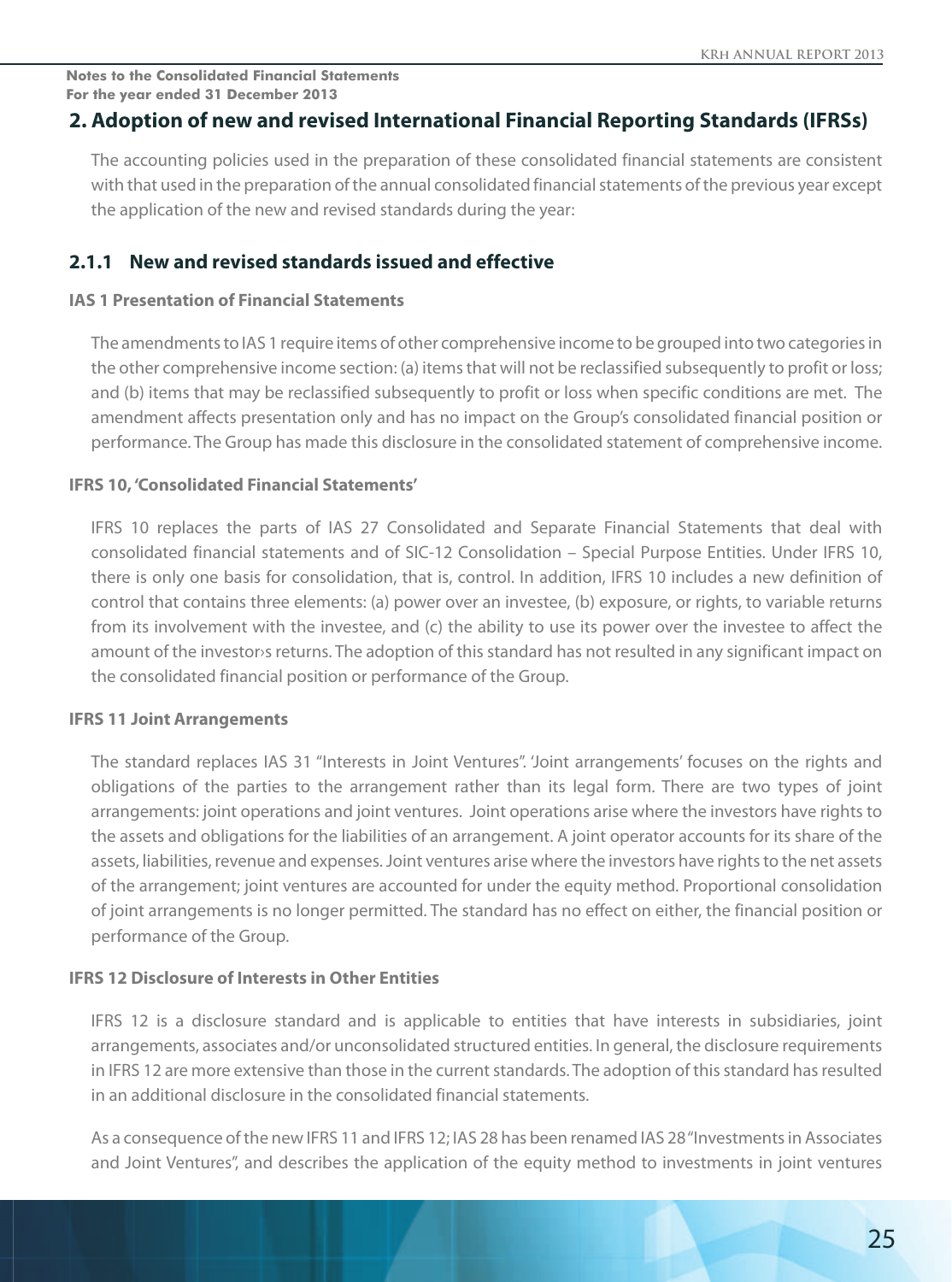in addition to associates. The adoption of this standard has not resulted in any significant impact on the consolidated financial position or performance of the Group.

#### **IFRS 13 Fair Value Measurement**

IFRS 13 establishes a single source of guidance for fair value measurements and disclosures about fair value measurements. IFRS 13 defines fair value, establishes a framework for measuring fair value, and requires disclosures about fair value measurements. The adoption of this standard has resulted in an additional disclosure in the consolidated financial statements.

#### **Amendments to IFRS 7 Disclosures — Offsetting Financial Assets and Financial Liabilities**

These amendments require an entity to disclose information about rights to set-off and related arrangements (e.g., collateral agreements). The disclosures would provide users with information that is useful in evaluating the effect of netting arrangements on an entity's financial position. The new disclosures are required for all recognised financial instruments that are set off in accordance with IAS 32 Financial Instruments: Presentation. The disclosures also apply to recognised financial instruments that are subject to an enforceable master netting arrangement or similar agreement, irrespective of whether they are set off in accordance with IAS 32. These amendments did not impact the Group's consolidated financial position or performance.

The other amendments to IFRS which are effective for annual account period starting from 1 January 2013 didn't have any material impact on the accounting policies, consolidated financial position or performance of the Group.

#### **2.1.2 New / revised IFRSs in issue but not yet effective and not early adopted by the Group**

#### **Disclosures and IAS 32 "Financial Instruments – Presentation"**

The amendments to IAS 32 clarify existing application issues relating to the offset of financial assets and financial liabilities requirements. Specifically, the amendments clarify the meaning of 'currently has a legally enforceable right of set-off'.

The amendments to IAS 32 are not effective until annual periods beginning on or after 1 January 2014, with retrospective application required.

#### **IFRS 9 'Financial instruments' (Revised effective date open until all other outstanding phases of IFRS 9 have been finalised)**

The standard addresses the classification, measurement and recognition of financial assets and financial liabilities. IFRS 9 was issued in November 2009 and amended in October 2010 and November 2013. It replaces the parts of IAS 39 that relate to the classification and measurement of financial instruments. IFRS 9 requires financial assets to be classified into two measurement categories: those measured as at fair value and those measured at amortised cost. The determination is made at initial recognition. The classification depends on the entity's business model for managing its financial instruments and the contractual cash flow characteristics of the instrument. For financial liabilities, the standard retains most of the IAS 39 requirements.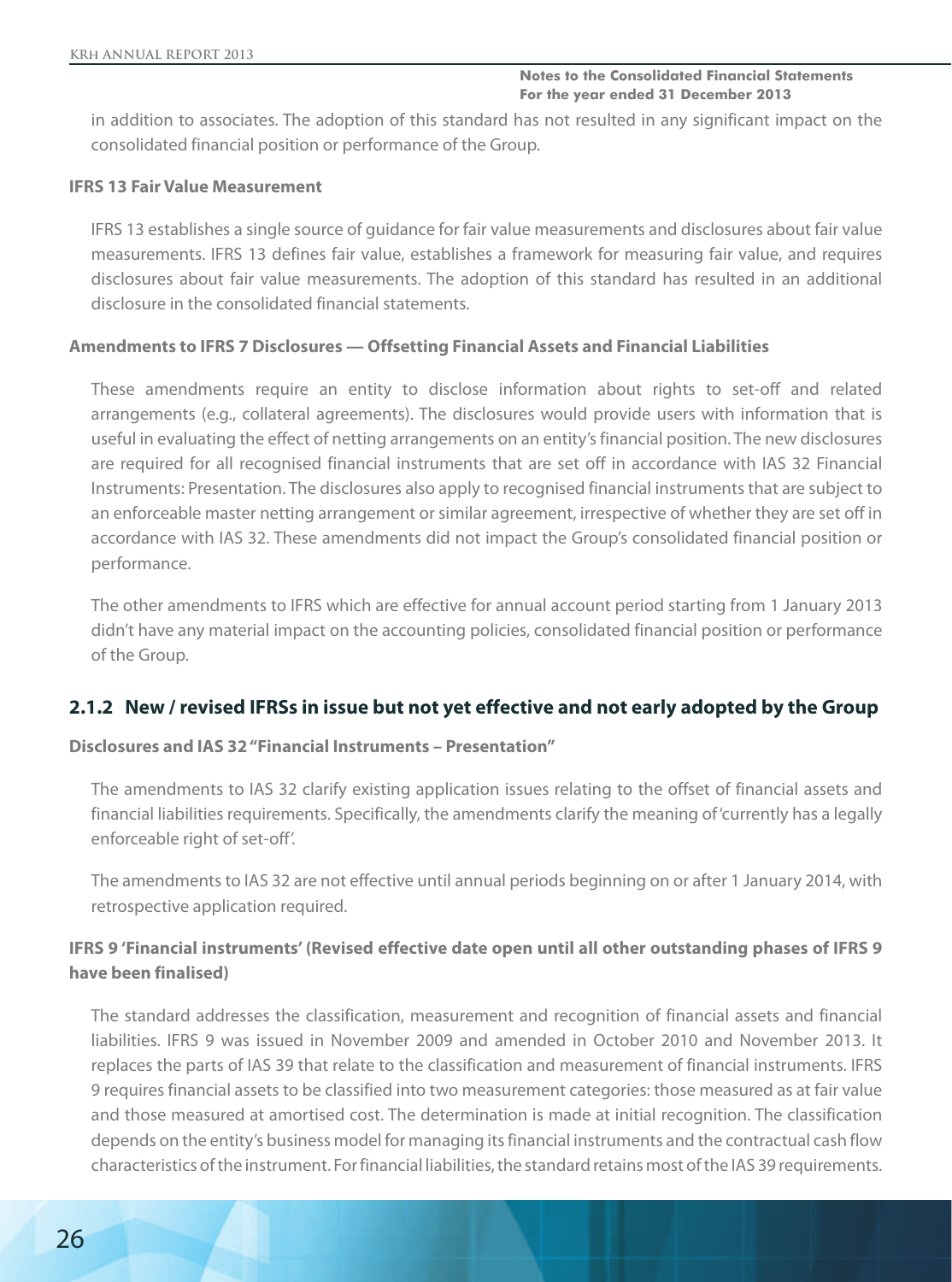## **2. Adoption of new and revised International Financial Reporting Standards (IFRSs) (Continues) 2.1.2 New / revised IFRSs in issue but not yet effective and not early adopted by the Group (Continues)**

The main change is that, in cases where the fair value option is taken for financial liabilities, the part of a fair value change due to an entity's own credit risk is recorded in other comprehensive income rather than the income statement, unless this creates an accounting mismatch.

## **3. Significant accounting polices**

#### **3.1 Statement of compliance**

The consolidated financial statements of the Group have been prepared in accordance with the International Financial Reporting Standards (IFRSs) as issued by the International Accounting Standards Board (IASB), IFRIC interpretations as issued by the International Financial Reporting Interpretations Committee (IFRIC) and Companies' Law of No. 25 of 2012.

#### **3.2 Basis of preparation**

These financial statements are presented in Kuwaiti Dinars ("KD"), which is the Group's functional and presentation currency, and are prepared under the historical cost convention, except for fair value measurement of investments classified at fair value through statement of income, available for sale investments and investment properties.

The principal accounting policies adopted in the preparation of the consolidated financial statements are set out below. The policies have been consistently applied to all the years presented unless otherwise stated.

#### **3.3 Basis of consolidation**

The consolidated financial statements comprise of the Parent Company and its subsidiaries drawn up to 31 December 2013 (See note 3.3). All subsidiaries have a reporting date of 31 December.

Where the Parent Company has control over an investee, it is classified as a subsidiary. The Parent Company controls an investee if all three of the following elements are present: power over the investee, exposure to variable returns from the investee, and the ability of the investor to use its power to affect those variable returns. Control is reassessed whenever facts and circumstances indicate that there may be a change in any of these elements of control.

De-facto control exists in situations where the Parent Company has the practical ability to direct the relevant activities of the investee without holding the majority of the voting rights. In determining whether de-facto control exists the Parent Company considers all relevant facts and circumstances, including:

- The size of the Parent Company's voting rights relative to both the size and dispersion of other parties who hold voting rights
- Substantive potential voting rights held by the Company and by other parties
- Other contractual arrangements
- Historic patterns in voting attendance.

The financial statements of subsidiaries are included in the consolidated financial statements from the date that control effectively commences until the date that control effectively ceases. The financial statements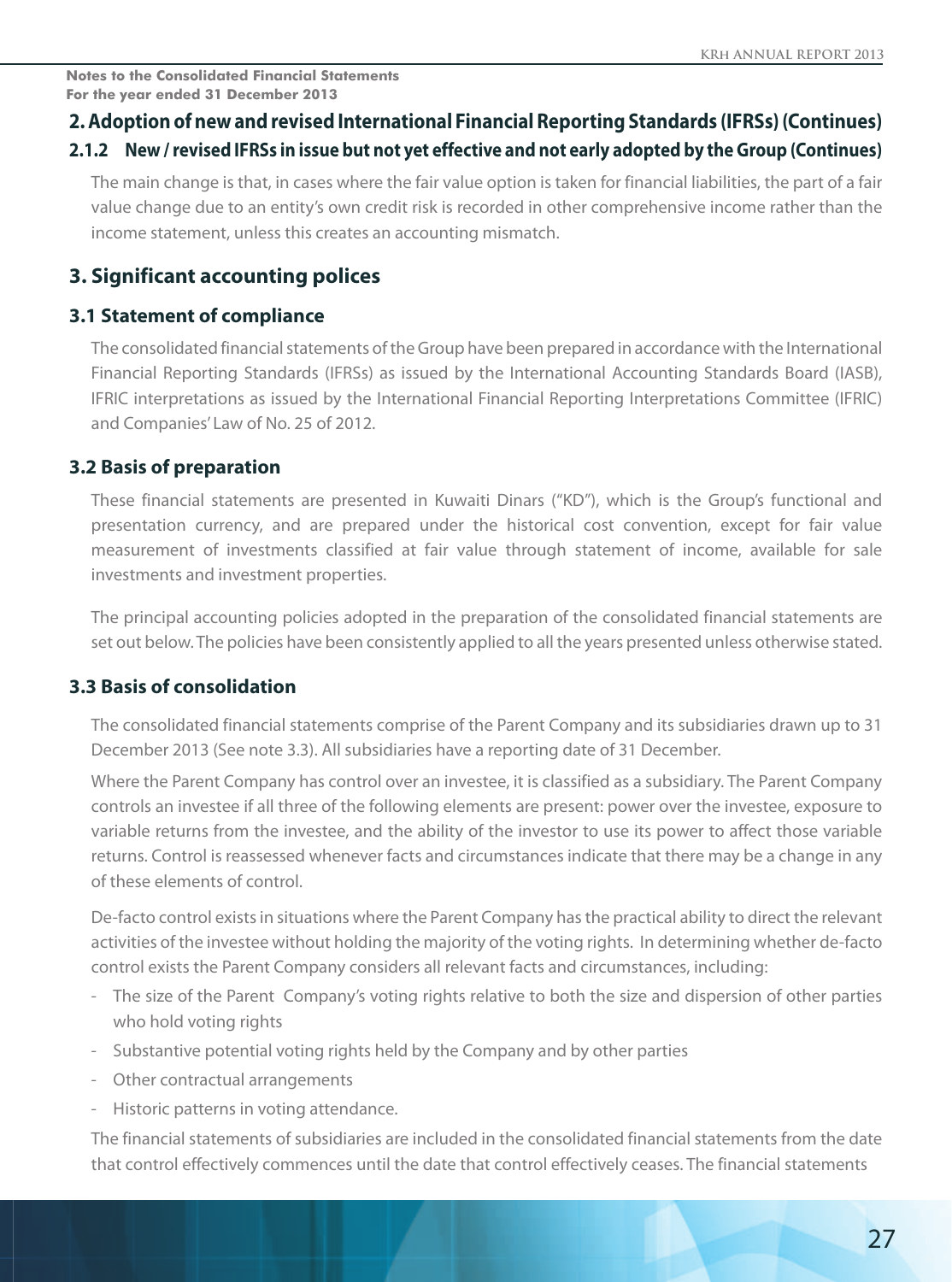## **3. Significant accounting polices (Continues) 3.3 Basis of consolidation (Continues)**

of the subsidiaries are consolidated on a line-by-line basis by adding together like items of assets, liabilities, income and expenses. Intercompany balances and transactions, including intercompany profits or losses and unrealised profits and losses are eliminated in full on consolidation. Amounts reported in the financial statements of subsidiaries have been adjusted where necessary to ensure consistency with the accounting policies adopted by the Group.

Non-controlling interests in the net assets of consolidated subsidiaries are identified separately from the Group's equity therein. Non-controlling interests consist of amount of those interests at the date of original business combination and the non-controlling entity's share of changes in equity since the date of the combination. Losses within a subsidiary are attributed to the non-controlling interests even if that results in a deficit balance.

Changes in the Group's ownership interests in subsidiaries that do not result in the Group losing control over the subsidiaries are accounted for as equity transactions. For purchases from non-controlling interests, the difference between any consideration paid and the relevant share acquired of the carrying value of net assets of the subsidiary is recorded in equity. Profits or losses on disposals of non-controlling interests are also recorded in equity.

When the Group ceases to have control, any retained interest in the entity is remeasured to its fair value, with the change in carrying amount recognised in the consolidated statement of income. The fair value is the initial carrying amount for the purposes of subsequently accounting for the retained interest as an associate, joint venture or financial asset. In addition, any amounts previously recognised in other comprehensive income in respect of that entity are accounted for as if the Group had directly disposed of the related assets or liabilities (i.e. reclassified to the consolidated statement of income or transferred directly to retained earnings as specified by applicable IFRSs).

Details of subsidiary companies are set out below:

The consolidated financial statements include the financial statements of the Parent Company and its subsidiaries (the Group) as follows:

|                                                             |        |                           | <b>Country of</b>      |                                                             |
|-------------------------------------------------------------|--------|---------------------------|------------------------|-------------------------------------------------------------|
| <b>Company name</b>                                         |        | <b>Ownership interest</b> | incorporation          | <b>Company objectives</b>                                   |
|                                                             | 2013   | 2012                      |                        |                                                             |
| Al Omran Real Estate Development Company<br>K.S.C. (Closed) | 96%    | 96%                       | State of Kuwait        | Investment and<br>development of real estates               |
| Time Line Project Management K.S.C. (Closed)                | 80%    | 80%                       | State of Kuwait        | Project management<br>& maintenance in<br>Kuwait and abroad |
| First National for Consulting K.S.C. (Closed)               | 99%    | 99%                       | <b>State of Kuwait</b> | Management<br>consulting                                    |
| Olive VFM Consulting - Kuwait K.S.C. (Closed).              | 99%    | 99%                       | State of Kuwait        | Management<br>consulting                                    |
| National Vision for trading Co. W.L.L                       | 99%    | 99%                       | <b>State of Kuwait</b> | General trading                                             |
| Al-Fanar Investment Company K.S.C. (Closed)                 | 83.43% | 83.43%                    | <b>State of Kuwait</b> | Investment                                                  |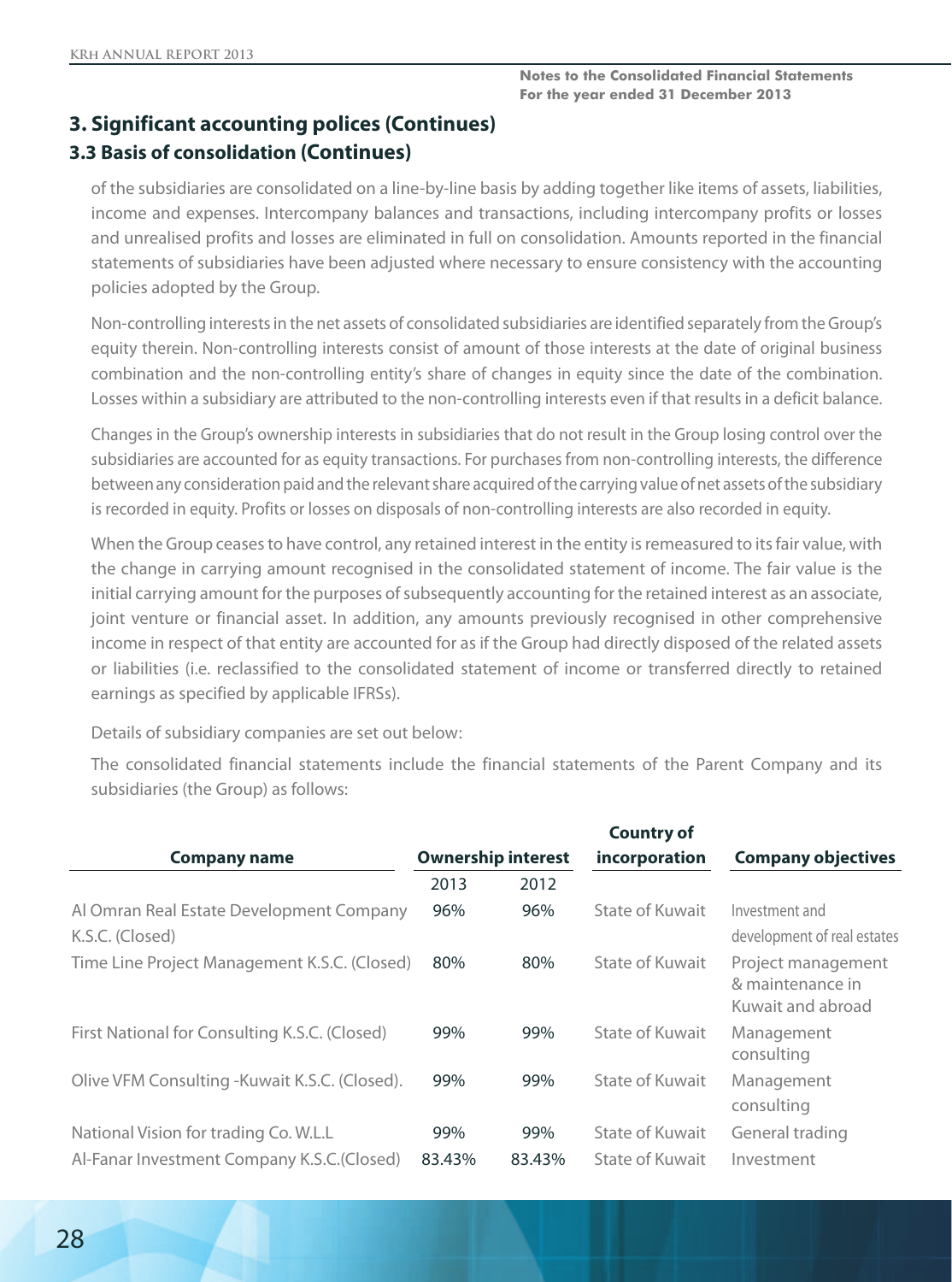## **3. Significant accounting polices (Continues) 3.3 Basis of consolidation (Continues)**

The total assets of subsidiaries amounted to KD 27,357,939 as at 31 December 2013 (31 December 2012: 40,810,777) and their total losses amounted to KD 5,412,051 for the year ended 31 December 2013 (31 December 2012: loss of KD 1,161,089).

#### **3.4 Business combinations**

Acquisitions of companies and businesses are accounted for using the acquisition method. The consideration transferred in a business combination is measured at fair value, which is calculated as the sum of the acquisition date fair values of assets transferred by the Group, liabilities incurred or assumed by the Group to the former owners of the acquiree and equity instruments issued by the Group in exchange for control of the acquiree, plus any costs directly attributable to the business combination. Acquisition-related costs are generally recognised in profit or loss as incurred. At the acquisition date, the identifiable assets acquired and liabilities and contingent liabilities that meet the conditions for recognition under IFRS 3 Business Combinations are recognized at their fair values at the acquisition date.

When the consideration transferred by the Group in a business combination includes assets or liabilities resulting from a contingent consideration arrangement, the contingent consideration is measured at its acquisitiondate fair value and included as part of the consideration transferred in a business combination. Changes in the fair value of the contingent consideration that qualify as measurement period adjustments are adjusted retrospectively, with corresponding adjustments against goodwill. Measurement period adjustments are adjustments that arise from additional information obtained during the 'measurement period' (which cannot exceed one year from the acquisition date) about facts and circumstances that existed at the acquisition date.

The subsequent accounting for changes in the fair value of the contingent consideration that do not qualify as measurement period adjustments depends on how the contingent consideration is classified. Contingent consideration that is classified as equity is not measured at subsequent reporting dates and its subsequent settlement is accounted for within equity. Contingent consideration that is classified as an asset or a liability is re-measured at subsequent reporting dates in accordance with IAS 39 "Financial Instruments; Recognition and Measurement" or IAS 37 Provisions, Contingent Liabilities and Contingent Assets, as appropriate, with the corresponding gain or loss being recognized in profit or loss.

Goodwill is measured as the excess of the sum of the consideration transferred, the amount of any noncontrolling interests in the acquiree, and the fair value of the acquirer's previously held equity interest in the acquiree (if any) over the net of the acquisition date amounts of the identifiable assets acquired and the liabilities assumed. If, after reassessment, the net of the acquisition date amounts of the identifiable assets acquired and liabilities assumed exceeds the sum of the consideration transferred, the amount of any noncontrolling interests in the acquiree and the fair vale of the acquirer's previously held interest in the acquiree (if any), the excess is recognized immediately in profit or loss as a bargain purchase gain.

Non-controlling interests that are present ownership interests and entitle their holders to a proportionate share of the entity's net assets in the event of liquidation may be initially measured either at fair value or at the non-controlling interests' proportionate share of the recognize amounts of the acquiree's identifiable net assets. The choice of measurement basis is made on a transaction-by-transaction basis.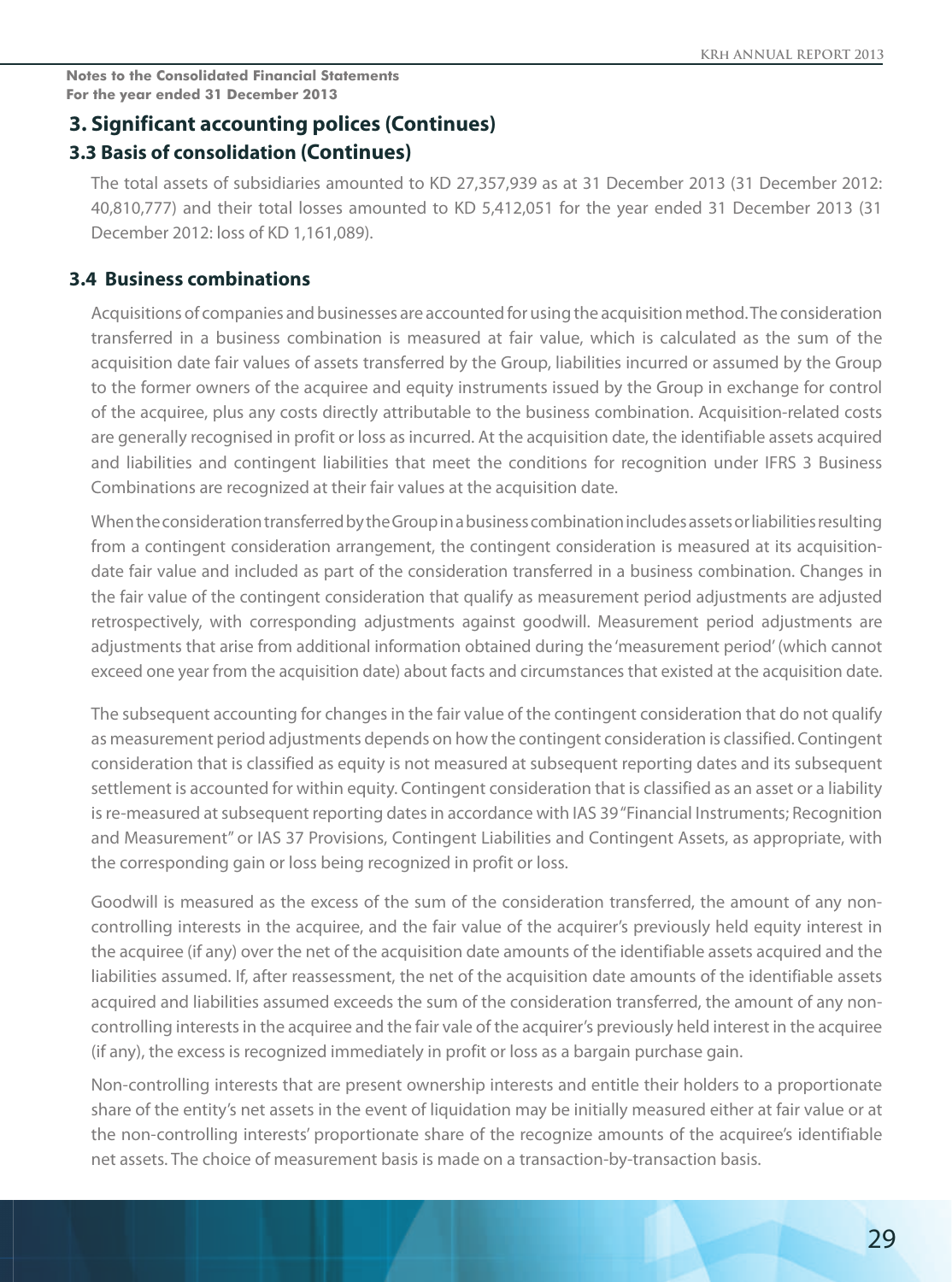## **3. Significant accounting polices (Continues)**

#### **3.4 Business combinations (Continues)**

If the initial accounting for business combination is incomplete by the end of the reporting period in which the combination occurs, the Group reports provisional amounts for items for which the accounting is incomplete. Those provisional amounts are adjusted during the measurement period (see above), or additional assets or liabilities are recognised, to reflect new information obtained about facts and circumstances that existed at the acquisition date that, if known, would have affected the amounts recognised at that date.

When a business combination is achieved in stages, the Group's previously held equity interest in the acquiree is remeasured to fair value at the acquisition date (i.e. the date when the Group obtains control) and the resulting gain or loss, if any, is recognised in profit or loss. Amounts arising from interests in the acquiree prior to the acquisition date that have previously been recognised in other comprehensive income are reclassified to profit or loss where such treatment would be appropriate if that interest were disposed off.

#### **3.5 Property, plant and equipment**

Property, plant and equipment are stated in the consolidated financial position at cost less accumulated depreciation and any accumulated impairment losses. Properties in the course of construction for production, supply or administrative purposes, or for purposes not yet determined, are carried at cost, less any recognized impairment loss. Cost includes professional fees and, for qualifying assets, borrowing costs capitalized in accordance with the group's accounting policy (see finance costs policy 3.19). Depreciation is calculated based on the estimated useful lives of the applicable assets on a straight-line basis commencing when the assets are ready for their intended use. The estimated useful lives, residual values and depreciation methods are reviewed at each year end, with the effect of any changes in estimate accounted for on prospective basis.

Assets held under finance leases are depreciated over their expected useful lives on the same basis as owned assets or, where shorter, the term of the relevant lease.

Maintenance and repairs, replacements and improvements of minor importance are expensed as incurred. Significant improvements and replacements of assets are capitalized.

The profit or loss arising on the disposal or retirement of an item of property, plant and equipment is determined as the difference between the sale proceeds and the carrying amount of the asset and is recognized in consolidated statement of income in the period in which they occur.

## **3.6 Investment properties**

Investment properties are properties held to earn rentals and/or for capital appreciation (including property under construction for such purposes), are measured initially at their cost, including transaction costs. Subsequent to initial recognition, investment properties are measured at fair value.

Investment properties are revalued annually and are included in the statement of financial position at their open market values. These are determined by external professional valuers with sufficient experience with respect to both the location and the nature of the investment property and supported by market evidence.

Any profit or loss resulting from either a change in the fair value or the sale of an investment property is immediately recognised in profit or loss in the period in which they arise.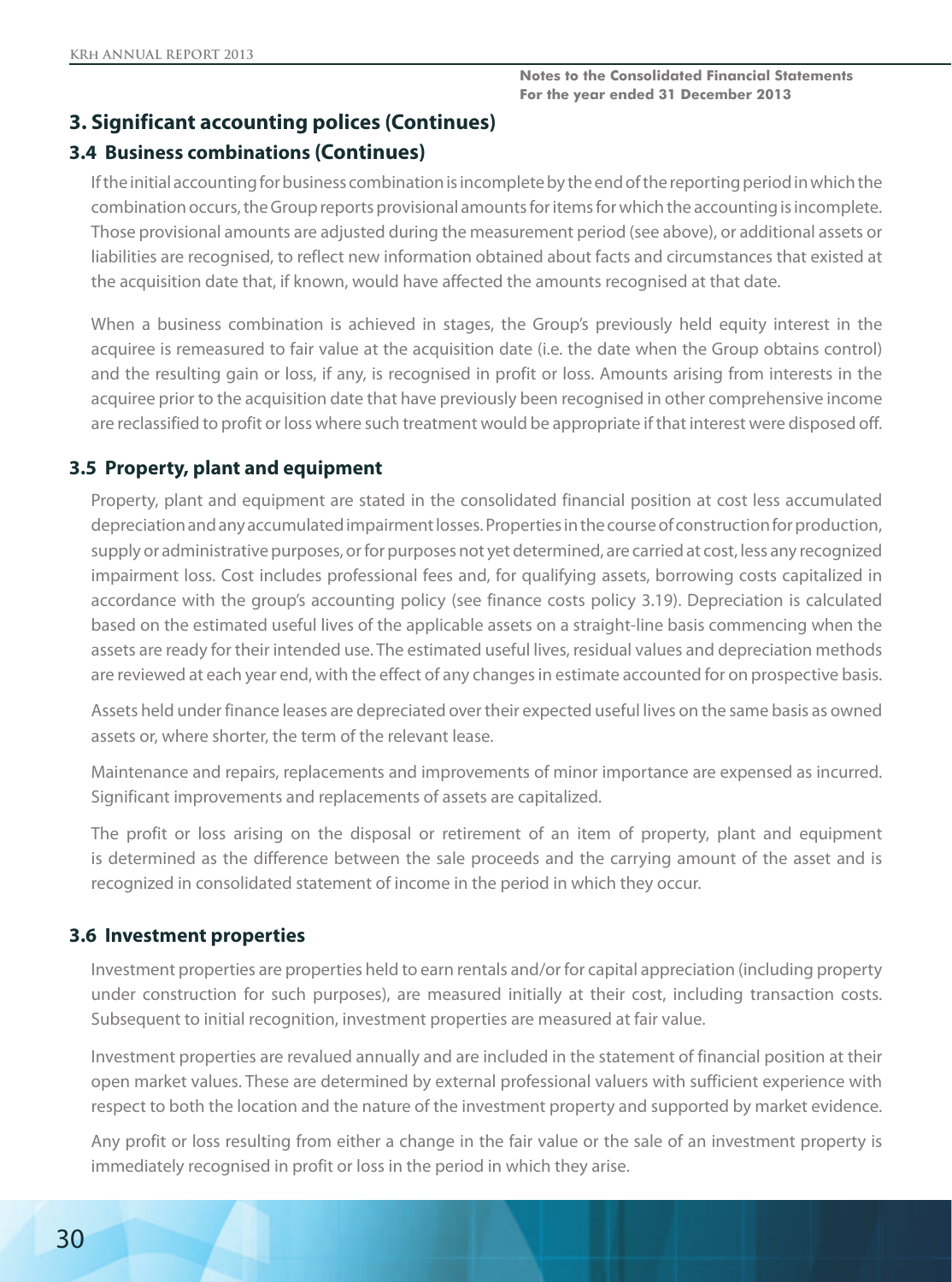#### **3. Significant accounting polices (Continues)**

#### **3.7 Goodwill**

Goodwill arising on an acquisition of a subsidiary or jointly controlled company represents the excess of the cost of the acquisition over the fair value of Company's share of the identifiable assets, liabilities and contingent liabilities of the acquired subsidiary or jointly controlled company as at the date of the acquisition. Goodwill is initially recognized as an asset at cost and is subsequently measured at cost less any accumulated impairment losses.

For the purpose of impairment testing, goodwill is allocated to each of the Group's cash-generating units expected to benefit from the synergies of the combination. Cash-generating units to which goodwill has been allocated are tested for impairment annually, or more frequently when there is an indication that the unit may be impaired. If the recoverable amount of the cash-generating unit is less than the carrying amount of the unit, the impairment loss is allocated first to reduce the carrying amount of any goodwill allocated to the unit and then to the other assets of the unit pro-rata on the basis of the carrying amount of each asset in the unit. An impairment loss recognized for goodwill is not reversed in a subsequent period.

Where there is an excess of the Group's interest in the net fair value of acquiree's identifiable assets, liabilities and contingent liabilities over cost, the Group is required to reassess the identification and measurement of the net identifiable assets and measurement of the cost of the acquisition and recognize immediately in the consolidated statement of income any excess remaining after that remeasurement.

#### **3.8 Non-current assets held for sale**

Non-current assets (and disposal groups) classified as held for sale are measured at the lower of their carrying amount and fair value less costs to sell.

Non-current assets and disposal groups are classified as held for sale if their carrying amount will be recovered principally through a sale transaction rather than through continuing use. This condition is regarded as met only when the sale is highly probable and the asset (or disposal group) is available for immediate sale in its present condition. Management must be committed to the sale, which should be expected to qualify for recognition as a completed sale within one year from the date of classification.

When the Group is committed to a sale plan involving loss of control of a subsidiary, all of the assets and liabilities of that subsidiary are classified as held for sale when the criteria described above are met, regardless of whether the Group will retain a non-controlling interest in its former subsidiary after the sale.

#### **3.9 Investment in associates**

Associates are those entities over which the Group is able to exert significant influence but which are neither subsidiaries nor interests in a joint venture. Significant influence is the power to participate in the financial and operating policy decisions of the investee, but is not control or joint control over those policies.

The Group's investment in associate is accounted for under the equity method of accounting, i.e. on the statement of financial position at cost plus post-acquisition changes in the group's share of the net assets of the associate, less any impairment in value and the consolidated statement of income reflects the group's share of the results of operations of the associate.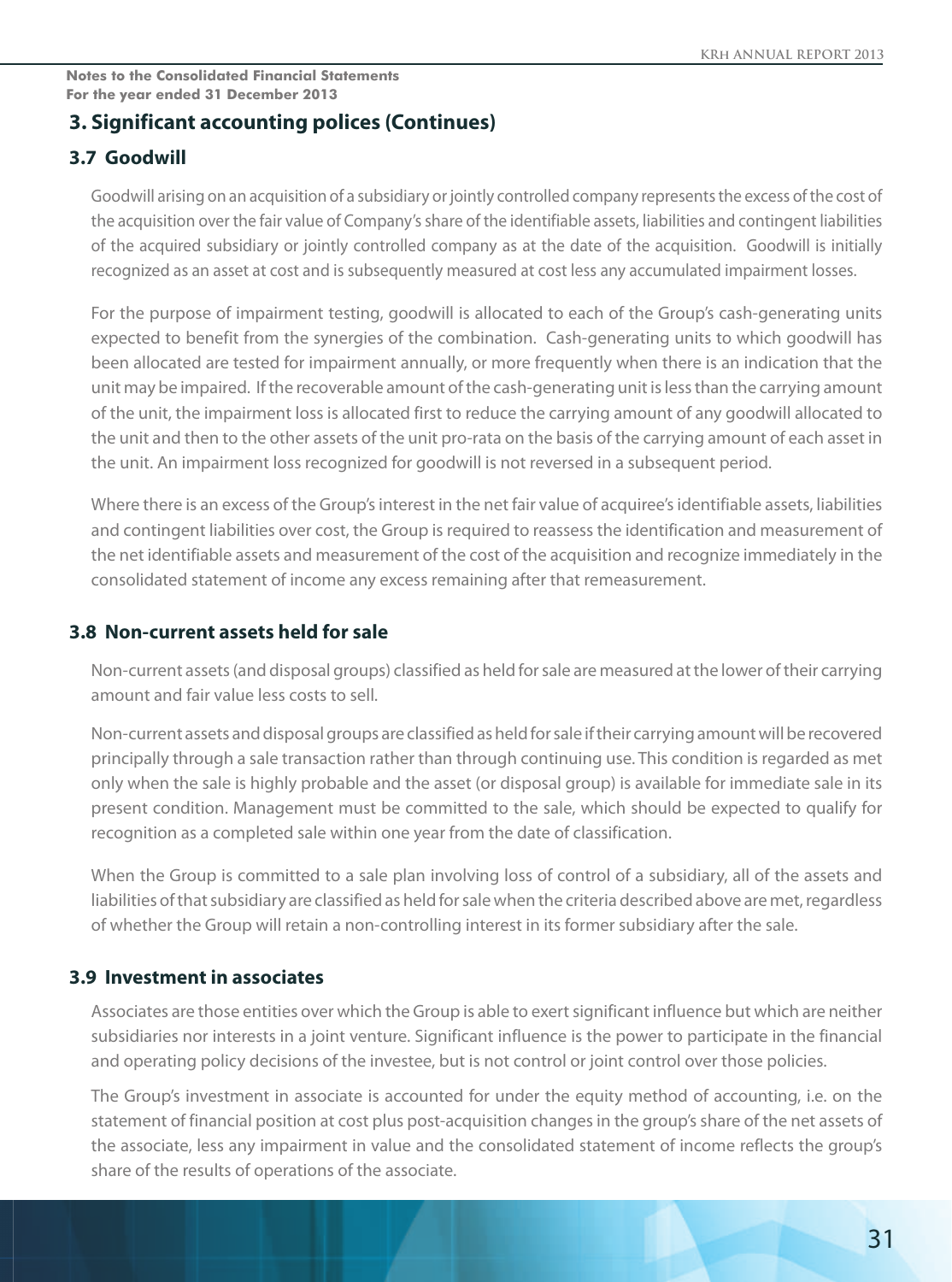## **3. Significant accounting polices (Continues)**

#### **3.9 Investment in associates (Continues)**

Any excess of the cost of acquisition over the group›s share of the net fair value of the identifiable assets, liabilities and contingent liabilities of the associate recognized at the date of acquisition is recognized as goodwill. The goodwill is included within the carrying amount of the investment and is assessed for impairment as part of that investment. Any excess of the group›s share of the net fair value of the identifiable assets, liabilities and contingent liabilities over the cost of acquisition, after reassessment, is recognized immediately in the consolidated statement of income.

All subsequent changes to the Group's share of interest in the equity of the associate are recognised in the carrying amount of the investment. Distributions received from associates reduce the carrying amount of the investment. Adjustments to the carrying amount may also be necessary for changes in the group's share in the associate arising from changes resulting from other comprehensive income of the associate or items recognised directly in the associate's or equity of the Group, as applicable.

When the group's share of losses in an associate equals or exceeds its interest in the associate, including any other unsecured receivables, the group does not recognise further losses, unless it has incurred obligations or made payments on behalf of the associate.

Unrealized profits on transactions with associate are eliminated to the extent of the group's share in the associate. Unrealized losses are also eliminated unless the transactions provide evidence of impairment in the asset transferred. An assessment for impairment of investments in associates is performed when there is an indication that the asset has been impaired, or that impairment losses recognized in prior years no longer exist.

The associate's financial statements are prepared either to the Parent Company's reporting date or to a date not earlier than three months of the Parent Company's reporting date. Amounts reported in the financial statements of associates have been adjusted where necessary to ensure consistency with the accounting policies adopted by the Group. Where practicable, adjustments are made for the effect of significant transactions or other events that occurred between the reporting date of the associates and the Parent Company's reporting date.

#### **3.10 Financial instruments**

Financial assets and financial liabilities are recognised when a Group entity becomes a party to the contractual provisions of the instrument.

Financial assets are derecognized when the contractual rights to the cash flows from the financial asset expire, or when the financial asset and all substantial risks and rewards are transferred.

A financial liability is derecognized when it is extinguished, discharged, cancelled or expires.

Financial assets and financial liabilities are initially measured at fair value plus transaction costs, except for those financial assets and financial liabilities carried at fair value through statement of income, which are initially measured at fair value.

Financial assets and financial liabilities are measured subsequently as described below.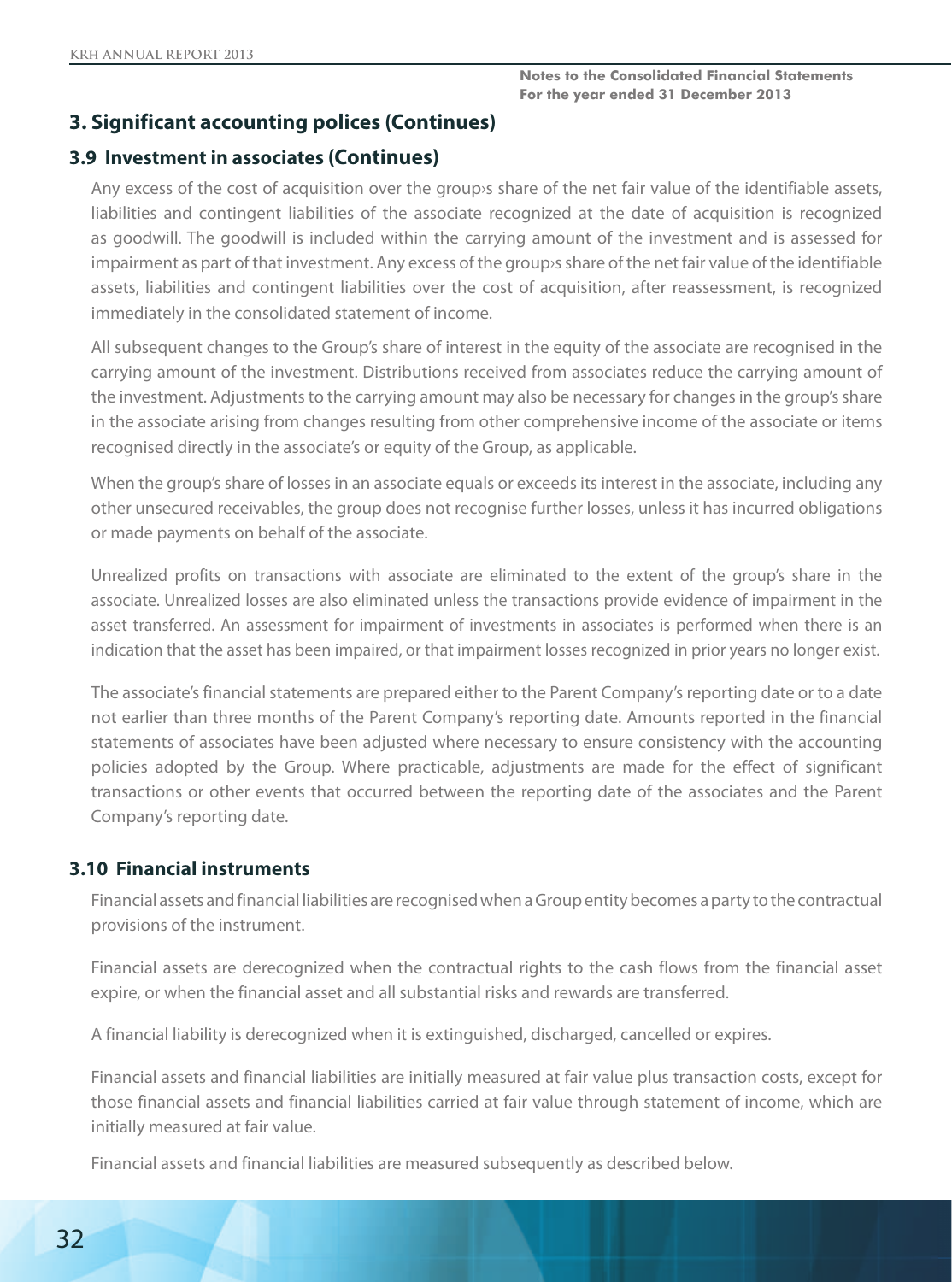#### **3. Significant accounting polices (Continues)**

#### **3.10 Financial instruments (Continues)**

#### **3.10.1 Financial assets**

Financial assets are classified into the following specified categories: 'investments at fair value through statement of income' (FVTSI), and 'available for sale investments' (AFS). The classification depends on the nature and purpose of the financial assets and is determined at the time of initial recognition.

#### **a) Investment at fair value through statement of income**

Investments are classified as at FVTSI where the financial asset is either held for trading or it is designated as at FVTSI. A financial asset is classified as held for trading if: (i) it has been acquired principally for the purpose of selling in the near future; or (ii) it is a part of an identified portfolio of financial instruments that the Group manages together and has a recent actual pattern of short-term profit-taking.

A financial asset, other than a financial asset held for trading, may be designated as at fair value through statement of income upon initial recognition if: (i) such designation eliminates or significantly reduces a measurement or recognition inconsistency that would otherwise arise; or (ii) the financial asset forms part of a group of financial assets or financial liabilities or both, which is managed and its performance is valuated on a fair value basis, in accordance with the Group›s documented risk management or investment strategy, and information about consolidation that is provided internally on that basis.

Financial assets at FVTSI are stated at fair value, with any resultant profit or loss recognized in the consolidated statement of income. The net profit or loss recognised in the consolidated statement of income incorporates any dividend or returns earned on the financial asset.

#### **b) Available for sale investments**

The Group's investments in equity securities are classified as available for sale investments and are stated at fair value. Fair value is determined in the manner described in note 24. Gains and losses arising from changes in fair value are recognized in other comprehensive income and reported within fair value reserve in equity with the exception of impairment losses. These losses are recognized in the statement of income Where the investment is disposed of or is determined to be impaired, the cumulative gain or loss previously recognized in other comprehensive income is reclassified from the equity reserve to profit or loss and presented as a reclassification adjustment within other comprehensive income.

#### **3.10.2 Impairment of financial assets**

Financial assets, other than those at fair value through statement of income, are assessed for indicators of impairment at each statement of financial position date. Financial assets are impaired where there is objective evidence that, as a result of one or more events that occurred after the initial recognition of the financial asset, the estimated future cash flows of the investment have been impacted.

For unlisted shares classified as AFS, a significant or prolonged decline in the fair value of the security below its cost is considered to be objective evidence of impairment.

For receivables and loans and advances, objective evidence of impairment could include: (i) significant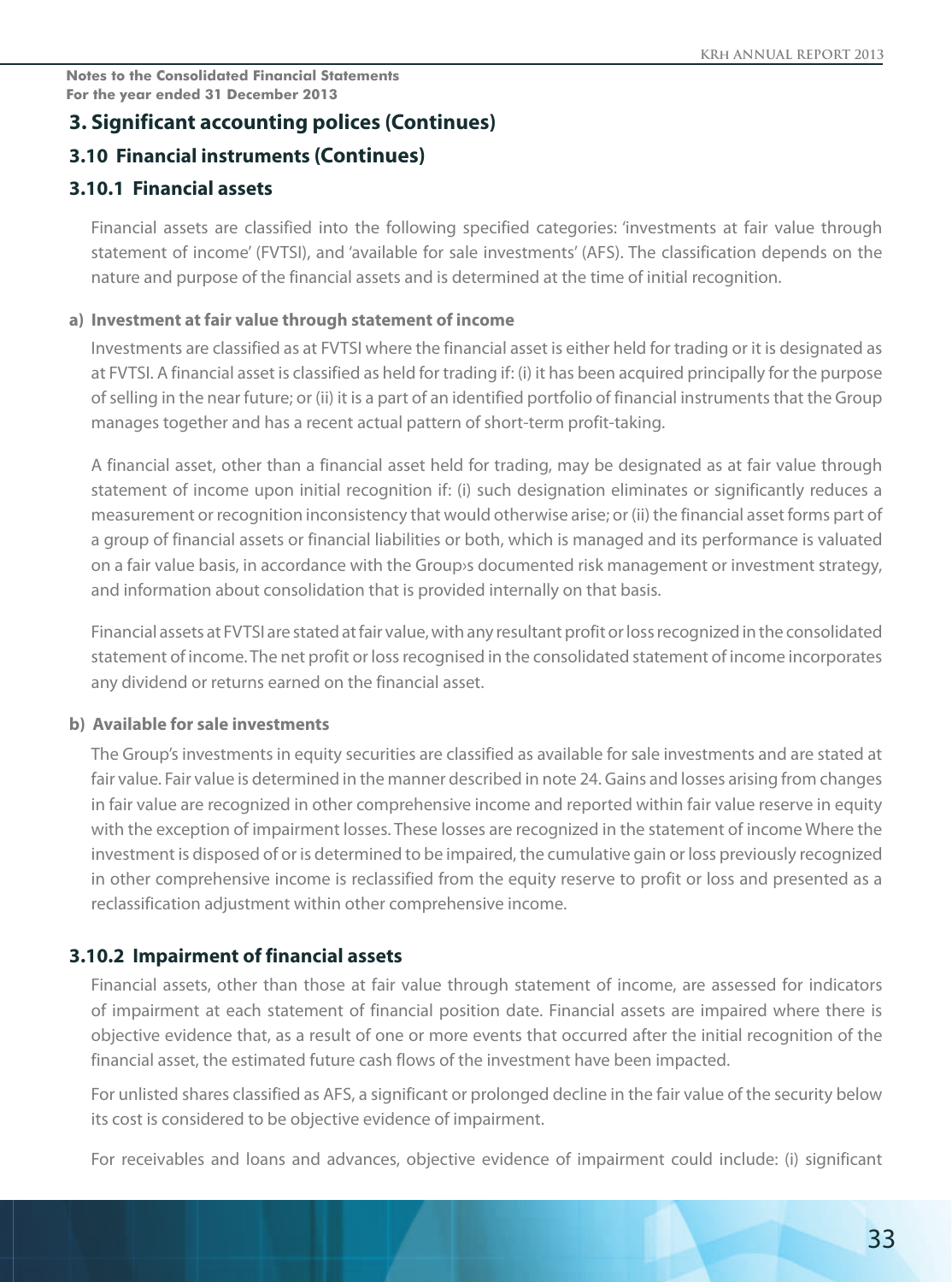#### **3. Significant accounting polices (Continues)**

#### **3.10 Financial instruments (Continues)**

financial difficulty of the issuer or counterparty; or (ii) default or delinquency in principal payments; or (iii) it becoming probable that the borrower will enter bankruptcy or financial re-organization.

For certain categories of financial asset, such as trade receivables, assets that are assessed not to be impaired individually are subsequently assessed for impairment on a collective basis. Objective evidence of impairment for a portfolio of receivables could include the Group's past experience of collecting payments, an increase in the number of delayed payments in the portfolio past the average credit period of 90 days, as well as observable changes in national or local economic conditions that correlate with default on receivables.

For financial assets carried at amortized cost, the amount of the impairment is the difference between the asset's carrying amount and the present value of estimated future cash flows.

The carrying amount of the financial asset is reduced by the impairment loss directly for all financial assets with the exception of murabaha and receivables, where the carrying amount is reduced through the use of an allowance account.

When receivables are considered uncollectible, they are written off against the allowance account. Subsequent recoveries of amounts previously written off are credited against the allowance account.

Changes in the carrying amount of the allowance account are recognized in the consolidated statement of income.

When an available for sale investment is considered to be impaired, cumulative profits or losses previously recognised in other comprehensive income are reclassified to profit or loss in the period.

In respect of available for sale investments, impairment losses previously recognised through the consolidated statement of income are not reversed through the consolidated statement of income. Any increase in fair value subsequent to an impairment loss is recognized directly in equity.

#### **3.10.3 Financial liabilities**

The Group's financial liabilities include murabaha payables, borrowings, trade and other payables.

Financial liabilities are measured subsequently at amortized cost, except for financial liabilities held for trading or designated at fair value through statement of income, that are carried at fair value with profits or losses recognized in the statement of income.

#### **3.11 Inventories**

Inventories, representing spare parts, are stated at the lower of cost and net realisable value. Cost includes all expenses directly attributable to the purchase of inventory. Net realizable value represents the estimated selling price less all completion costs necessary for the finalization of selling.

Spare parts are not intended for resale and are stated at cost after making allowance for any obsolete or slow moving items. Cost is determined on a weighted average basis.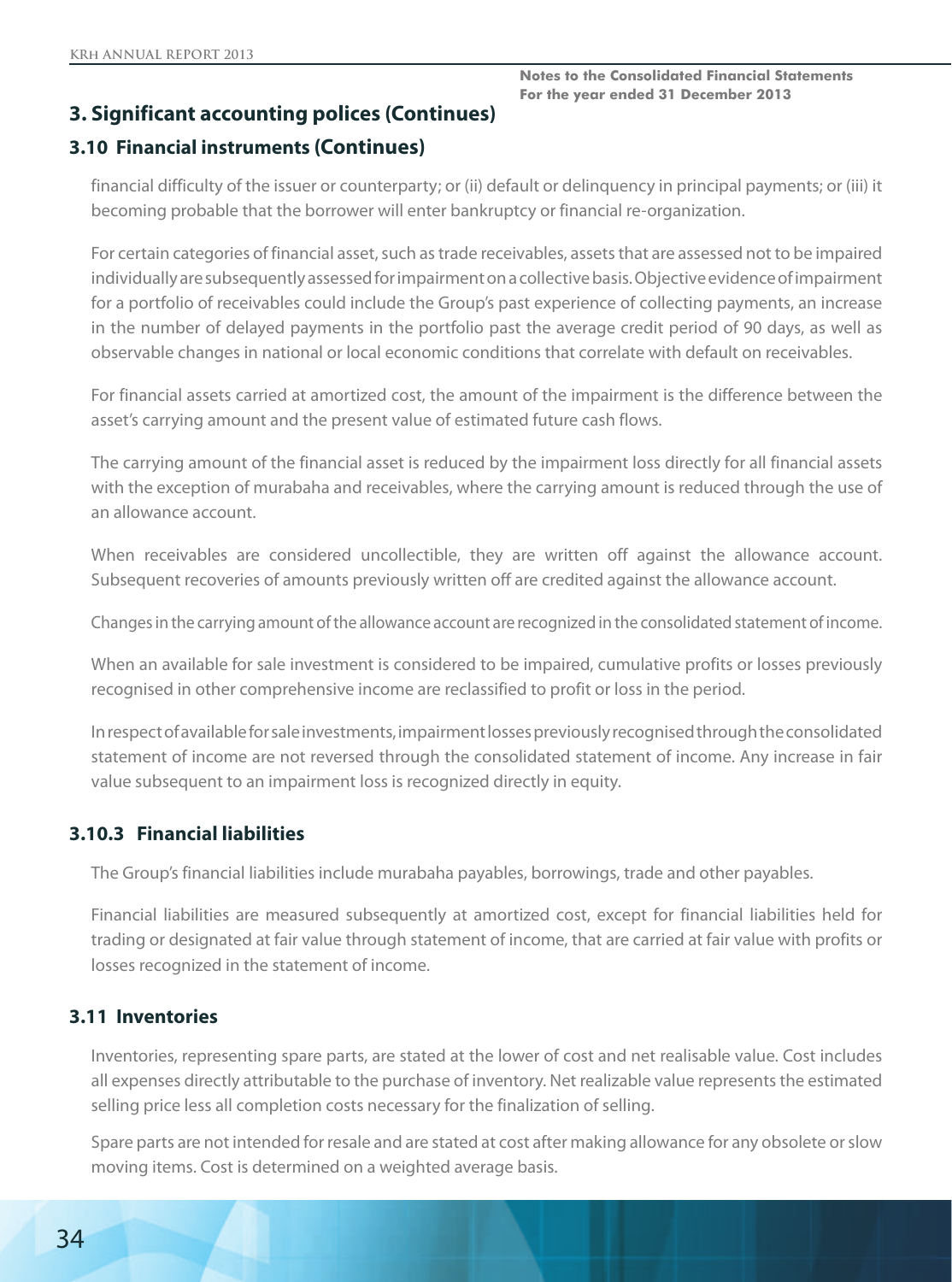#### **3. Significant accounting polices (Continues)**

#### **3.12 Cash and cash equivalents**

Cash and cash equivalents comprise cash on hand and demand deposits, together with other short-term, highly liquid investments that are readily convertible into known amounts of cash and which are subject to an insignificant risk of changes in value with an original maturity of three months or less, net of bank overdrafts.

#### **3.13 Equity, reserves and dividend payments**

Share capital represents the nominal value of shares that have been issued.

Profits and losses resulting from some financial instruments are recognized under reserves for available for sale investments.

Retained earnings / losses include all current and prior period retained earnings / losses.

Dividends are recognized as a liability in the Group's consolidated financial statements in the period in which the dividends are approved by the shareholders.

#### **3.14 Treasury shares**

Treasury shares consist of the Parent Company's own shares that have been issued, subsequently reacquired by the Parent Company and not yet reissued or cancelled. The treasury shares are accounted for using the cost method. Under the cost method, the weighted average cost of the shares reacquired is charged to a contra equity account. When the treasury shares are reissued, gains are credited to a separate account in equity, (the "treasury shares profit reserve"), which is not distributable. Any realized losses are charged to the same account to the extent of the credit balance on that account. Any excess losses are charged to retained earnings then reserves.

Gains realized subsequently on the sale of treasury shares are first used to offset any previously recorded losses in the order of reserves, retained earnings and the profit on sale of treasury shares account. No cash dividends are paid on these shares. The issue of bonus shares increases the number of treasury shares proportionately and reduces the average cost per share without affecting the total cost of treasury shares.

#### **3.15 Provision for employees' end of service indemnity**

Provision is made for amounts payable to employees under the Kuwait labor law and employment contracts. This liability, which is unfunded, represents the amount payable to each employee as a result of involuntary termination on the statement of financial position date, and approximates the present value of the final obligation.

#### **3.16 Provisions**

Provisions are recognized when the Group has a present obligation (legal or constructive) as a result of a past event, it is probable that the Group will be required to settle the obligation, and a reliable estimate can be made of the amount of the obligation.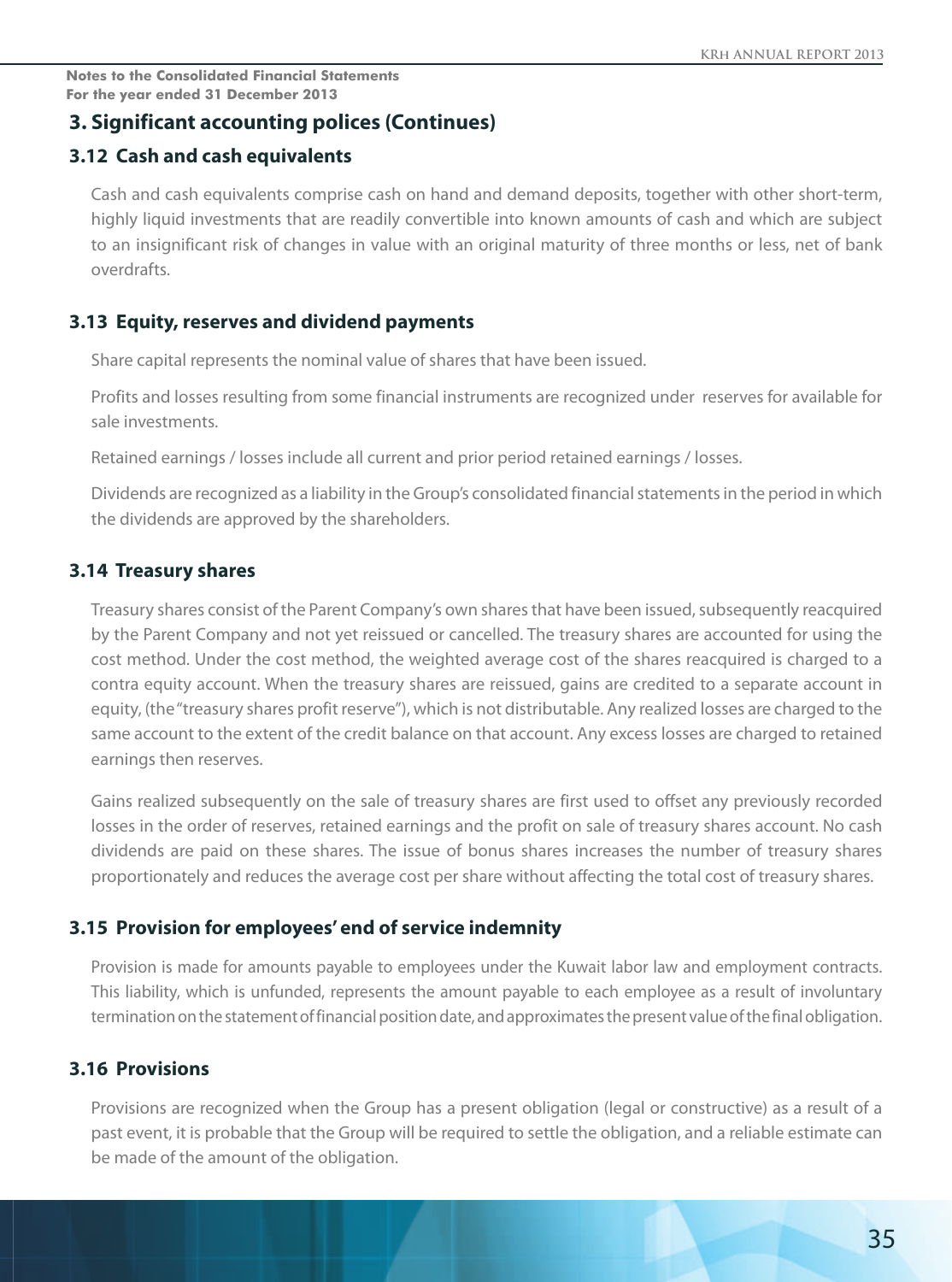## **3. Significant accounting polices (Continues)**

## **3.16 Provisions (Continues)**

The amount recognized as a provision is the best estimate of the consideration required to settle the present obligation at the statement of financial position date, taking into account the risks and uncertainties surrounding the obligation. Where a provision is measured using the cash flows estimated to settle the present obligation, its carrying amount is the present value of those cash flows.

When some or all of the economic benefits required to settle a provision are expected to be recovered from a third party, the receivable is recognized as an asset if it is virtually certain that reimbursement will be received and the amount of the receivable can be measured reliably.

#### **3.17 Revenue recognition**

Lease income is recognized on accrual basis, and the profit resulting from management and maintenance of third party properties, and construction and cleaning contracts is recognized on a time proportion basis according to the principles and rates stated in these contracts. Income from real estate investments is recognized on finalization of sale transaction and transfer of risks to the purchaser. Income from financial investments is recognized on finalization of sale transaction.

Dividend income, and yields from financial institutions other than those from investments in associates, are recognised at the time the right to receive payment is established.

Rental income is recognized on a straight-line basis over the term of the relevant lease.

#### **3.18 Foreign currency translation**

The consolidated financial statements are presented in currency Kuwait Dinar (KD), which is also the functional currency of the Parent Company.

Foreign currency transactions are translated into the functional currency of the respective Group entity, using the exchange rates prevailing at the dates of the transactions (spot exchange rate). Foreign exchange profits and losses resulting from the settlement of such transactions and from the remeasurement of monetary items at year-end exchange rates are recognized in profit or loss.

Non-monetary items measured at historical cost are translated using the exchange rates at the date of the transaction (not retranslated). Non-monetary items measured at fair value are translated using the exchange rates at the date when fair value was determined.

In the Group's financial statements, all assets, liabilities and transactions of Group entities with a functional currency other than KD (the Group's presentation currency) are translated into KD upon consolidation. The functional currency of the entities in the Group has remained unchanged during the reporting period.

On consolidation, assets and liabilities have been translated into KD at the closing rate at the reporting date. Income and expenses have been translated into the Group's presentation currency at the average rate over the reporting period.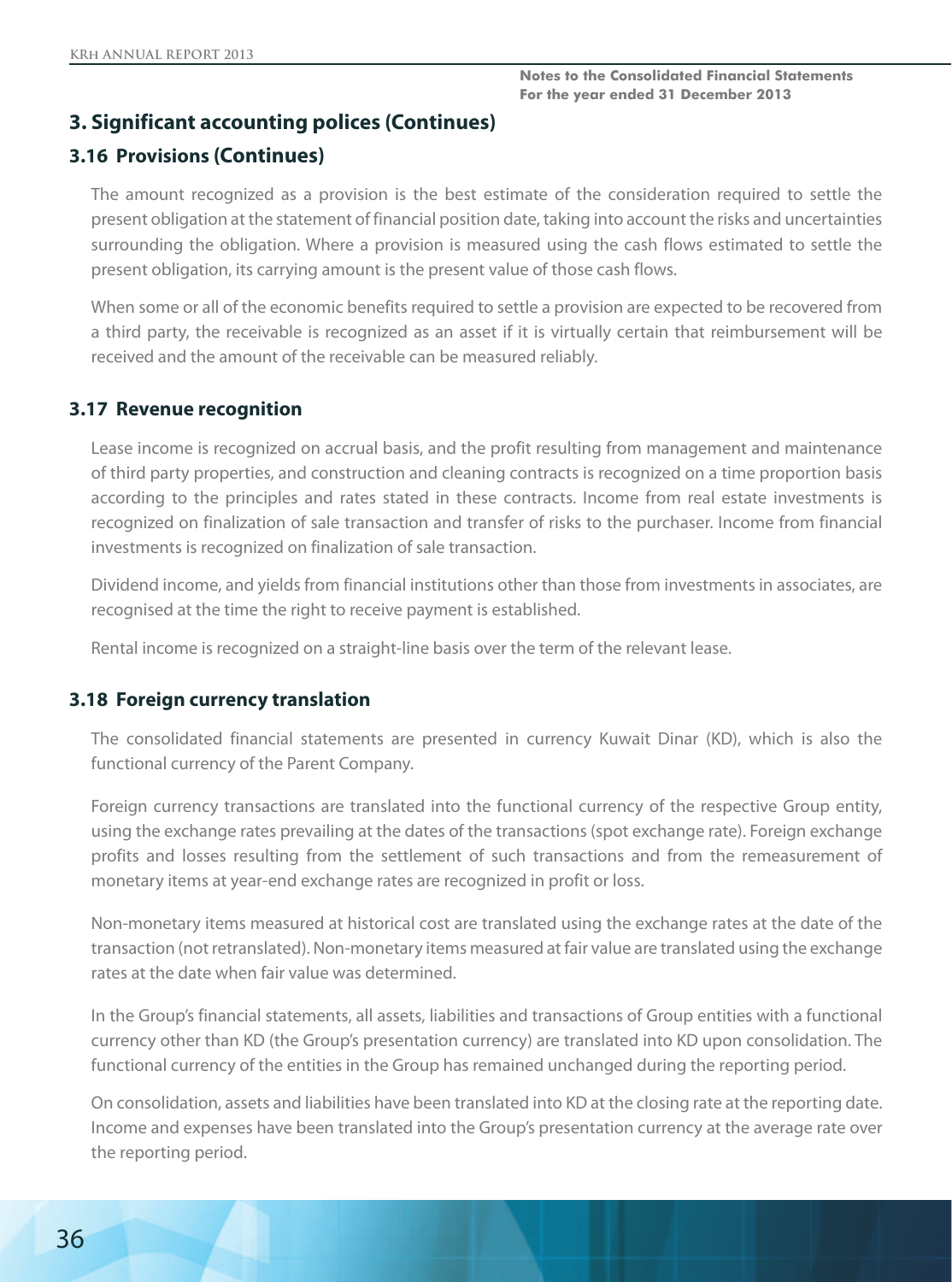#### **3. Significant accounting polices (Continues)**

#### **3.19 Financing costs (Continues)**

Financing costs primarily comprise costs on the Group's murabaha. Financing costs directly attributable to the acquisition, construction or production of qualifying assets are capitalised during the period of time that is necessary to complete and prepare the asset for its intended use or sale. Other financing costs are expensed in the period in which they are incurred and are recognised in consolidated statement of income in the period in which they are incurred.

## **4. Significant accounting judgements and estimation uncertainty**

#### **Accounting judgments**

In the process of applying the Group's accounting policies, management has used judgments and made estimates in determining the amounts recognized in the consolidated financial statements.

#### **Impairment of investments**

The Group treats available for sale investments as impaired when there has been a significant or prolonged decline in the fair value below its cost. The determination of what is "significant" or "prolonged" requires significant judgment. In addition, the group also evaluates among other factors, normal volatility in the share price for quoted investments and the future cash flows and the discount factors for unquoted investments.

#### **Investment classification**

Management decides on acquisition of an investment whether it should be classified as held for trading, at fair value through statement of income, available for sale or held to maturity investments.

Financial investments at fair value are investments which are designated as held for trading investments and investments at fair value, at initial recognition, through consolidated statement of income on initial recognition.

Classification of investments as investments at fair value through statement of income depends on how management monitors the performance of these investments. When they are not classified as held for trading but have readily available reliable fair values and the changes in fair values are reported as part of income statement in the management accounts, they are classified as at fair value through statement of income. All other investments are classified as available for sale or held to maturity investments.

#### **Classification of investment property**

The group decides on acquisition of a real estate property whether it should be classified as trading, property held for development or investment property.

The Group classifies properties as trading properties if it is acquired principally for sale in the ordinary course of business.

The Group classifies property as property under development if it is acquired with the intention of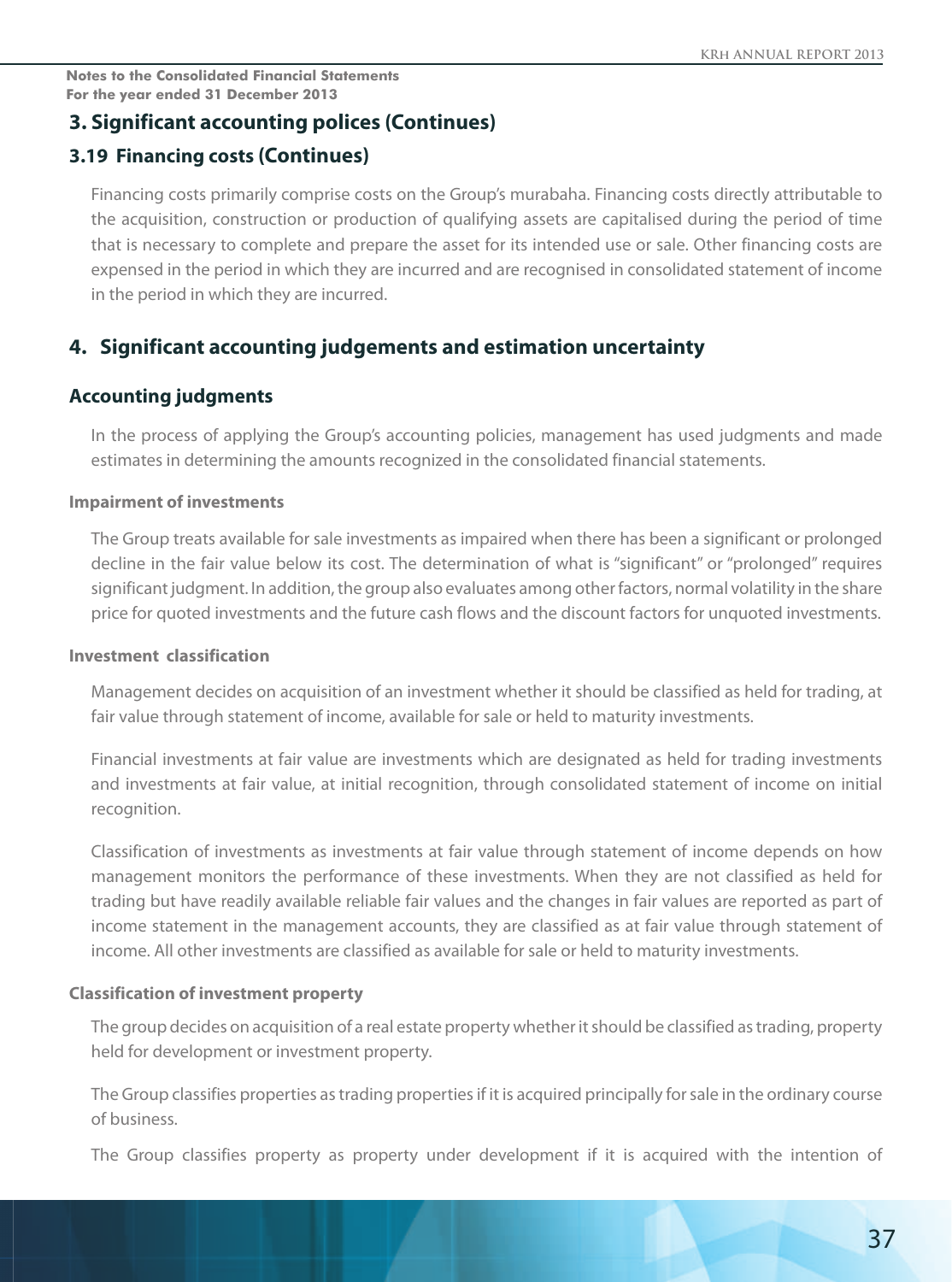## **4. Significant accounting judgements and estimation uncertainty (Continues)**

development. The Group classifies property as investment property if it is acquired to generate Lease income or for capital appreciation, or for undetermined future use.

#### **Estimates uncertainty**

The key assumptions concerning the future and other key sources of estimation uncertainty at the balance sheet date, that have a significant risk of causing a material adjustment to the carrying amounts of assets and liabilities in the consolidated financial statements within the next financial year are discussed below:

#### **Valuation of unquoted equity investments**

Valuation of unquoted equity investments is normally based on one of the following recent arm's length market transactions:

- current fair value of another instrument that is substantially the same;
- the expected cash flows discounted at current rates applicable for items with similar terms and risk characteristics; or
- Other valuation models.

The determination of the cash flows and discount factors for unquoted equity investments requires significant estimation.

## **5. Investment properties**

|                                            | 2013        | 2012       |
|--------------------------------------------|-------------|------------|
|                                            | <b>KD</b>   | KD.        |
| <b>Investment properties</b>               |             |            |
| Balance at beginning of the year           | 20,598,971  | 21,001,199 |
| <b>Disposals</b>                           | (3,200,000) |            |
| Transfer from properties under development |             |            |
| Change in fair value                       | (4,337,644) | (402, 228) |
| <b>Balance at end of the year</b>          | 13,061,327  | 20,598,971 |
|                                            |             |            |

Investment properties were recognized at fair value determined based on independent valuers one of them is a local bank for local properties and independent valuers for properties outside Kuwait and the lower value was adopted to determine the fair value as at 31 December 2013. The data of the valuers are as follows:

| State of Kuwait:         | Kuwait Finance House and Group International Real Estate.                  |
|--------------------------|----------------------------------------------------------------------------|
| Kingdom of Bahrain:      | Silver Gate Properties and Bin Fageeh Real Estate Investment.              |
| Sultanate of Oman:       | International Friends Trading and Contracting, First Choice, Calutounz and |
|                          | Brokers International.                                                     |
| Kingdom of Saudi Arabia: | Al-Baidaa Real Estate Services and Sahel Al Khalidia Real Estate.          |
| United Arab Emirates:    | Warba Real Estate and Light House Real Estate.                             |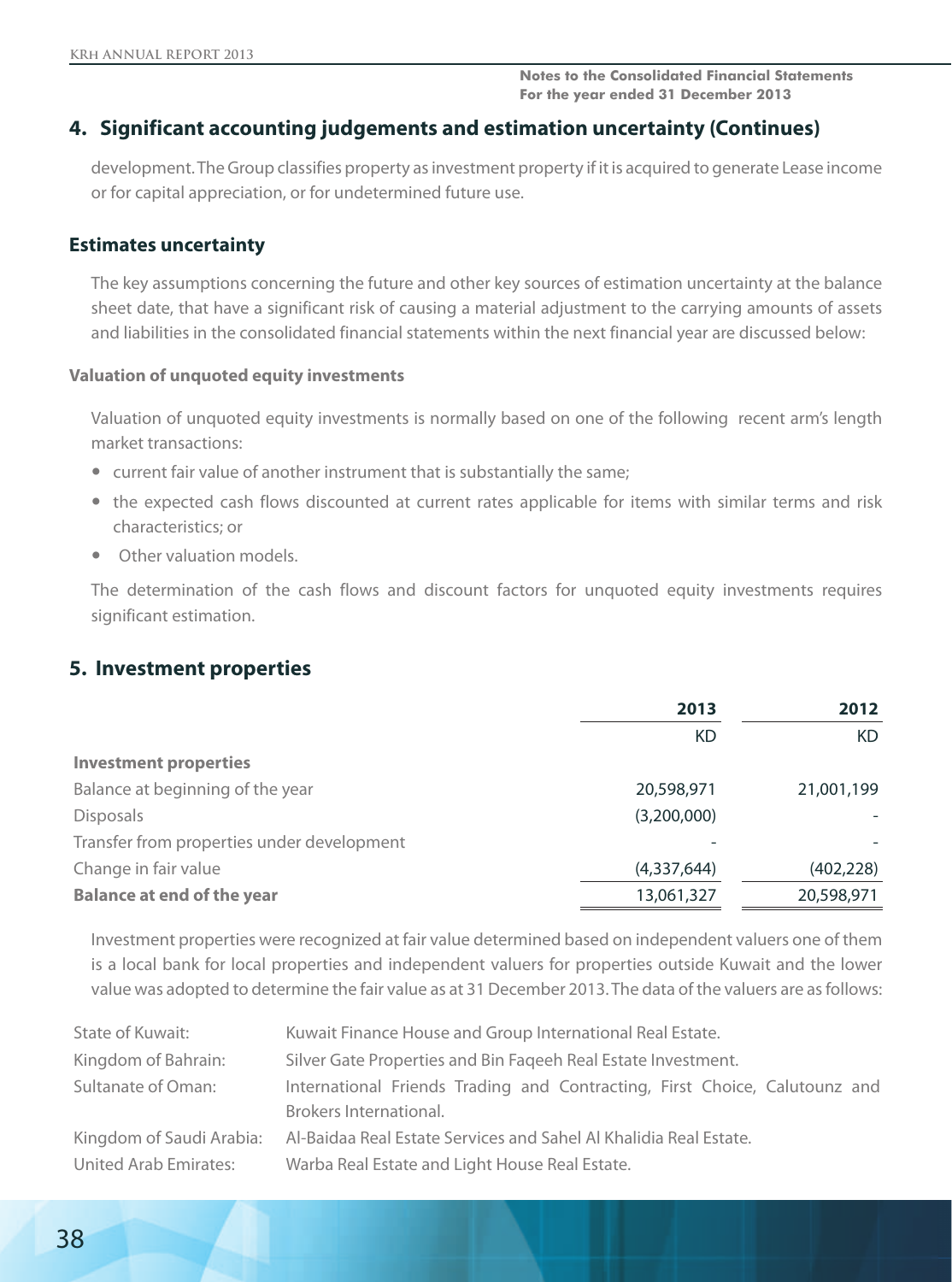#### **5. Investment properties (Continues)**

The fair value of the properties was determined according to transactions done for similar properties known in the market because of the nature of the properties and availability of comparative data.

The investment properties by geographical location are as follows:

|                    | 2013       | 2012       |
|--------------------|------------|------------|
|                    | <b>KD</b>  | <b>KD</b>  |
| State of Kuwait    | 2,635,000  | 5,736,750  |
| Kingdom of Bahrain | 497,959    | 927,857    |
| Sultanate of Oman  | 468,138    | 900,017    |
| <b>KSA</b>         | 9,174,595  | 9,285,450  |
| <b>UAE</b>         | 285,635    | 3,748,897  |
|                    | 13,061,327 | 20,598,971 |

## **6. Goodwill**

The Group has carried out a valuation for goodwill by an independent valuer. The valuation has showed an impairment of goodwill of KD 920,348 and has been recognized in the statement of income as goodwill impairment loss for the year ended 31 December 2013.

## **7. Investments in associates**

| Company name                                             |      | <b>Ownership interest</b> | 2013        | 2012        |
|----------------------------------------------------------|------|---------------------------|-------------|-------------|
|                                                          | 2013 | <b>KD</b>                 | <b>KD</b>   | <b>KD</b>   |
|                                                          | $\%$ | $\%$                      |             |             |
| Olive FM (holding B.S.C (closed))                        | 24.5 | 24.5                      | 431,711     | 629,251     |
| Kuwaiti African Holding Company -                        |      |                           |             |             |
| T.S.C. (Holding)                                         |      | 50                        |             | 1,775,781   |
|                                                          |      |                           | 431,711     | 2,405,032   |
|                                                          |      |                           | 2013        | 2012        |
| The movement on investments in associates is as follows: |      |                           |             |             |
|                                                          |      |                           | <b>KD</b>   | <b>KD</b>   |
| Balance at the beginning of the year                     |      |                           | 2,405,032   | 6,532,180   |
| Additions from acquisition during the year               |      |                           |             |             |
|                                                          |      |                           |             | 1,775,781   |
| Transferred to investment in a subsidiary                |      |                           |             | 5,066,432)) |
| Group's share of associates results                      |      |                           | (12,076)    | (836, 497)  |
| Transferred to assets held for sale (note 12)            |      |                           | (1,961,245) |             |

Balance at 31 December 2013 **431,711** 2,405,032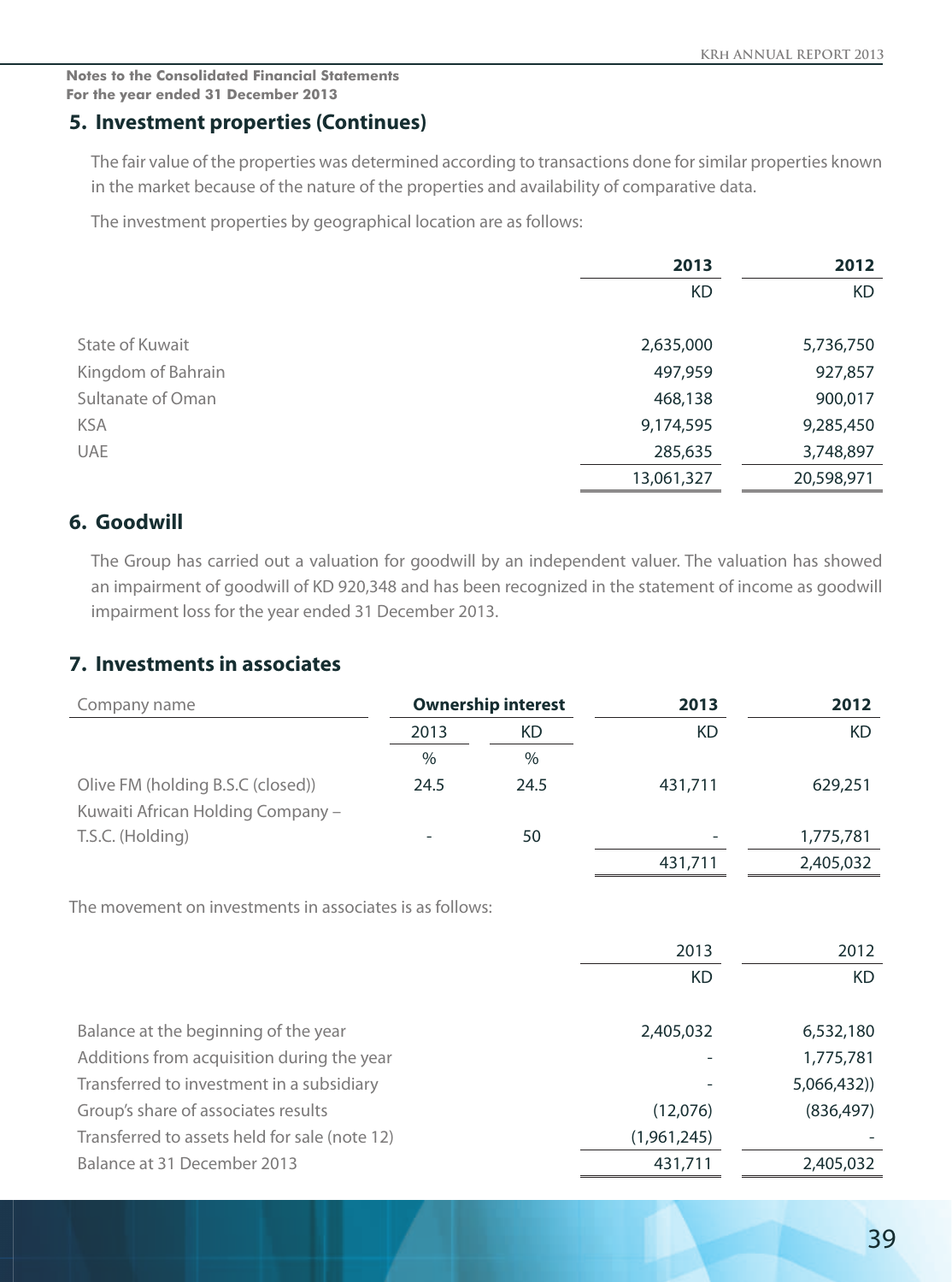#### **7. Investments in associates (Continues)**

The Group's share in Olive FM (B.S.C Holding (closed)) is recognized based on audited financial statements as at 31 December 2013.

The group's share in the assets, liabilities, revenues, and net profits of associates is as follows:-

| <b>Company name</b>               | <b>Fair value</b> | <b>Assets</b> | <b>Liabilities</b> | <b>Revenues</b> | <b>Share of</b><br><b>business</b><br>results |
|-----------------------------------|-------------------|---------------|--------------------|-----------------|-----------------------------------------------|
|                                   |                   | <b>KD</b>     | <b>KD</b>          | <b>KD</b>       | <b>KD</b>                                     |
| 31 December 2013                  |                   |               |                    |                 |                                               |
| Olive FM (holding B.S.C (closed)) | Unquoted          | 652,771       | (221,060)          | 134,003         | (197, 540)                                    |
| Kuwaiti African Holding Company - |                   |               |                    |                 |                                               |
| T.S.C. (Closed)                   | Unquoted          |               |                    | 189,165         | 185,464                                       |
|                                   |                   | 652,771       | (221,060)          | 323,168         | (12,076)                                      |
| 31 December 2012                  |                   |               |                    |                 |                                               |
| Olive FM (holding B.S.C (closed)  |                   | 728,565       | (99, 314)          | 164,269         | (105, 373)                                    |
| Kuwaiti African Holding Company - |                   |               |                    |                 |                                               |
| T.S.C. (Closed)                   | Unquoted          | 1,841,440     | (65, 659)          | 99,598          | 93,223                                        |
| Al-Fanar Investment Company       |                   |               |                    |                 |                                               |
| K.S.C. Closed)                    | Unquoted          |               |                    | 394,542         | (824, 347)                                    |
|                                   |                   | 2,570,005     | (164, 973)         | 658,409         | (836, 497)                                    |

## **8. Available for sale investments**

|                                       | 2013       | 2012       |
|---------------------------------------|------------|------------|
|                                       | <b>KD</b>  | KD         |
| Investment in quoted local shares     | 4,870,096  | 4,927,282  |
| Investment in unquoted local shares   | 11,881,802 | 15,422,759 |
| Investment in quoted foreign shares   | 314,452    | 267,487    |
| Investment in unquoted foreign shares | 2,036,524  | 2,449,101  |
|                                       | 19,102,874 | 23,066,629 |

The Group's management recognized impairment losses in local and foreign unquoted investments of KD 2,552,592 as at 31 December 2013 resulting from the sharp decline in the fair value of these investments (31 December 2012: KD 1,527,202).

Available for sale investments include an amount of KD 1,586,655 representing an investment in the share capital of one of the major shareholders of the Parent Company "related party" (KD 2,869,020 as at 31 December 2012).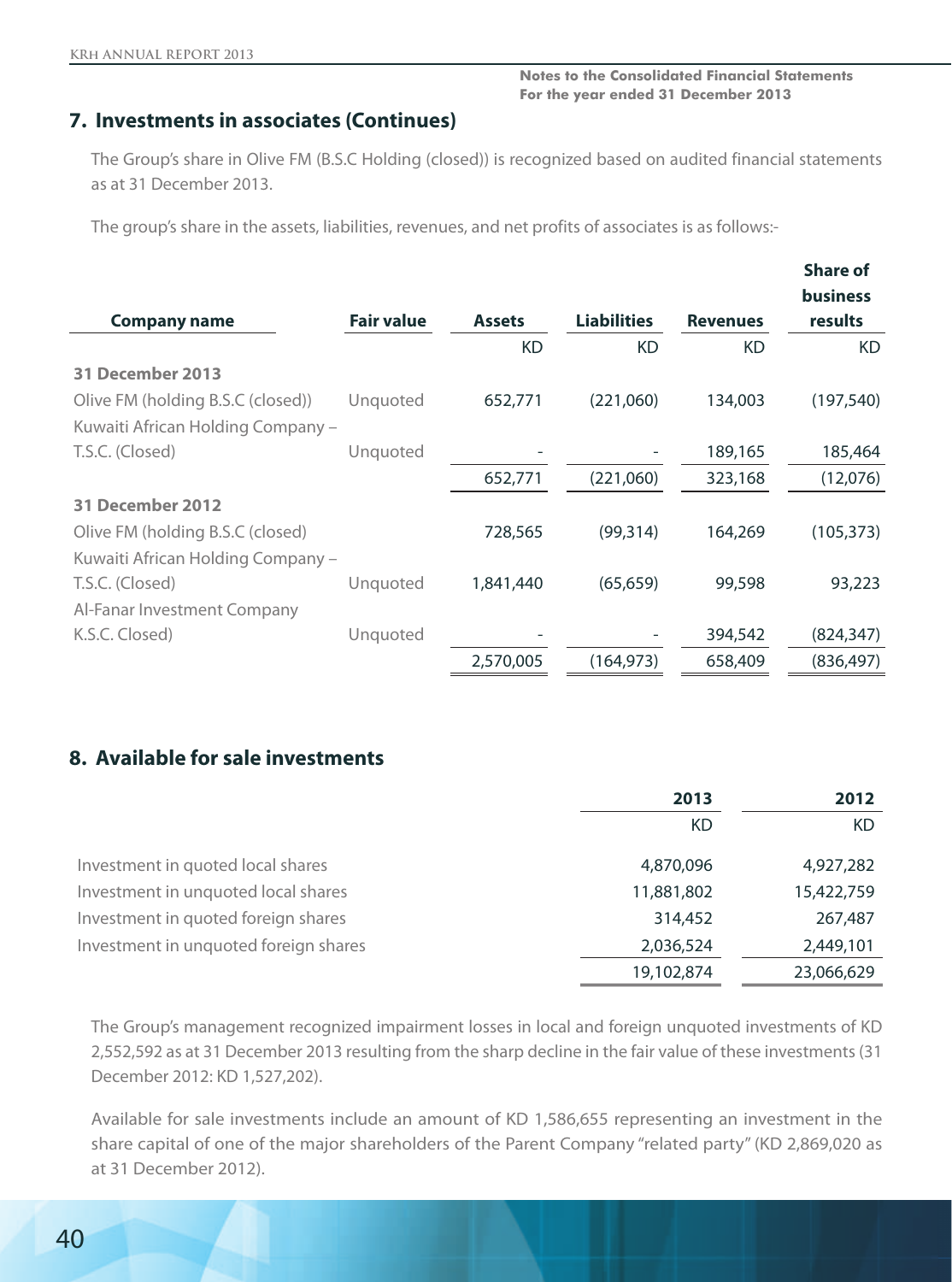## **8. Available for sale investments (Continues)**

Movement on available for sale investments represents:

|                                              | 2013        | 2012        |
|----------------------------------------------|-------------|-------------|
|                                              | <b>KD</b>   | <b>KD</b>   |
| Balance at beginning of the year             | 23,066,629  | 12,533,729  |
| Additions                                    | 203,187     | 11,504,467  |
| <b>Disposals</b>                             | (573, 382)  |             |
| Disposals for debt settlement (note 21)      | (1,365,870) |             |
| Change in fair value                         | 324,902     | 555,635     |
| Impairment of available for sale investments | (2,552,592) | (1,527,202) |
|                                              | 19,102,874  | 23,066,629  |

## **9. Receivables and other debit balances**

|                              | 2013       | 2012        |
|------------------------------|------------|-------------|
|                              | <b>KD</b>  | <b>KD</b>   |
| Trade receivables            | 976,645    | 953,471     |
| Other receivables            | 190,779    | 267,259     |
| Wakala investments           |            | 1,673,200   |
| Provision for doubtful debts | (856, 210) | (1,755,942) |
|                              | 311,214    | 1,137,988   |
| Prepaid expenses             | 15,743     | 20,802      |
| Due from employees           | 22,937     | 15,275      |
| Accrued revenues             | 6,479      | 9,881       |
| Refundable deposits          | 12,978     | 13,515      |
|                              | 369,351    | 1,197,461   |

Most trade receivables consist of due from ministries and government bodies The credit period agreed upon on in these contracts is 45 days. No interests or other charges are added to the overdue trade receivables. Movement on the provision is as follows:

|                                  | 2013       | 2012       |
|----------------------------------|------------|------------|
|                                  | KD         | KD         |
| Balance at beginning of the year | 1,755,942  | 1,885,804  |
| Write back of provision          | (899, 732) | (129, 862) |
| Balance at end of the year       | 856,210    | 1,755,942  |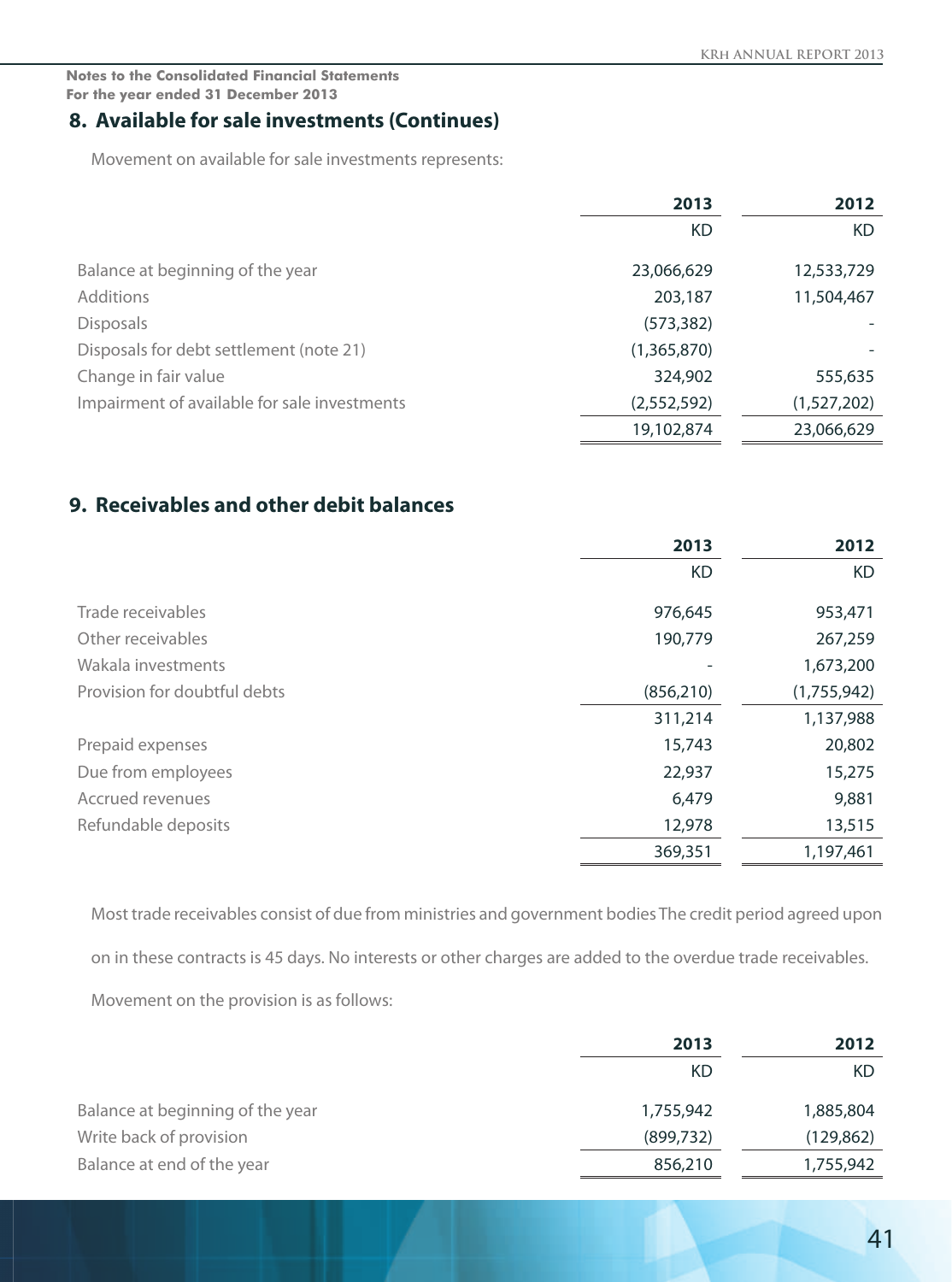#### **10. Investment at fair value through statement of income**

|                                   | 2013      | 2012                     |
|-----------------------------------|-----------|--------------------------|
|                                   | <b>KD</b> | <b>KD</b>                |
| Quoted local financial portfolios | 1,400,550 | 1,764,433                |
| Foreign investments               | 422,347   | $\overline{\phantom{0}}$ |
|                                   | 1,822,897 | 1,764,433                |

Certain investments at fair value through statement of income are in a related party and managed by another related party (note 20)

#### **11. Cash and cash equivalents**

|                                            | 2013      | 2012      |
|--------------------------------------------|-----------|-----------|
|                                            | <b>KD</b> | <b>KD</b> |
| Cash in hand and at financial institutions | 672,350   | 1,663,859 |
| Investment deposit                         | 500,000   | 500,000   |
| Cash at investment portfolios              | 47,710    | 69,493    |
| Investment saving account                  | 1,840,625 | 2,022,496 |
|                                            | 3,060,685 | 4,255,848 |

A return on Company's saving account at 1.31 % is realized (2012: 1.29%) annually.

The investment deposit matures within three months from placement. Return is calculated according to the prevailing commercial rates.

## **12. Assets held for sale**

During December 2013, management of a subsidiary has decided to liquidate its associate - Kuwaiti African Holding Company – T.S.C. (Closed) at 50%. The Group expects that the liquidation will be conducted during a year, and therefore, the investment in this associate was classified to non-current assets held for sale of KD 437,996 as at 31 December 2013.

## **13. Share capital**

The company's authorized, issued and fully paid capital comprises of KD 19,103,898 (31 December 2012: KD 19,103,898) allocated over 191,038,980 shares of nominal value 100 fils per share (31 December 2012: 191,038,980 shares) and all shares are in cash.

Share premium is not available for distribution.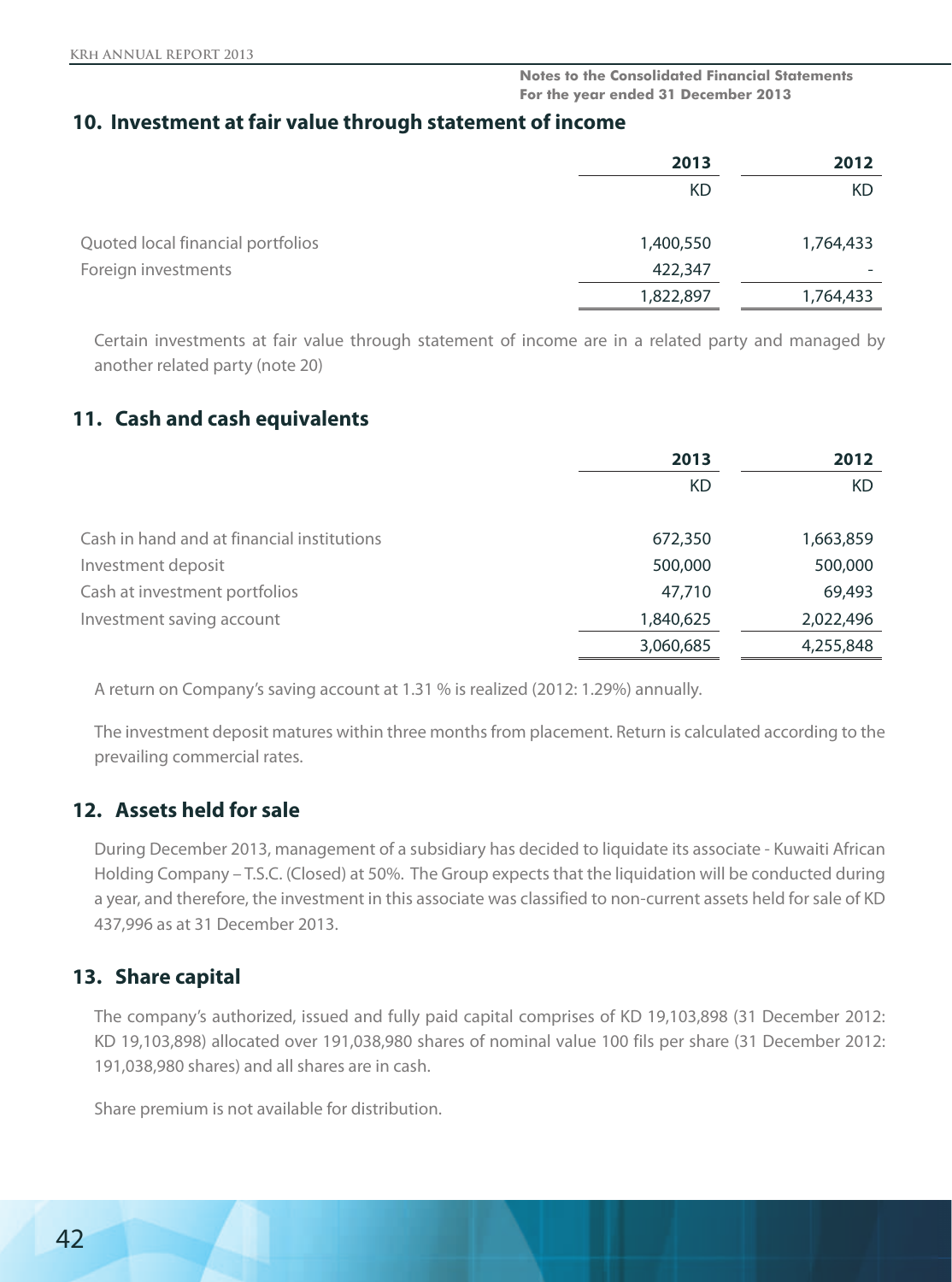#### **14. Statutory reserve**

In accordance with the Companies' Law, as amended, and the Parent Company's Articles of Association, 10% of the net profit for the year is required to be transferred to the statutory reserve until the reserve totals 50% of the paid up share capital.

Distribution of the statutory reserve is limited to the amount required to enable the payment of a dividend of 5% of paid-up share capital to be made in years when retained earnings are not sufficient for the payment of a dividend of that amount. No transfer to statutory reserve was made because of the losses incurred.

#### **15. Voluntary reserve**

In accordance with the Parent Company's articles of association, a percentage is transferred to the voluntary reserves as proposed by the board and approved by the general assembly. This transfer was stopped by a resolution of the general assembly of shareholders based on a proposition from the board of directors. No transfer to voluntary reserve was made because of the losses incurred.

#### **16. Treasury shares**

|                                   | 2013       | 2012       |
|-----------------------------------|------------|------------|
|                                   |            |            |
| Number of shares (No's)           | 2,910,761  | 2,910,761  |
| Percentage of issued shares (%)   | 2.05       | 2.05       |
| Market value (KD)                 | 200,842    | 126,618    |
| Cost (KD)                         | 1,452,034  | 1,452,034  |
|                                   | 2013       | 2012       |
| 17. Murabaha payables             |            |            |
|                                   | <b>KD</b>  | KD.        |
|                                   |            |            |
| Maturing within one year          | 19,509,163 | 21,807,746 |
| Maturing after more than one year | 3,662,299  | 7,848,035  |
|                                   | 23,171,462 | 29,655,781 |

Murabaha payable is granted by local financial institutions against some investment properties (note 5) and available for sale investments (note 8). The average effective interest rate is 5% as at 31 December 2013 (31 December 2012: 6%)

#### **18. Purchase of land payables**

This item represents the payable due on purchase of land in Jebel Ali area in UAE.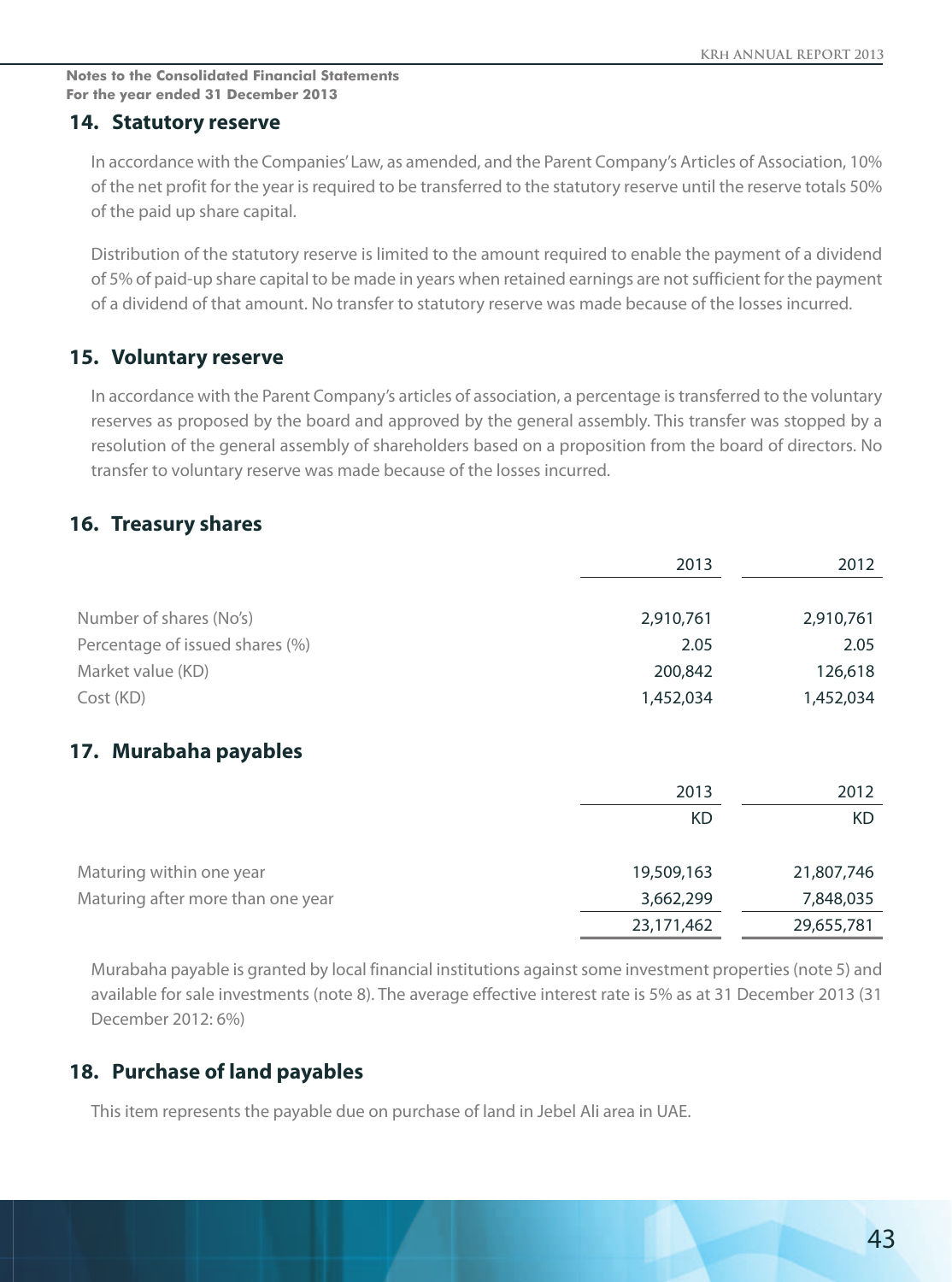#### **19. Payables and other credit balances**

|                            | 2013      | 2012      |
|----------------------------|-----------|-----------|
|                            | <b>KD</b> | <b>KD</b> |
| Trade payables             | 1,194,092 | 1,186,995 |
| Due to a related party     |           | 1,839,538 |
| Accrued expenses and leave | 157,717   | 148,019   |
| Third party insurance      | 92,738    | 90,815    |
| Other credit balances      | 90,698    | 166,964   |
|                            | 1,535,245 | 3,432,331 |

#### **20. Related party transactions**

Related parties represent associated companies, major shareholders, directors and key management personnel of the group, and entities controlled or significantly influenced by such parties.

Pricing policies and terms of these transactions are approved by the Group's management. Related parties transactions are as follows:

|                                                      | 2013      | 2012      |
|------------------------------------------------------|-----------|-----------|
|                                                      | <b>KD</b> | KD        |
| Consolidated statement of financial position:        |           |           |
| Investment at fair value through statement of income | 1,149,750 | 1,149,750 |
| Available for sale investments                       | 1,586,655 | 1,586,655 |
| Payables and other credit balances                   |           | 1,839,538 |
| Consolidated statement of income                     |           |           |
| Dividends income                                     |           | 375,850   |
| Senior management benefits and salaries              | 236,935   | 285,283   |
| Portfolio management fees                            | 960       | 995       |
| Management and maintenance contract income           | 33,349    | 34,890    |
| Finance charges                                      |           | 133,974   |

#### **21. Debt reconciliations**

On 30 May 2013, one of the Group's subsidiaries has concluded assignment of debt contract with one of the subsidiary's creditors of the value of wakala payables and a related party which is debtor to the subsidiary, as follows:

The outstanding liability of the subsidiary, which represents wakala payables and their consequent finance costs, is transferred to the related party which is debtor to the subsidiary.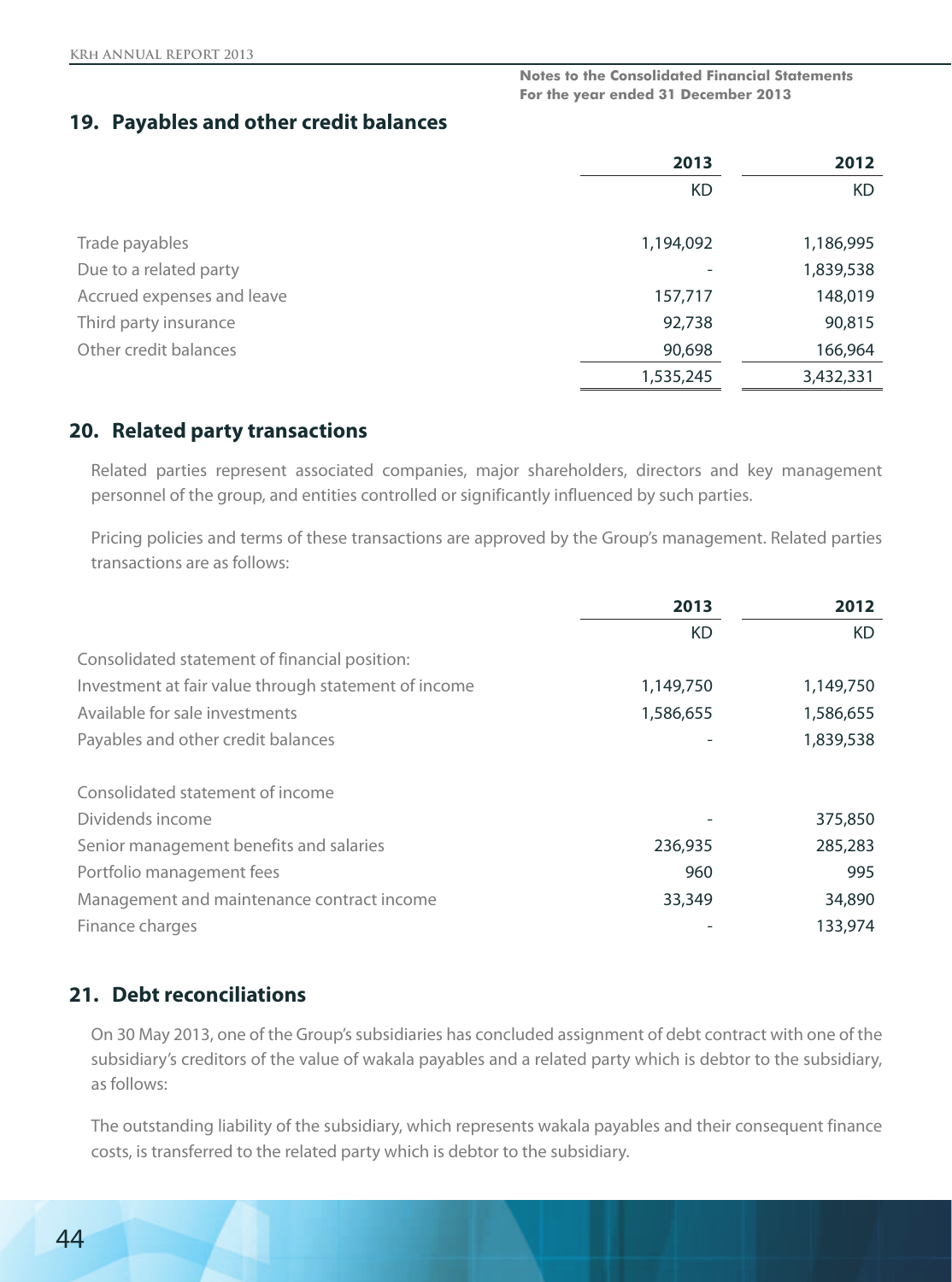#### **21. Debt reconciliations (Continues)**

The subsidiary assigns investment wakala and their consequent profit for the benefit of the related party, to which the liability will be transferred against payment of the wakala payables and finance costs thereof.

The company assigns unquoted local and foreign available for sale investments to this party.

Analysis of the reconciliation is as follows:

|                                                                                       | <b>Debt</b>     |  |
|---------------------------------------------------------------------------------------|-----------------|--|
|                                                                                       | reconciliations |  |
|                                                                                       | KD              |  |
| Wakala payables transferred to related party                                          | 3,120,311       |  |
| Investment wakala with related party                                                  | (1,613,501)     |  |
| Available for sale investments assigned to related party                              | (1,365,870)     |  |
| Profit arising from settlement related to valuation of available for sale investments | 140,940         |  |

## **22. Disposal of a subsidiary**

On 25 December 2013, the subsidiary's management has sold one of its subsidiaries - Khibrat Al-Fanar General Trading & Contracting CO. W.L.L, a subsidiary owned at 99%, by distributing all the assets of Khibrat Al-Fanar to the parent company - Al Fanar Investment Company K.S.C (closed) - a subsidiary of Kuwait Real Estate Holding Company K.S.C (Holding). The assets at the date of distribution were as follows:

|                                | 25 December 2013 |
|--------------------------------|------------------|
|                                | KD               |
| Cash and cash equivalents      | 139,990          |
| Available for sale investments | 9,228            |
| Total assets                   | 149,218          |

The license of Khibrat Al-Fanar General Trading & Contracting CO. W.L.L, a subsidiary, has been sold realizing a profit of KD 1,926 included in the statement of income for the year ended 31 December 2013. The remaining share was assigned to the subsidiary – Al Fanar Investment Company K.S.C (Closed).

#### **23. General and administrative expenses**

|                                         | 2013      | 2012      |
|-----------------------------------------|-----------|-----------|
|                                         | <b>KD</b> | <b>KD</b> |
| Senior management benefits and salaries | 236,935   | 285,283   |
| Staff costs                             | 442,705   | 460,084   |
| Depreciation                            | 302       | 8,003     |
| Others                                  | 228,282   | 243,526   |
|                                         | 908,224   | 996,896   |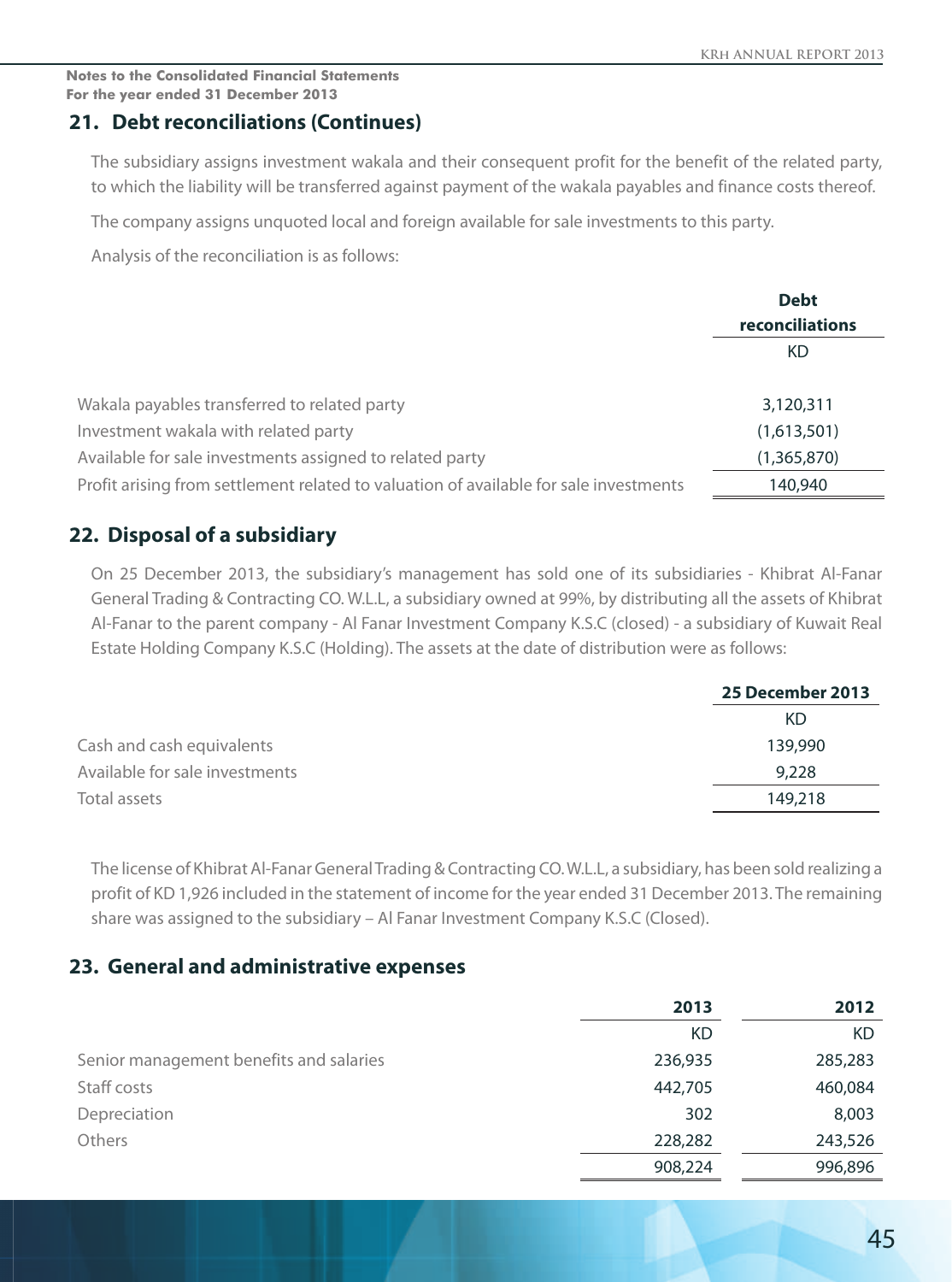## **24. Basic loss per share**

Basic loss per share are calculated by dividing the net losses for the year attributable to the Parent Company's owners by the weighted average number of ordinary shares outstanding during the year taking into account treasury shares, as follows:

|                                                                             | 2013        | 2012        |
|-----------------------------------------------------------------------------|-------------|-------------|
| Net loss for the year attributable to the owners of the Parent Company (KD) | (7,904,951) | (5,356,054) |
| Weighted average number of outstanding shares (share)                       | 188,128,219 | 146,112,154 |
| Loss per share (fils)                                                       | (42.02)     | (36.66)     |

## **25. Operating Segments**

Operating segments are identified on the basis of internal reports about the Group's components which are regularly reviewed by the chief operating decision maker in order to assess its performance. The management has classified the Group's products and services into the following operational segments according to the IFRS 8: Operating Segments":

- Real Estate Management
- Supervision management
- Investment properties
- Financial investments
- Other

The inter transactions between operating segments are priced at cost. Only the operating segments revenues from external clients are stated, whereas the inter transactions between these segments are excluded. The operating segments profit represents the profit realized from each segment without distributing the general and administrative expenses and other expenses according to the policy adopted in preparing and submitting the internal reports to the chairman and the managing director to take operating decision.

|                                     | <b>Operating segments</b><br>(losses)/revenues |           | <b>Operating segments (losses)/</b><br>profits |             |  |
|-------------------------------------|------------------------------------------------|-----------|------------------------------------------------|-------------|--|
|                                     | 2013<br>2012                                   |           | 2013                                           | 2012        |  |
|                                     | <b>KD</b>                                      | <b>KD</b> | <b>KD</b>                                      | <b>KD</b>   |  |
| <b>Real Estate Management</b>       | 243,095                                        | 192,159   | 210,695                                        | 228,566     |  |
| <b>Supervision Management</b>       | 55,250                                         | 36,000    | 16,692                                         | 6,930       |  |
| Real estate investments             | 3,844,103                                      | 24,102    | (3,882,655)                                    | (438, 635)  |  |
| <b>Financial investments</b>        | 1,385,652                                      | 949,244   | (2,346,078)                                    | (2,688,304) |  |
|                                     | 5,528,100                                      | 1,201,505 | (6,001,346)                                    | (2,891,443) |  |
| Others                              | 2,724                                          | 1,486     | 2,724                                          | 1,011       |  |
|                                     | 5,530,824                                      | 1,202,991 | (5,998,622)                                    | (2,890,432) |  |
| General and administrative expenses |                                                |           | (908, 224)                                     | (996, 896)  |  |
| Financing charges                   |                                                |           | (1, 183, 102)                                  | (1,476,937) |  |
| <b>Net loss for the year</b>        |                                                |           | (8,089,948)                                    | (5,364,265) |  |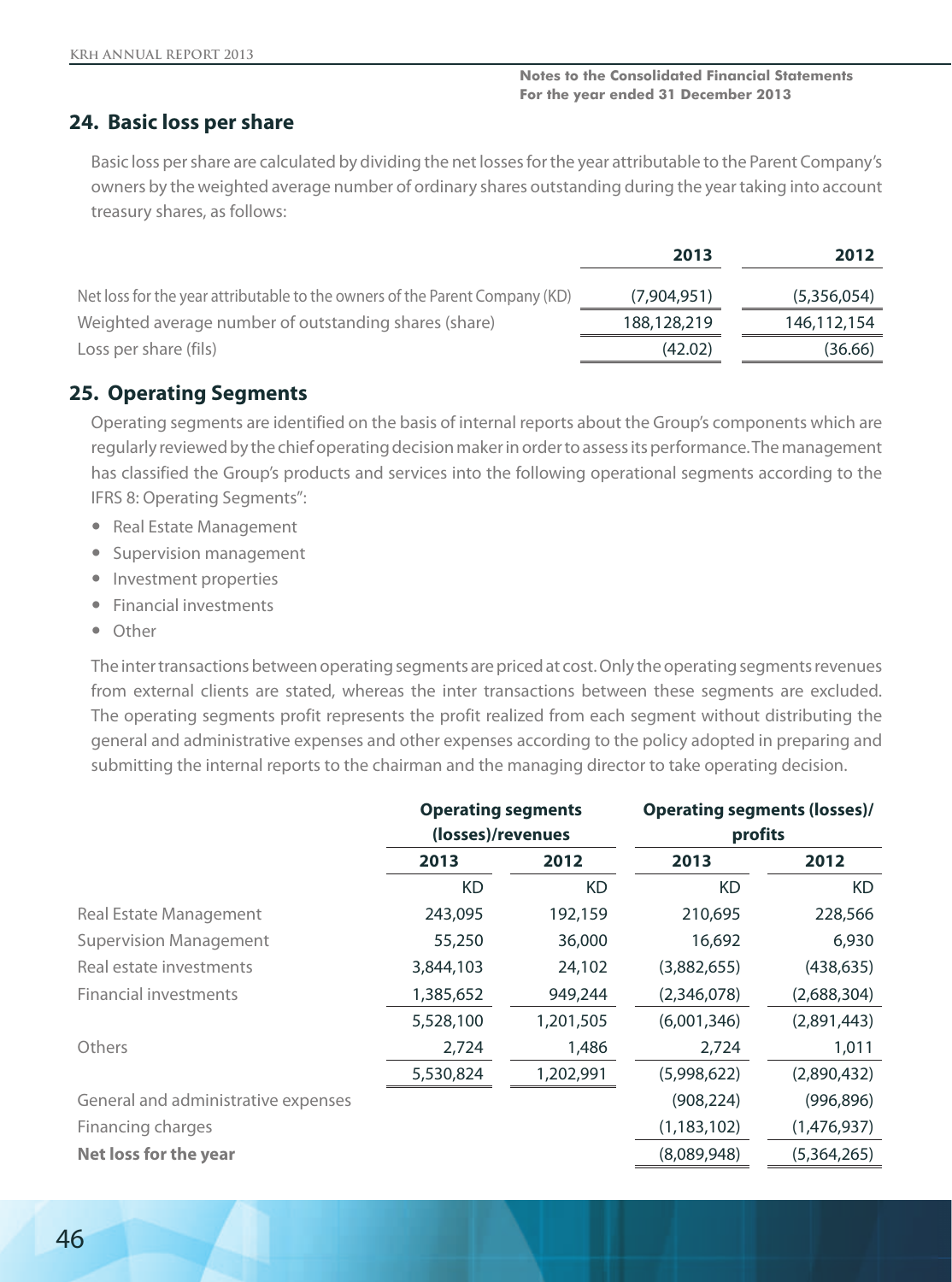## **25. Operating Segments (Continues)**

The following is the analysis of assets and liabilities of operating segments for the purposes of monitoring segment performance and allocation of resources among them:

|                               |            | As at 31 December |  |  |
|-------------------------------|------------|-------------------|--|--|
|                               | 2013       | 2012              |  |  |
|                               | <b>KD</b>  | <b>KD</b>         |  |  |
| <b>Assets</b>                 |            |                   |  |  |
| <b>Real Estate Management</b> | 106,489    | 101,597           |  |  |
| <b>Supervision Management</b> | 156,959    | 139,751           |  |  |
| Real estate investments       | 13,955,082 | 21,201,148        |  |  |
| <b>Financial investments</b>  | 24,070,457 | 32,768,774        |  |  |
|                               | 38,288,987 | 54,211,270        |  |  |

|                               |            | <b>As at 31 December</b> |  |  |
|-------------------------------|------------|--------------------------|--|--|
|                               | 2013       | 2012                     |  |  |
|                               | <b>KD</b>  | <b>KD</b>                |  |  |
| <b>Liabilities</b>            |            |                          |  |  |
| <b>Real Estate Management</b> | 102,589    | 157,591                  |  |  |
| <b>Supervision Management</b> | 27,360     | 27,146                   |  |  |
| Real estate investments       | 8,789,500  | 12,344,195               |  |  |
| <b>Financial investments</b>  | 18,604,072 | 23,326,525               |  |  |
|                               | 27,523,521 | 35,855,457               |  |  |

#### Geographical segments:

|                             |            | <b>Assets</b> | (Losses)    |             |  |
|-----------------------------|------------|---------------|-------------|-------------|--|
|                             | 2013       | 2012          |             | 2012        |  |
|                             | <b>KD</b>  | <b>KD</b>     | <b>KD</b>   | <b>KD</b>   |  |
| State of Kuwait             | 23,052,813 | 34,227,428    | (1,660,978) | (2,645,083) |  |
| Outside the State of Kuwait | 15,236,174 | 19,983,842    | (4,337,644) | (246, 349)  |  |
|                             | 38,288,987 | 54,211,270    | (5,998,622) | (2,891,432) |  |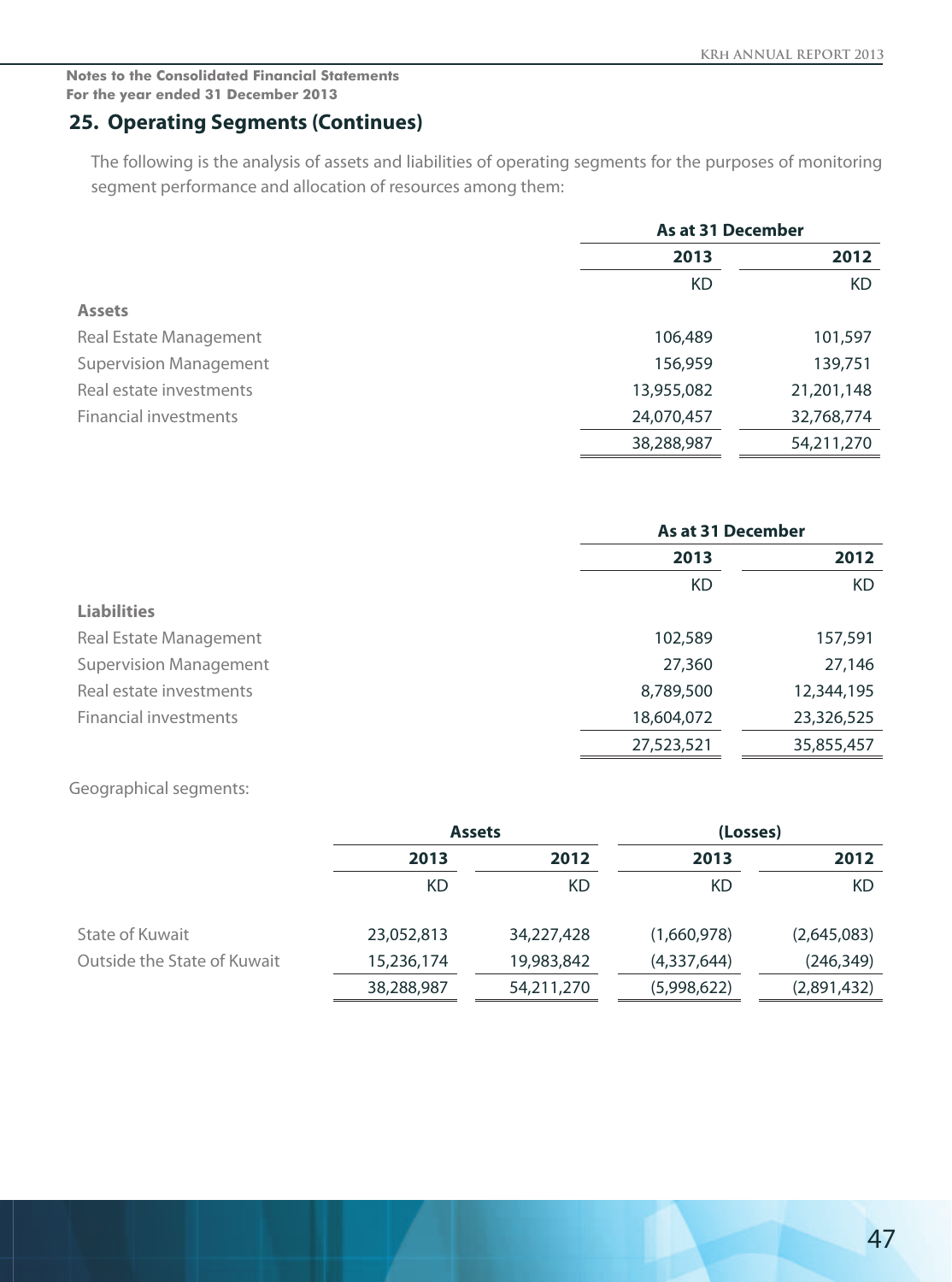## **26. Financial instruments**

#### **a) Capital risk management**

The Group's objectives when managing capital are to safeguard the Group's ability to continue as a going concern, through the optimisation of the debt and equity balance so that it can continue to provide returns for shareholders and benefits for other stakeholders and to provide an adequate return to shareholders by pricing products and services commensurately with the level of risk.

The Group sets the amount of capital in proportion to risk. The Group manages the capital structure and makes adjustments to it in the light of changes in economic conditions and the risk characteristics of the underlying assets. In order to maintain or adjust the capital structure, the group may adjust the amount of dividends paid to shareholders, return capital to shareholders, issue new shares or debt and or sell assets to reduce debt.

Consistent with the industry norm, the Group monitors capital on the basis of percentage of borrowing rate, which is calculated by net borrowing value divided by total invested capital. Net debt is calculated as total borrowings (murabaha payables) less cash and cash equivalents. Total invested capital is calculated by total equity and net borrowing.

#### **Gearing ratio**

|                                                     | 2013        | 2012        |
|-----------------------------------------------------|-------------|-------------|
|                                                     | <b>KD</b>   | <b>KD</b>   |
| Murabaha payables                                   | 23,171,462  | 29,655,781  |
| Cash and cash equivalents                           | (3,060,685) | 4,255,848)) |
| Net lending                                         | 20,110,777  | 25,399,933  |
| Equity attributable to owners of the Parent Company | 8,767,867   | 16,347,916  |
| Capital invested                                    | 28,878,644  | 41,747,849  |
| Gearing ratio                                       | 69.7%       | 60.8%       |

#### **b) Credit risk**

Credit risk is the risk that one party to a financial instrument will fail to discharge an obligation and cause the other party to incur a financial loss. The Group's credit policy and exposure to credit risk are monitored on an ongoing basis. The Group seeks to avoid undue concentration of risks with individuals or group of customers in specific locations or business through diversification of lending activities and obtaining the suitable guarantees when appropriate. The maximum credit risk exposure is not materially different from the carrying values in the consolidated statement of financial position.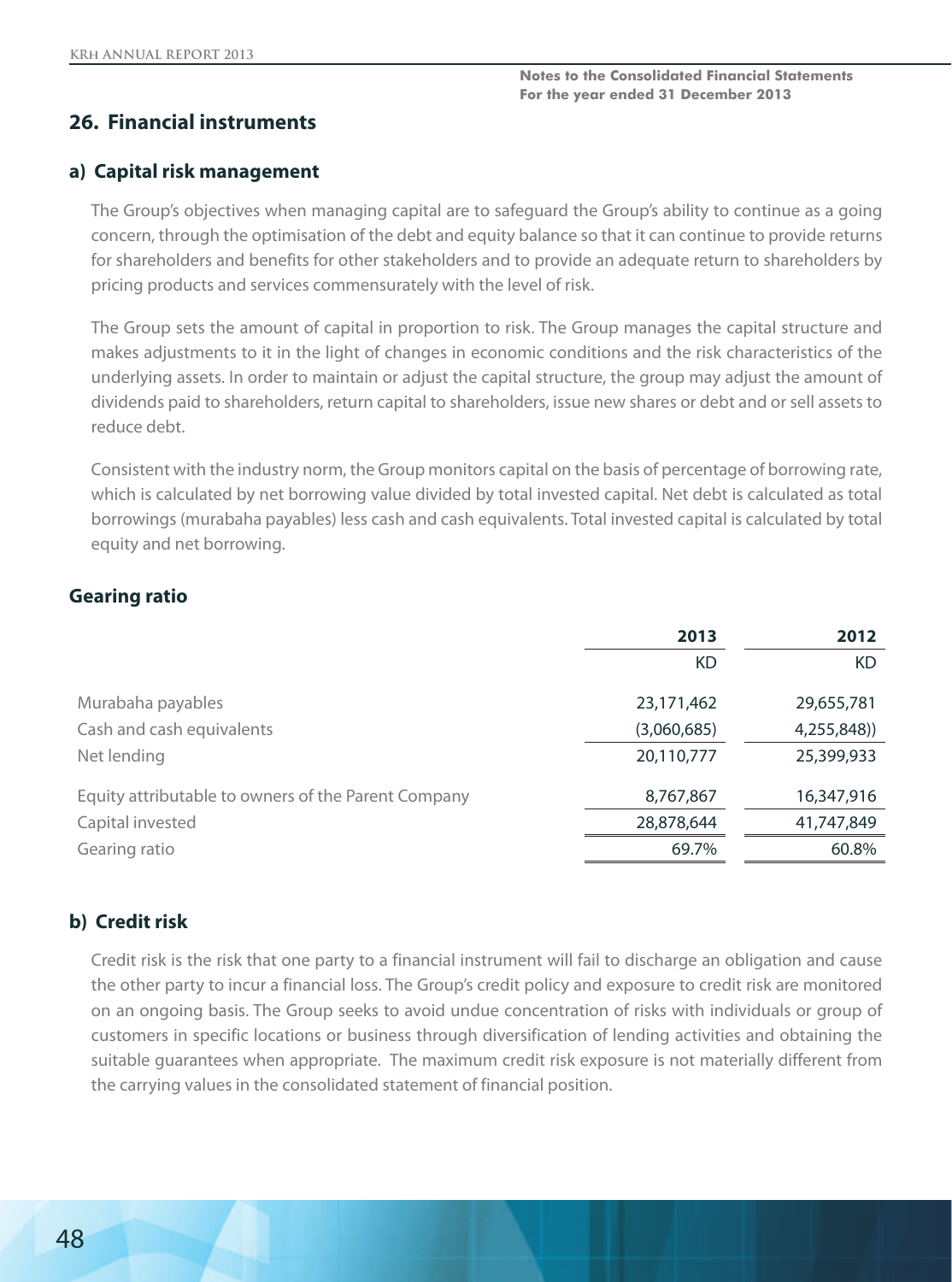#### **26. Financial instruments (Continues)**

#### **c) Equity price risk**

Equity price risk is the risk that the value of financial instruments will fluctuate as a result of changes in equity prices. Financial instruments, which potentially subject the Group to equity price risk, consists principally of investments at fair value through statement of income and available for sale investments. The Group manages this risk by diversifying its investments on the basis of the pre- determined asset allocations across various categories, continuous appraisal of market conditions and trends and management estimate of long and short term changes in fair value.

The following table demonstrates the sensitivity of the changes in fair value to reasonably possible changes in equity prices, with all other variables held constant. The effect of decreases in equity prices is expected to be equal and opposite to the effect of the increases shown.

|                                                             | 2013                            |                                                      |                                                                      | 2012                            |                                                      |                                                                      |  |
|-------------------------------------------------------------|---------------------------------|------------------------------------------------------|----------------------------------------------------------------------|---------------------------------|------------------------------------------------------|----------------------------------------------------------------------|--|
|                                                             | Change<br>in<br>equity<br>price | <b>Effect on</b><br>statement<br><b>of</b><br>income | <b>Effect on</b><br>statement<br>of other<br>comprehensive<br>income | Change<br>in<br>equity<br>price | <b>Effect on</b><br>statement<br><b>of</b><br>income | <b>Effect on</b><br>statement<br>of other<br>comprehensive<br>income |  |
|                                                             | $\%$                            | <b>KD</b>                                            | <b>KD</b>                                                            | $\%$                            | <b>KD</b>                                            | <b>KD</b>                                                            |  |
| Investments at<br>fair value through<br>statement of income | ±5                              | 91,145                                               | -                                                                    | ±5                              | 88,222                                               | -                                                                    |  |
| Available for sale<br>investments                           | ±5                              | $\overline{\phantom{a}}$                             | 955,144                                                              | ±5                              |                                                      | 1,153,331                                                            |  |

#### **d) Foreign currency risk management**

Foreign currency risk is the risk that the value of a financial instrument will fluctuate due to changes in foreign exchange rates. The group undertakes certain transactions denominated in foreign currencies. Hence, exposures to exchange rate fluctuations arise. The management monitors the positions on a daily basis to ensure positions are maintained within established limits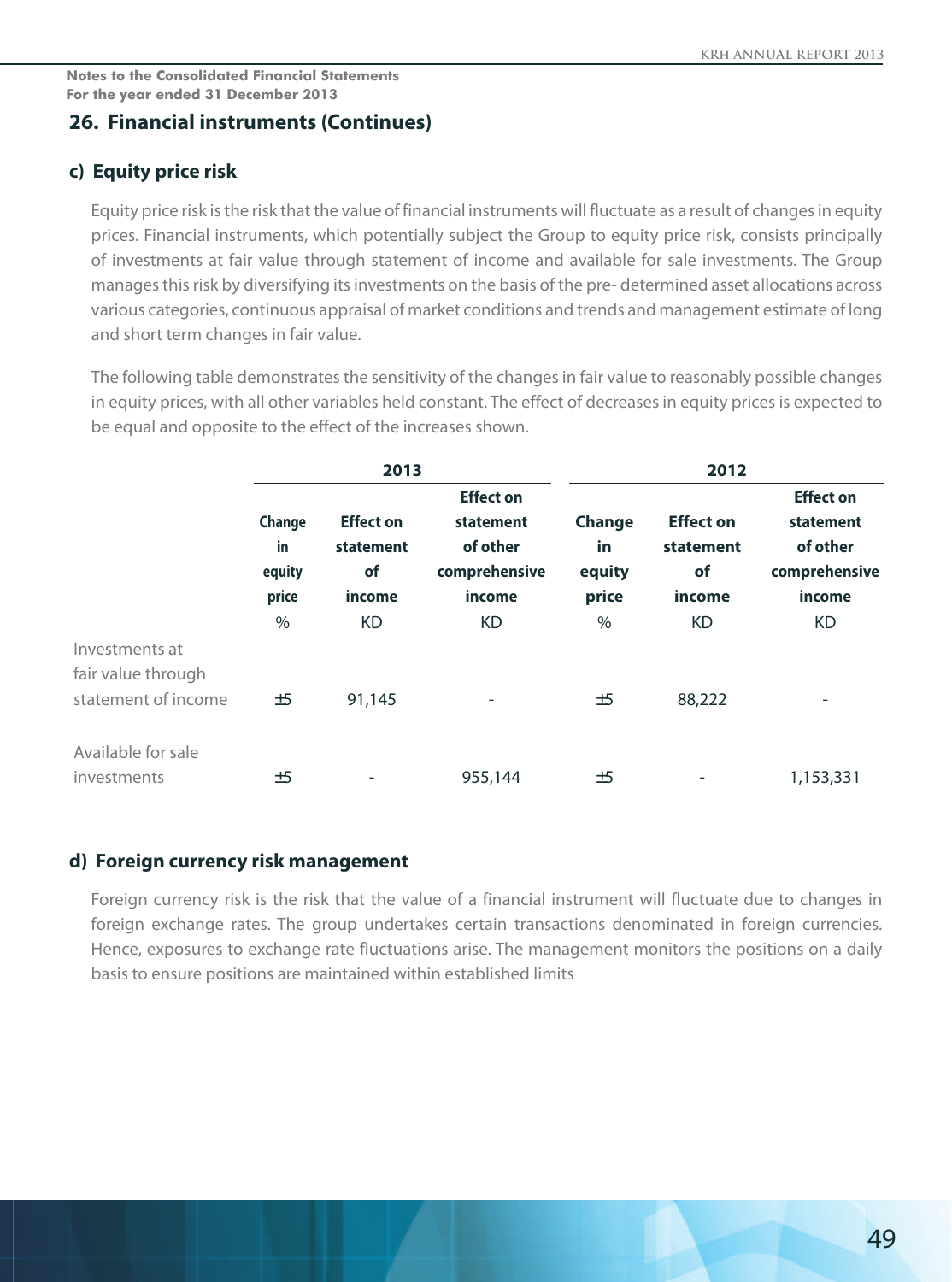## **26. Financial instruments (Continues)**

#### **d) Foreign currency risk management (Continues)**

The effect on profit (due to change in the fair value of net assets), as a result of change in currency rate, with all other variables held constant is shown below:

| 2013       |            |
|------------|------------|
| <b>KD</b>  | <b>KD</b>  |
| 10,330,444 | 10,441,299 |
| 1,166,309  | 4,629,572  |
| 522,358    | 41,249     |
| 917,413    | 1,195,342  |
| 596,463    | 943,617    |
|            |            |

Assuming an increase in foreign exchange by 5%, the statement of income shall be affected by an amount of KD 676,649 for the year ended 31 December 2013 (KD 862,554 for the year ended 31 December 2012).

#### **e) Liquidity risk**

Liquidity risk is the risk that the company will encounter difficulty in raising funds to meet commitments associated with financial instruments. To manage this risk, the company periodically invests in bank deposits or other investments that are readily realisable. The maturity profile is monitored by management to ensure adequate liquidity is maintained.

As a result of decrease of current ratio, the Group has subsequently signed a credit limit agreement that allows rescheduling of short term financing (maturing within one year) for one year or more automatically with a return rate increase at 0.5% for each additional year .

The table below summarises the maturity profile of the company's undiscounted financial liabilities based on contractual undiscounted repayment obligations.

| 31 December 2013             | <b>Within</b><br>months | $1 - 3$<br>months | $3 - 12$<br>months | $1 - 5$<br>years | <b>Over</b><br>5 years | <b>Total</b> |
|------------------------------|-------------------------|-------------------|--------------------|------------------|------------------------|--------------|
|                              | <b>KD</b>               | <b>KD</b>         | <b>KD</b>          | <b>KD</b>        | <b>KD</b>              | <b>KD</b>    |
| Murabaha payables            | 10,946                  | 13,105            | 19,485,112         | 3,662,299        |                        | 23,171,462   |
| Payables and other credit    |                         |                   |                    |                  |                        |              |
| balances                     |                         |                   | 1,535,245          |                  | -                      | 1,535,245    |
| Purchase of land payables    |                         |                   | -                  | 2,329,424        | -                      | 2,329,424    |
| Provision for employees' end |                         |                   |                    |                  |                        |              |
| of service indemnity         |                         |                   |                    | ٠                | 487,390                | 487,390      |
| <b>Total liabilities</b>     | 10,946                  | 13,105            | 21,020,357         | 5,991,723        | 487,390                | 27,523,521   |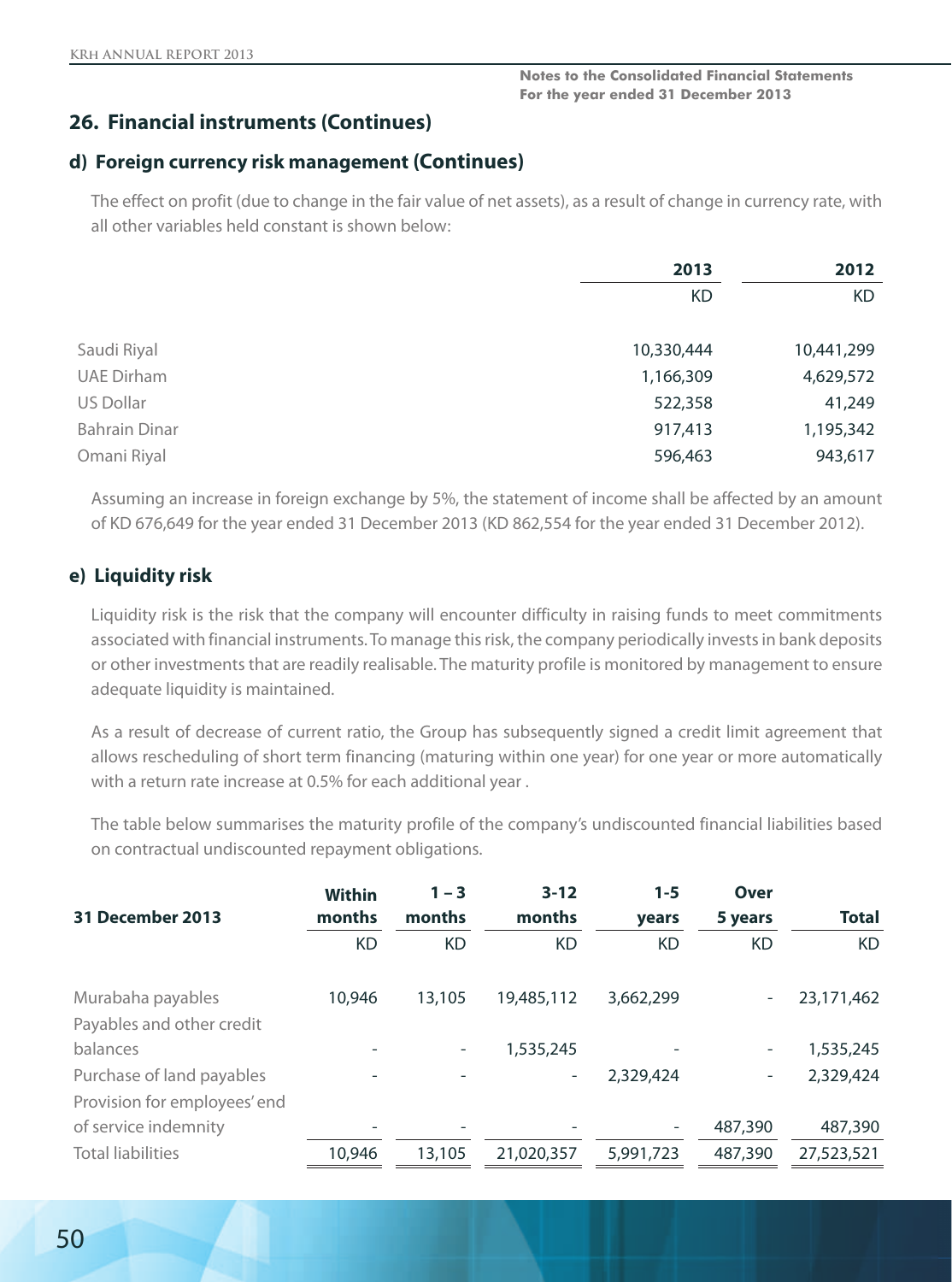## **26. Financial instruments (Continues)**

## **e) Liquidity risk (Continues)**

|                              | <b>Within</b> | $1 - 3$   | $3 - 12$                 | $1 - 5$                  | <b>Over</b> |              |
|------------------------------|---------------|-----------|--------------------------|--------------------------|-------------|--------------|
| 31 December 2012             | months        | months    | months                   | years                    | 5 years     | <b>Total</b> |
|                              | <b>KD</b>     | <b>KD</b> | <b>KD</b>                | <b>KD</b>                | <b>KD</b>   | <b>KD</b>    |
| Murabaha payables            | 11,095        | 53,750    | 21,742,901               | 7,848,035                |             | 29,655,781   |
| Payables and other credit    |               |           |                          |                          |             |              |
| balances                     |               |           | 3,432,331                |                          |             | 3,432,331    |
| Purchase of land payables    |               |           | $\overline{\phantom{a}}$ | 2,329,424                | -           | 2,329,424    |
| Provision for employees' end |               |           |                          |                          |             |              |
| of service indemnity         |               |           |                          | $\overline{\phantom{a}}$ | 437,921     | 437,921      |
| <b>Total liabilities</b>     | 11,095        | 53,750    | 25,175,232               | 10,177,459               | 437,921     | 35,855,457   |

## **f) Fair value of financial instruments**

#### **a) Valuation techniques and assumptions applied for the purposes of measuring fair value**

- $\bullet$  The fair values of financial assets are determined as follows.
- The fair values of financial assets (quoted equity securities) with standard terms and conditions and traded on active liquid markets are determined with reference to quoted market prices.
- The fair values of financial assets (unquoted funds and bonds) are determined based on prices from observable current market transactions.
- The fair values of other financial assets (unquoted equity securities) are determined in accordance with the acceptable pricing models.

#### **b) Fair value measurements recognized in the consolidated statement of financial position**

The following table provides an analysis of financial instruments that are measured subsequent to initial recognition at fair value, Grouped into Levels 1 to 3 based on the degree to which the fair value is observable:

- Level 1 fair value measurements are those derived from quoted prices (unadjusted) in active markets for identical financial assets.
- Level 2 fair value measurements are those derived from inputs other than quoted prices included within Level 1 that are supported by observable sources for the assets, either directly (i.e. as prices) or indirectly (i.e. derived from prices).
- Level 3 fair value measurements are those derived from valuation techniques that include inputs for the assets that are not based on observable market data (unobservable inputs).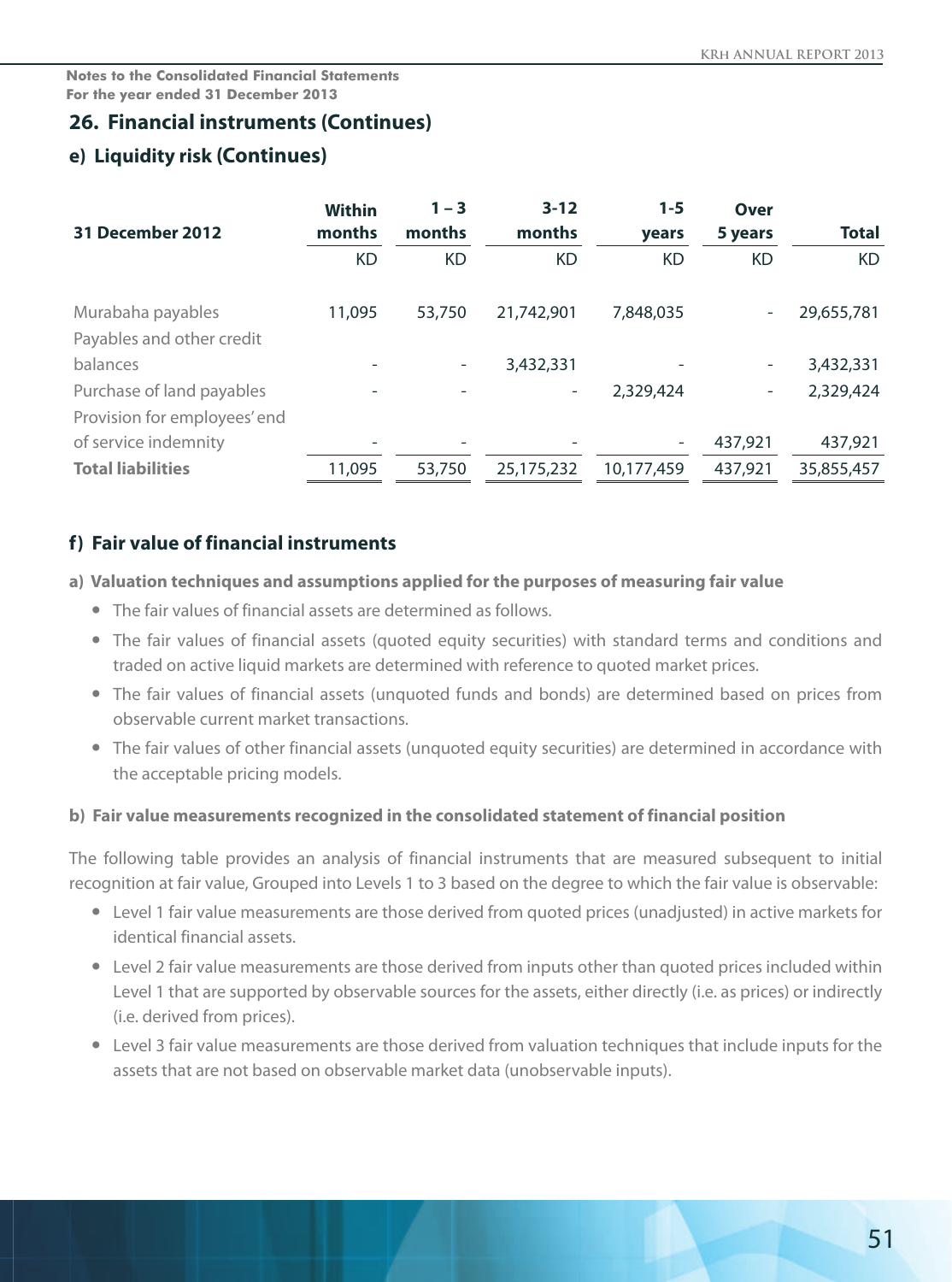## **26. Financial instruments (Continues)**

#### **f) Fair value of financial instruments (Continues)**

| 31 December 2013                                               | Level 1   | <b>Level 2</b>           | <b>Level 3</b> | <b>Total</b> |
|----------------------------------------------------------------|-----------|--------------------------|----------------|--------------|
|                                                                | <b>KD</b> | <b>KD</b>                | <b>KD</b>      | <b>KD</b>    |
| <b>Investment at fair value through statement</b><br>of income |           |                          |                |              |
| Unquoted equities                                              | 1,822,897 |                          |                | 1,822,897    |
| <b>Available for sale investments</b>                          |           |                          |                |              |
| Quoted equities                                                | 5,184,548 |                          |                | 5,184,548    |
| Unquoted equities                                              |           | $\overline{\phantom{a}}$ | 13,918,326     | 13,918,326   |
| Total                                                          | 7,007,445 |                          | 13,918,326     | 20,925,771   |
|                                                                |           |                          |                |              |
| 31 December 2012                                               | Level 1   | <b>Level 2</b>           | Level 3        | <b>Total</b> |
|                                                                | <b>KD</b> | <b>KD</b>                | <b>KD</b>      | <b>KD</b>    |
| Investment at fair value through statement<br>of income        |           |                          |                |              |
| Shares in quoted financial portfolios                          | 1,764,433 |                          |                | 1,764,433    |
| <b>Available for sale investments</b>                          |           |                          |                |              |
| Quoted equities                                                | 5,194,769 |                          |                | 5,194,769    |
| Unquoted equities                                              |           | -                        | 17,871,860     | 17,871,860   |
| Total                                                          | 6,959,202 | $\overline{\phantom{a}}$ | 17,871,860     | 24,831,062   |

## **27. Shareholders general assembly**

On 26 May 2013, the Parent Company's General Assembly of shareholders approved the financial statements for the year ended 31 December 2012 and not distributing dividends for the this financial year.

The board of directors has recommend to the parent company's general assembly meeting of the shareholders held on 31 March 2014 not to distribute dividends for the year ended 31 December 2013.

## **28. Subsequent events**

On 27 March 2014, an offsetting and debt settlement contract was signed to one of the main creditors of the parent company of KD 3,000,000 against the parent company's assignment of available for sale investments for this party. As a result, the parent company has achieved a discount in its favor of KD 148,836 resulting from this settlement.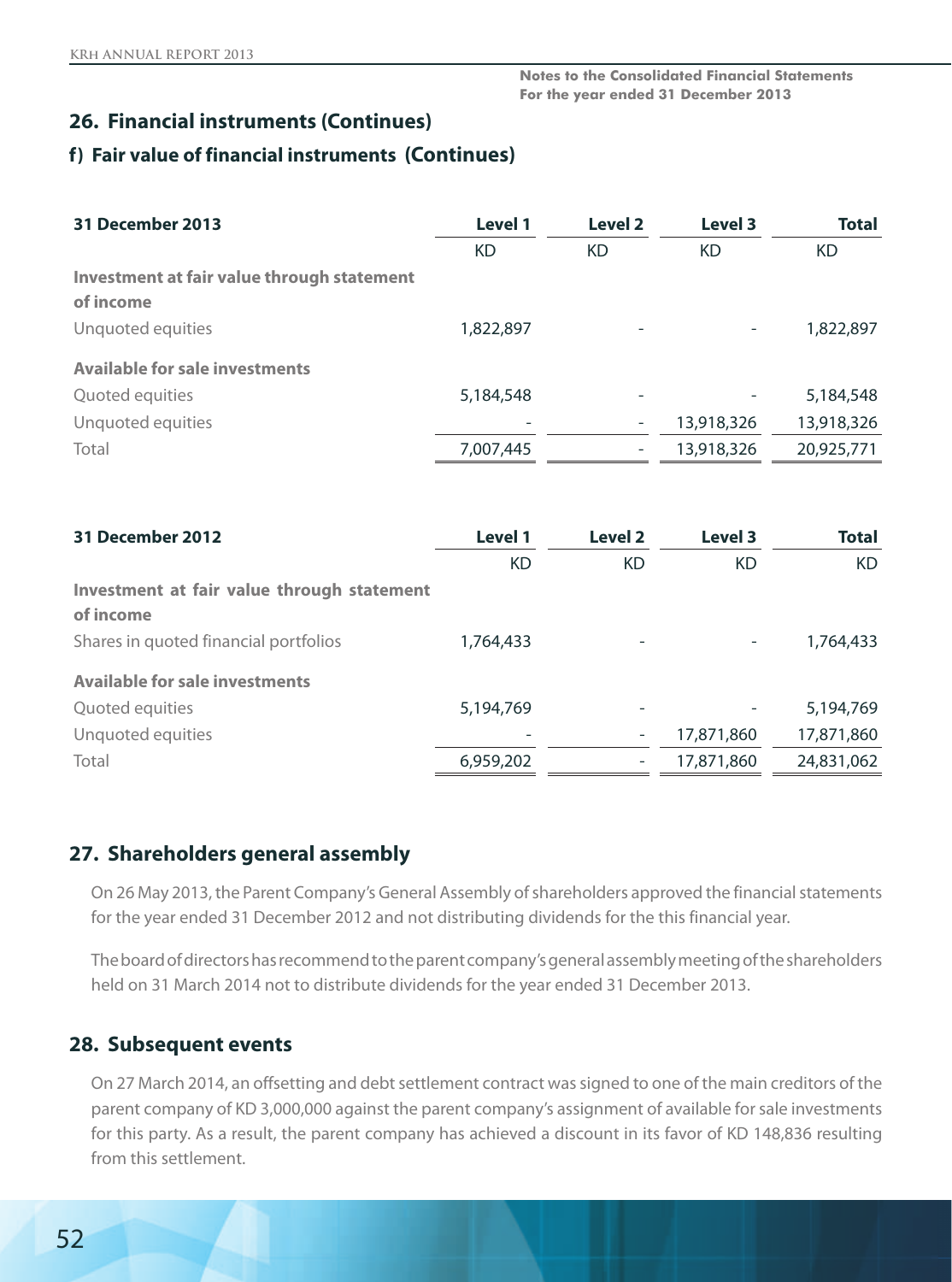#### **28. Subsequent events (Continues)**

The parent company's management is currently in negotiations with its creditor parties to settle its debt to these parties by the settling these debts by offering available for sale investments or investment properties.

## **29. Contingent commitments and liabilities**

|                     | 2013      | 2012      |
|---------------------|-----------|-----------|
|                     | KD        | KD.       |
| Capital commitments |           |           |
| Bank guarantees     | 1,292,590 | 1,468,340 |
|                     |           |           |